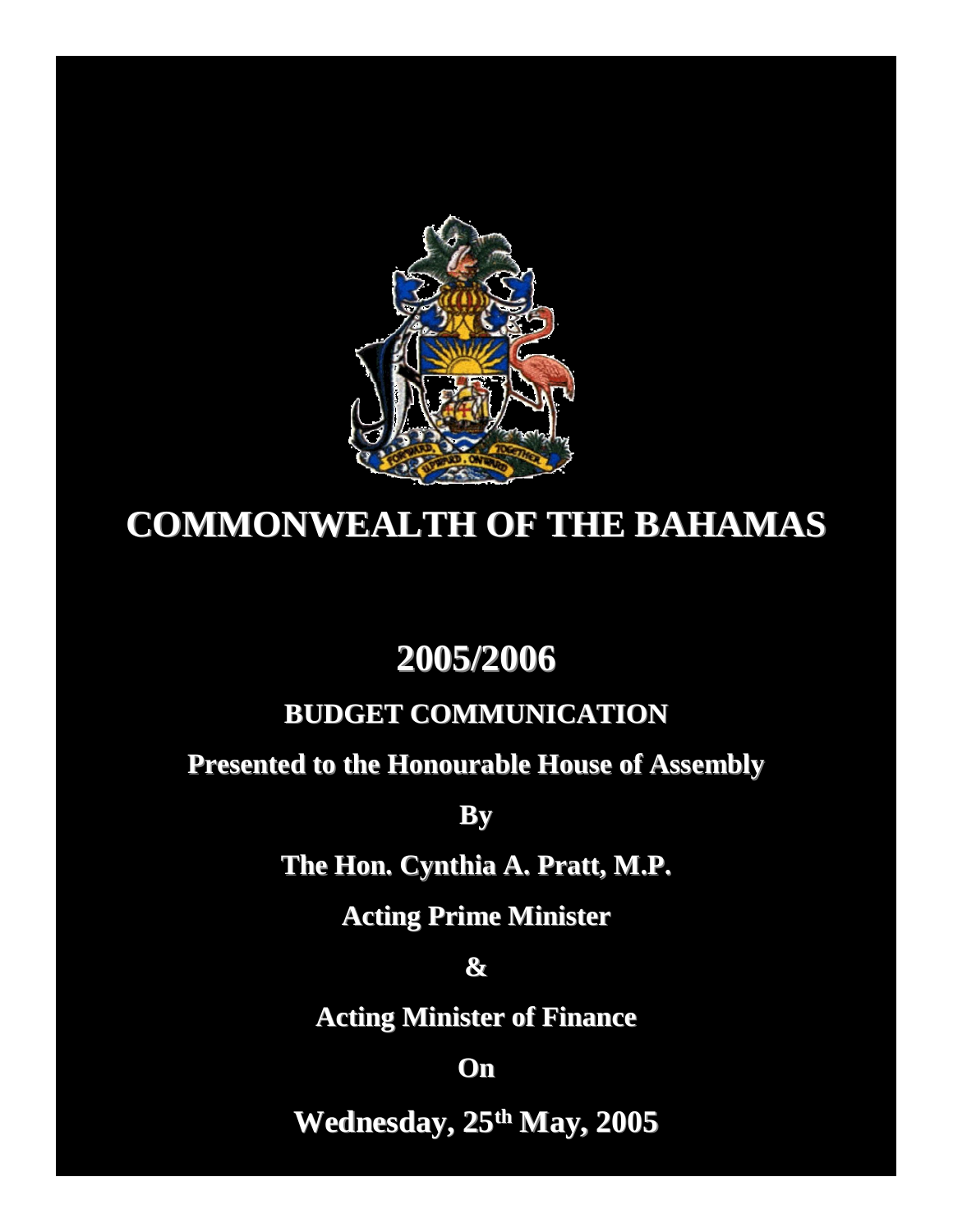# 2005/06 BUDGET COMMUNICATION

**In the absence of the Rt. Hon. Prime Minister and Minister of Finance, I have the honour of presenting the 2005/06 Budget Communication to this Honourable House of Assembly. I am sure that at this time especially, the prayers of this Honourable House are for his full and speedy recovery to return to take his rightful place.** 

**I can assure this Honourable House that this Communication is presented with the Prime Minister's full approval. He would, of course, be here to present it in person but for the concerned advice of his doctors that he**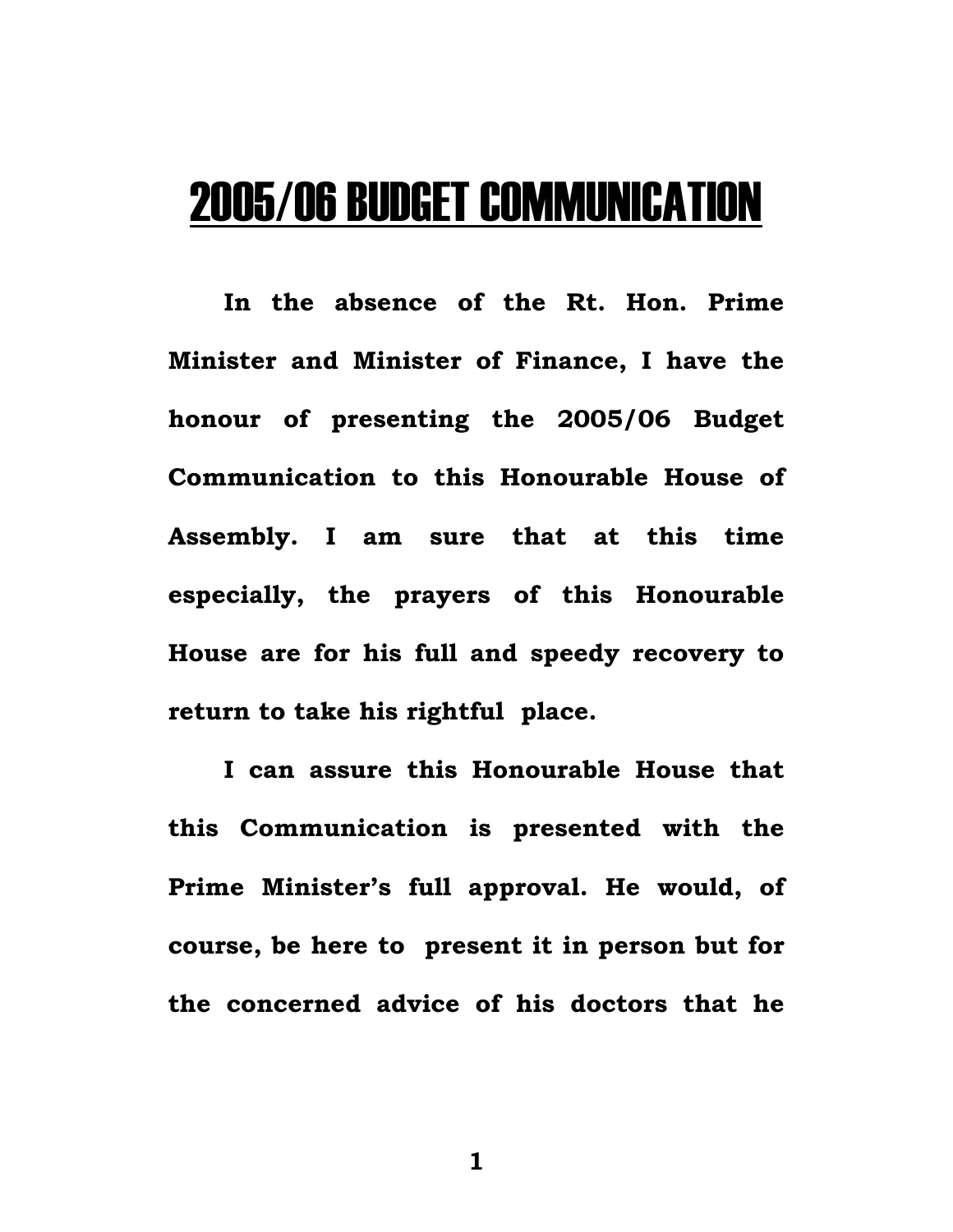**should take time to give himself the opportunity of proper convalescence.** 

**In the preparation of this Budget Communication I am sure that the Prime Minister and my Minister colleagues would wish me to acknowledge the work of the Minister of State for Finance, Senator James Smith, and the staff of the Ministry of Finance.** 

**Before delivering this Communication I wish to thank Almighty God for bringing me to this place and time, and pray that He will assist me, His humble servant, in delivering this Budget Communication to this Honourable House and to the Nation.**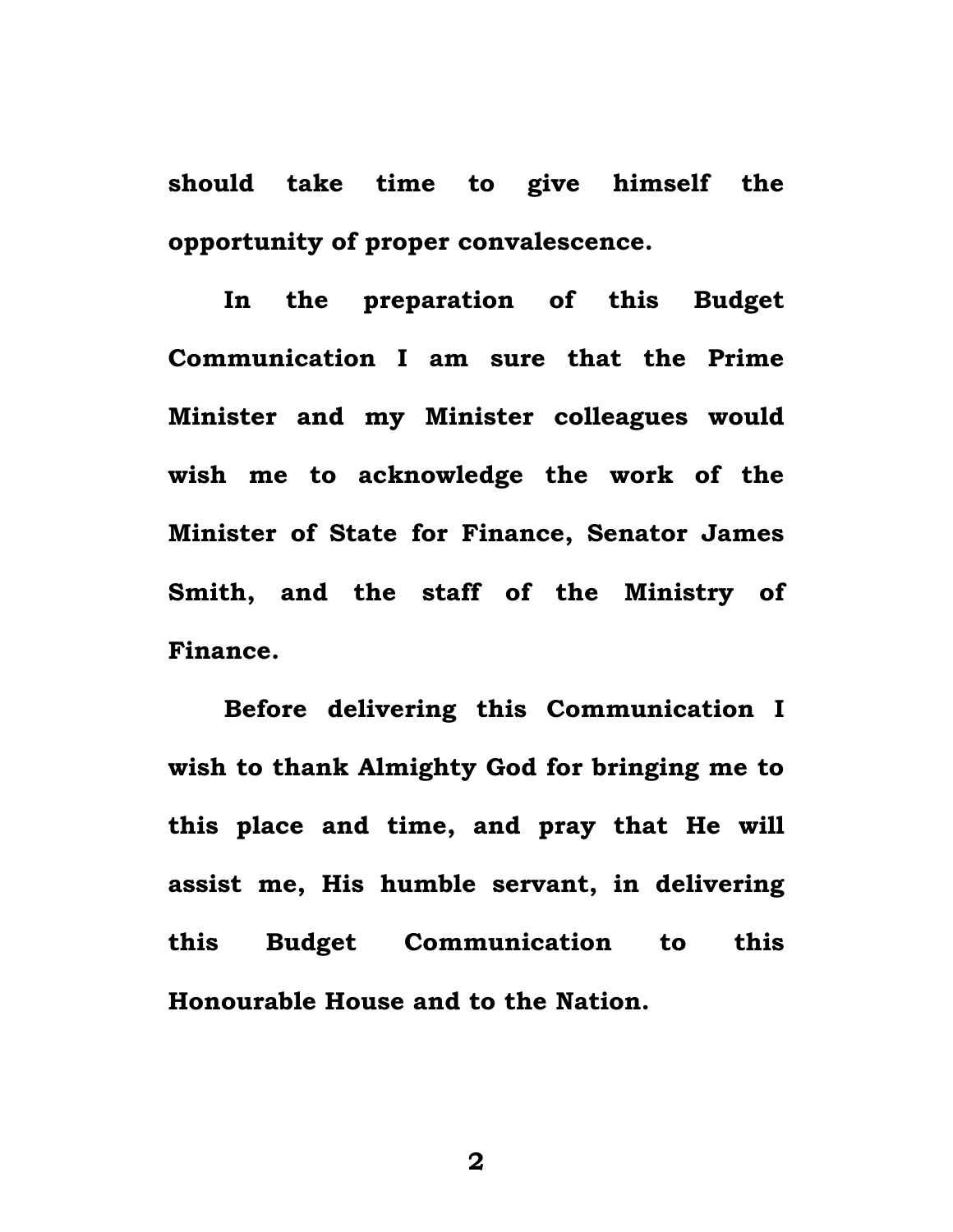#### *INTRODUCTORY COMMENTS*

**Consistent with the new Rules of Procedure of this Honourable House, in order to focus attention on the key policy issues in the 2005/06 Budget, I am aiming for conciseness in the oral dimension of this Budget Communication. Consequently, the 2005/06 Budget Communication will focus on matters of national strategic importance. The details of these matters will be dealt with by the Ministers and Parliamentary Secretaries concerned with particular Ministries and other agencies in the course of their contributions to the Budget Debate.**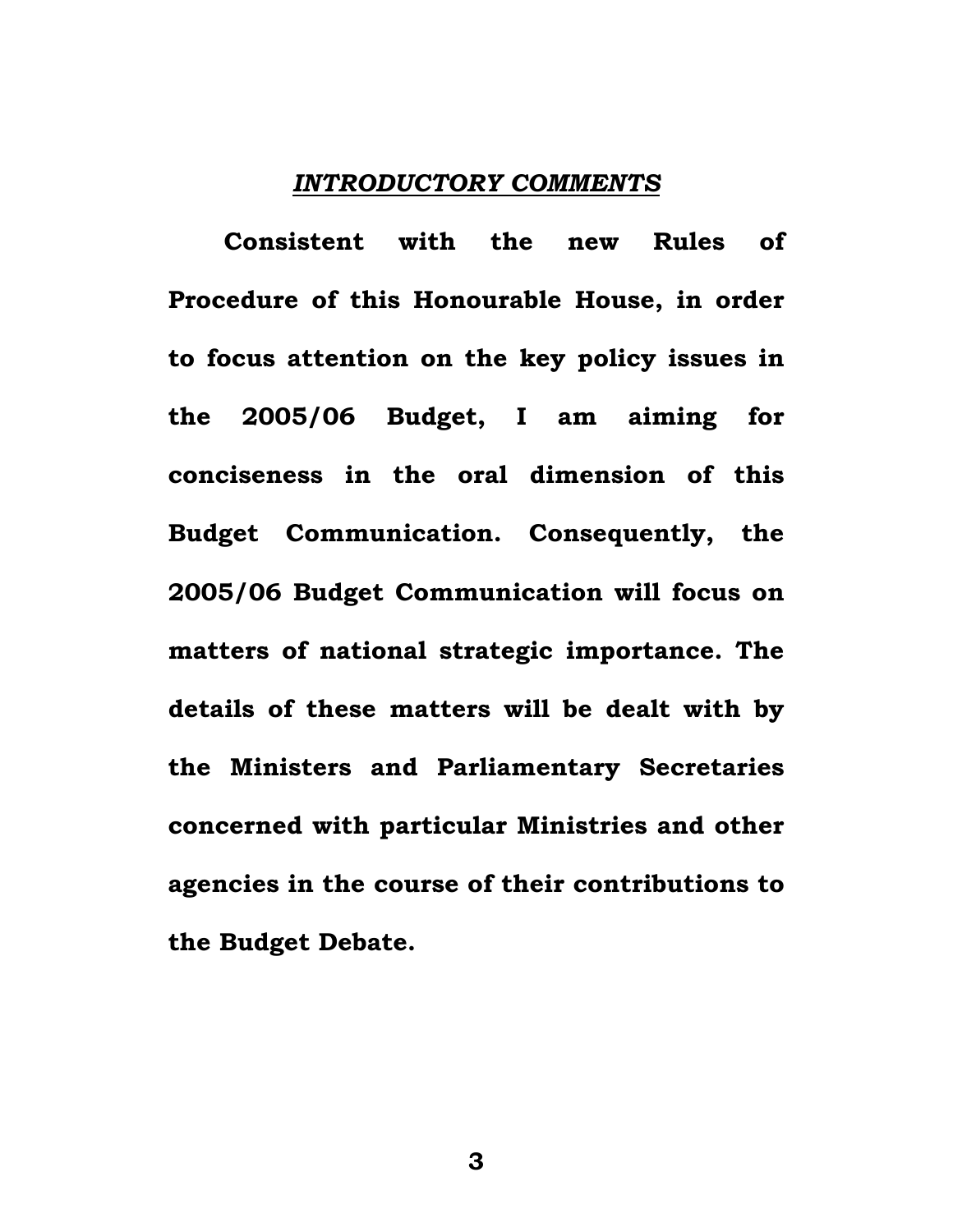**However, I do want to stress that this procedure does not mean that conciseness is being attained at the expense of comprehensiveness in the 2005/06 Budget Communication. On the contrary, this Budget Communication and the Annexes attached to it enable the budget documentation to be more expansive and comprehensive in coverage than the documentation for previous budgets.** 

## *BUDGET DOCUMENTATION*

**The innovative features of the documentation are threefold.** 

**Firstly, the full economic background to the Budget by the Ministry of Finance, the Central Bank of The Bahamas and other economic**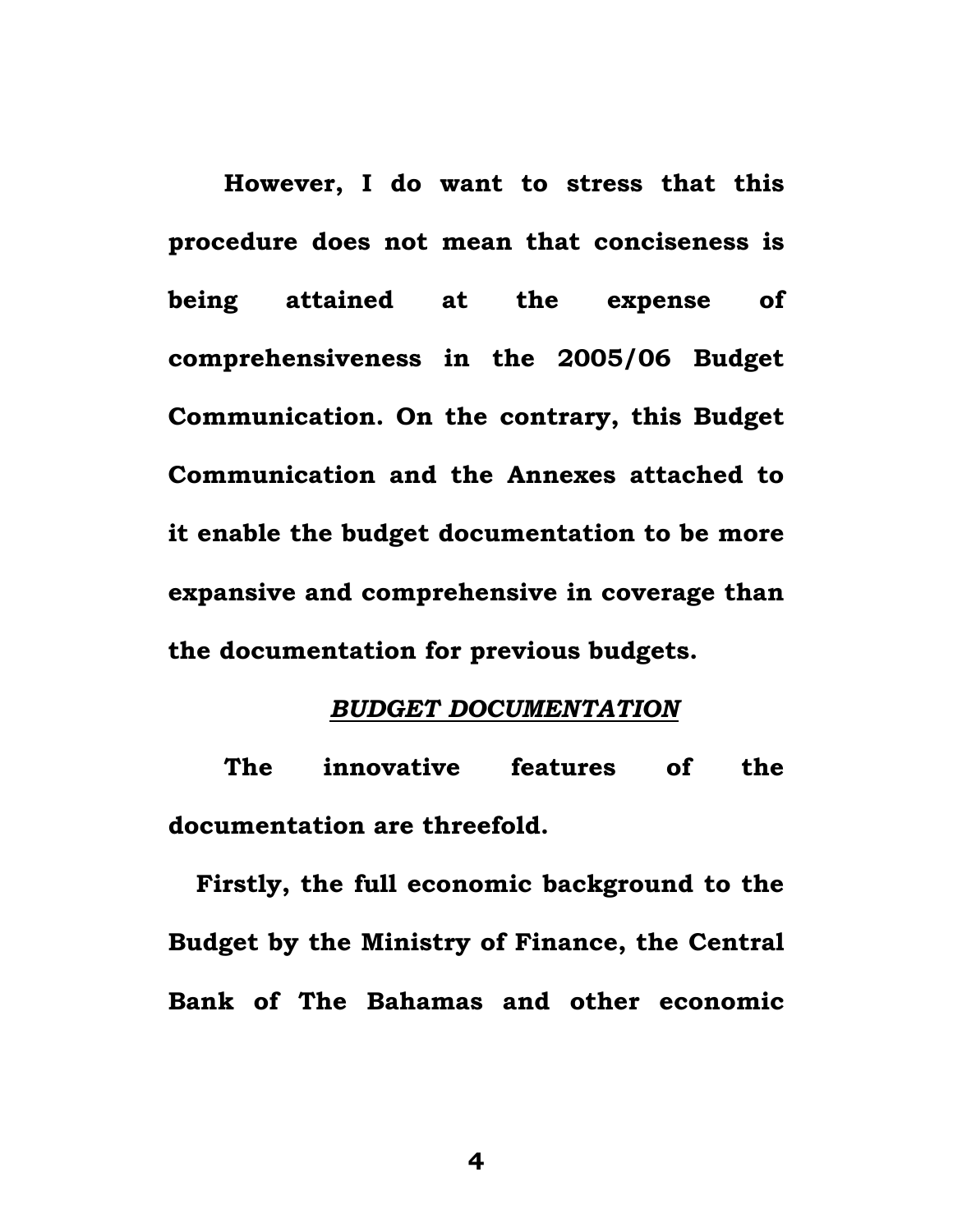**agencies is set out in Annex A. Hitherto, the Communication contained only a brief summary.** 

**In relation to the Central Bank of The Bahamas, I would like to take this occasion to express the nation's appreciation to the Governor of the Central Bank, Mr. Julian Francis, who is retiring to take up the prestigious position of Chairman of the Grand Bahama Port Authority. As Governor, Mr. Francis was closely involved in the development of the Central Bank's regulatory functions. I am sure that I am reflecting the views of all Members of this Honourable House when I express our deep appreciation to Mr.**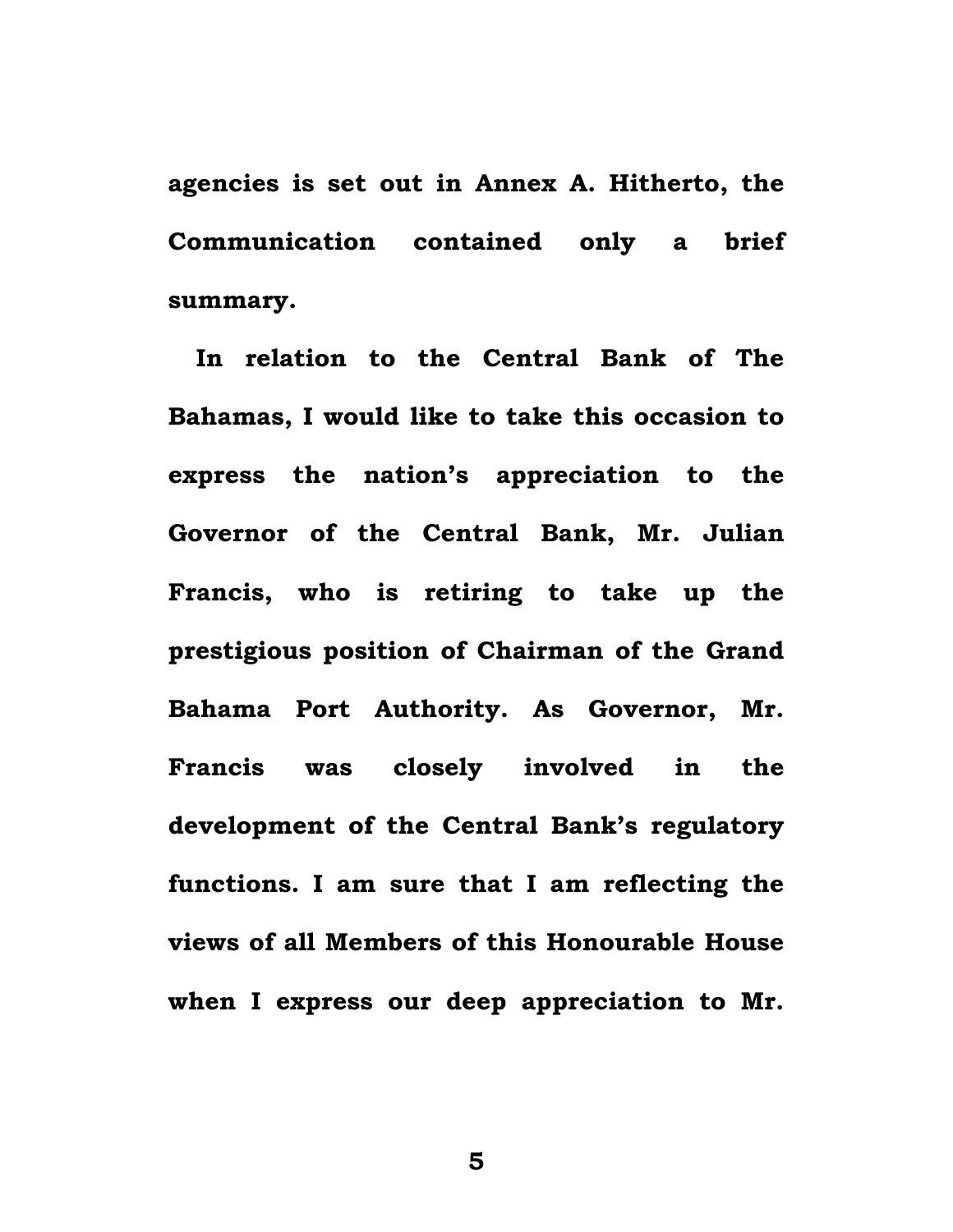**Francis for his work. I am sure that I can add that he takes with him our sincerest wishes that he will have a similar outstanding record of achievement at the Grand Bahama Port Authority which is one of the most important entrepreneurial enterprises in the Bahamian economy.** 

**Mr. Francis will be succeeded as Governor by the Deputy Governor, Mrs. Wendy Craigg, who also has a record of distinguished service to the Bank. I am sure that we all wish her well in her new role as Governor.** 

**In this context I wish to mention that the Government is establishing a committee that is representative of all of the financial**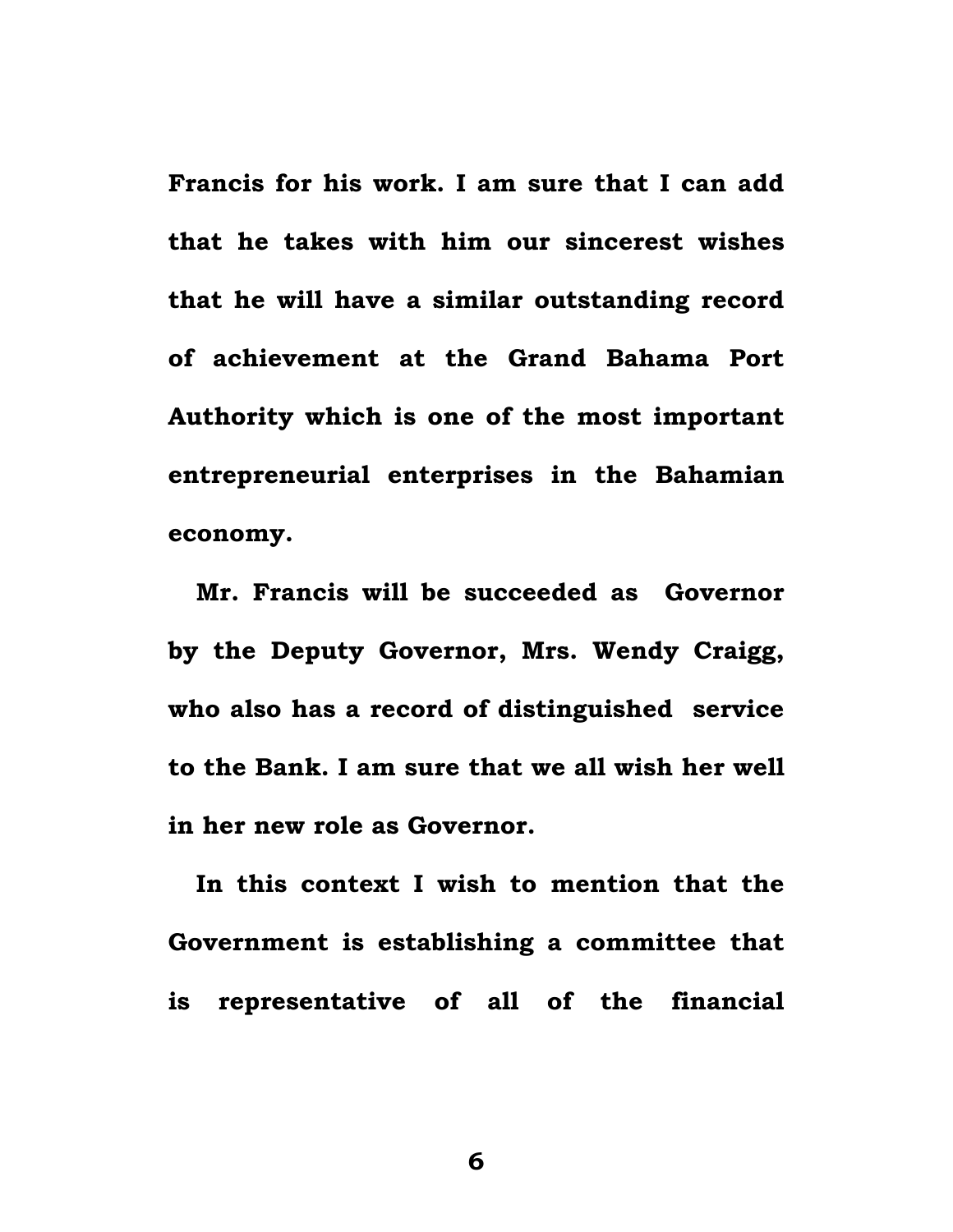**regulatory institutions, namely the Ministry of Finance, the Central Bank, the Registrar of Insurance, the Securities Commission, and the Registrar General, to consider options for consolidating these agencies into one or more regulatory organizations. The heads of each of the regulatory institutions will serve on the committee which will meet under the chairmanship of the Minister of State for Finance. I am pleased to announce that the former Minister of Finance, Sir William Allen, has agreed to be available to participate in the work of the committee. This gesture is a demonstration of the non-partisan approach to dealing with a sector, the financial services**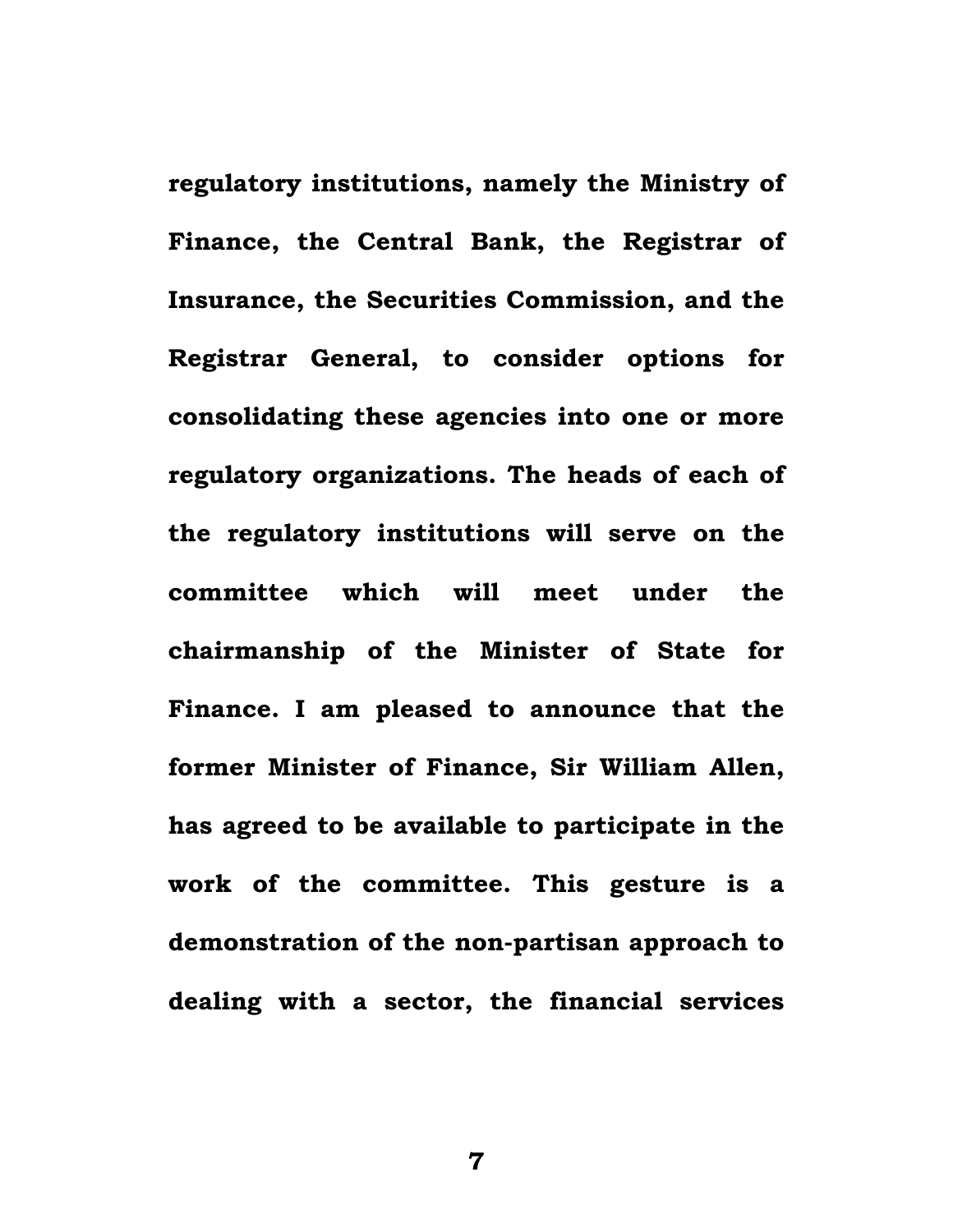**sector, which is of such importance to our economy.** 

**The second innovative feature of the budget documentation for 2005/06 arises from up-todate national accounts data from the Department of Statistics being available. The data are presented where appropriate in the Tables in Annex B. This is a major advance over previous years where only provisional data were available for many years and the Ministry of Finance had to rely either on projections made by the International Monetary Fund, the IMF, or on various methods to project the movement of the national accounts on the basis of indicators. In**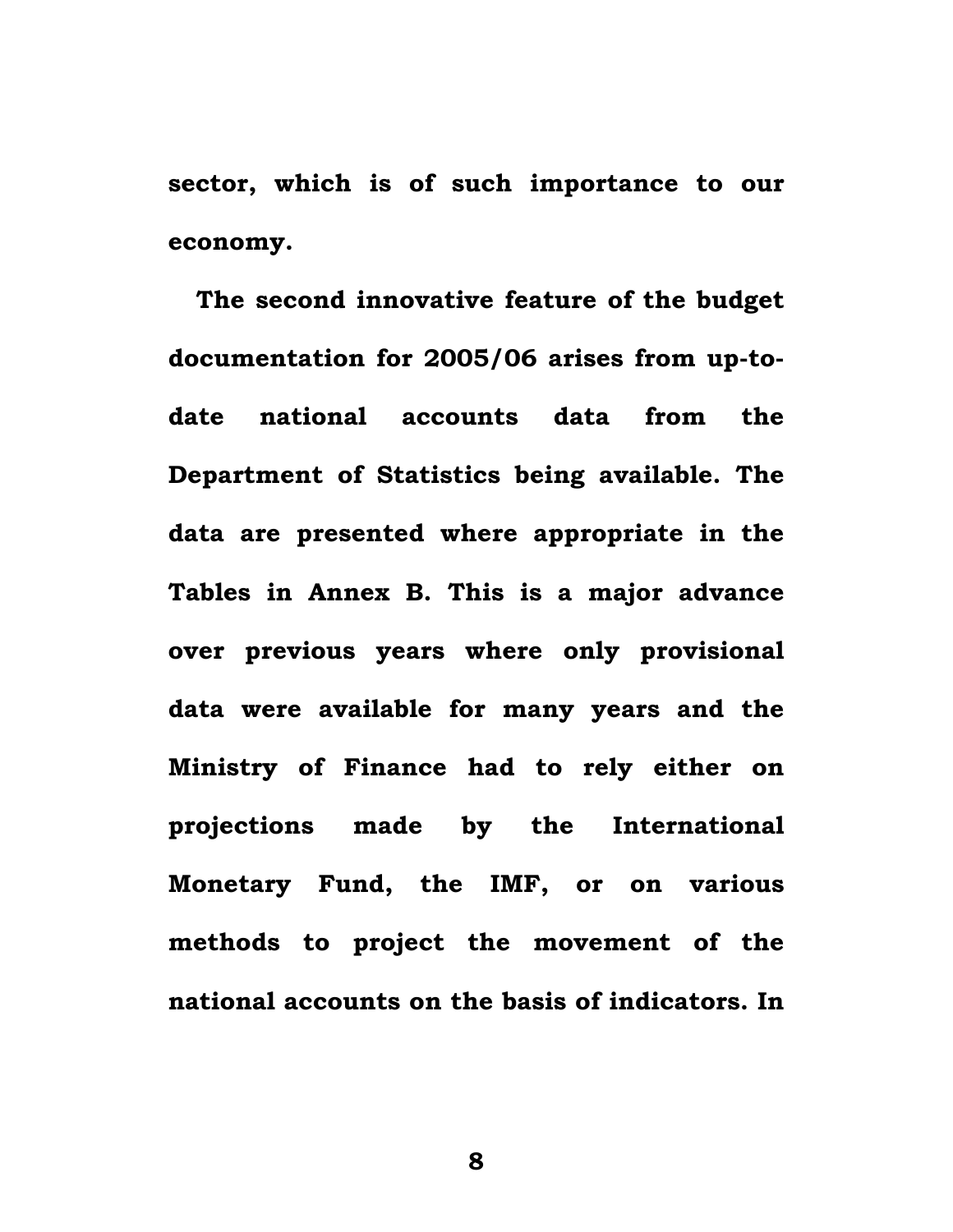**fact, the recent IMF Article IV Consultation Mission was able to rely on the national accounts data from the Department of Statistics for the years 1989 to 2004, rather than being obliged to prepare its own estimates.** 

**On this matter I would like to say that the IMF Report will be published in early July following consideration by the IMF Executive Board. On the basis of discussions which the Mission had in Nassau, there is every reason for assuming that the Mission generally approves the policy thrust of the Government in targeting key fiscal indicators and putting in place appropriate fiscal policies to realize**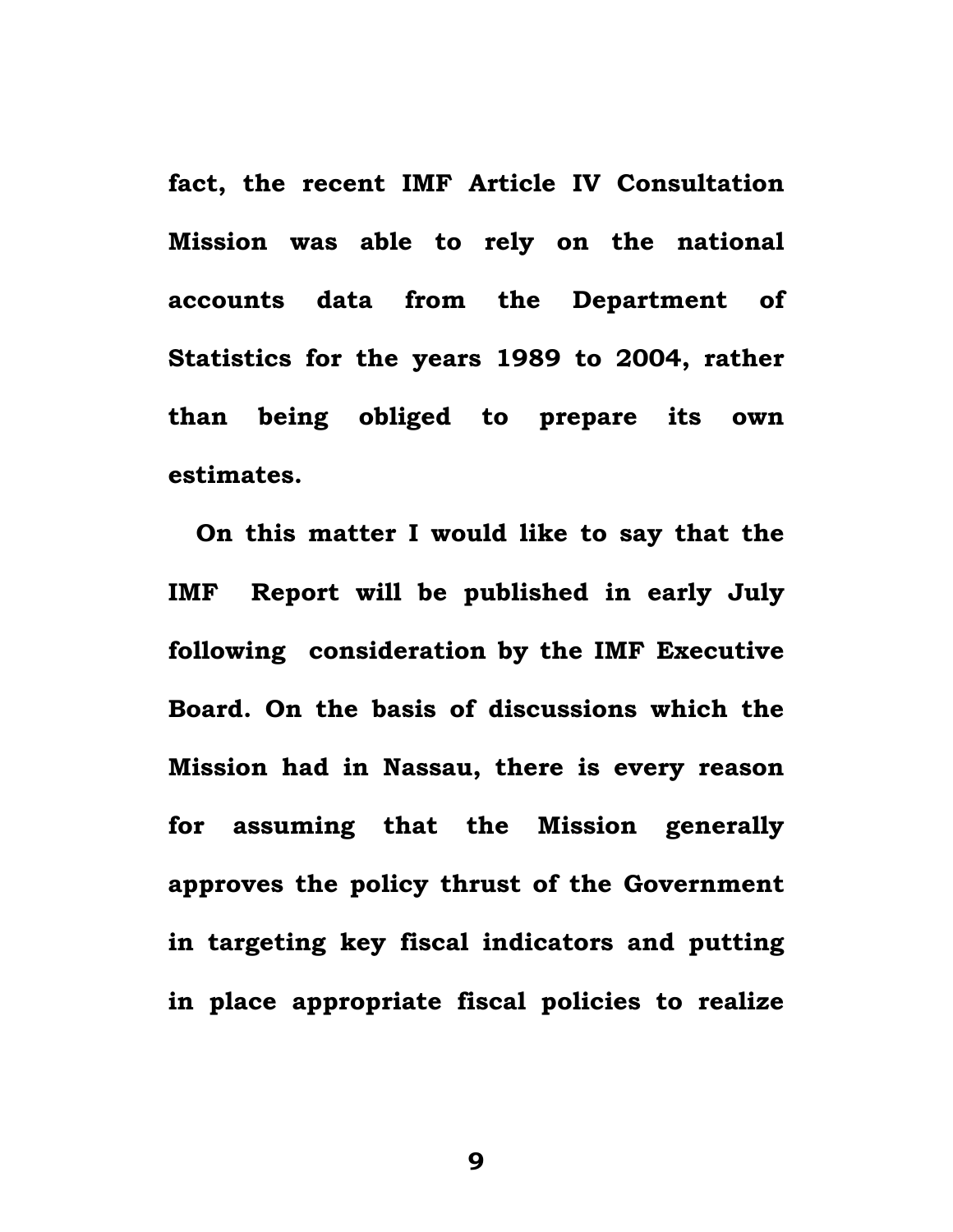**these indicators. I will deal with these matters later in this Communication. It might be added that the IMF assessment is in accord with the A ratings of the Bahamian economy, which is implied by the A3 rating of the sovereign debt of The Bahamas by Moodys, and the equivalent rating by the other major Rating Agency, Standard and Poor's.** 

**The Department of Statistics is to be congratulated on the production of the national accounts data the details of which it will publish shortly. In preparing the national accounts data for the years 1989 to 2004, the Department of Statistics has had the strong support of the Ministry of Finance and of the**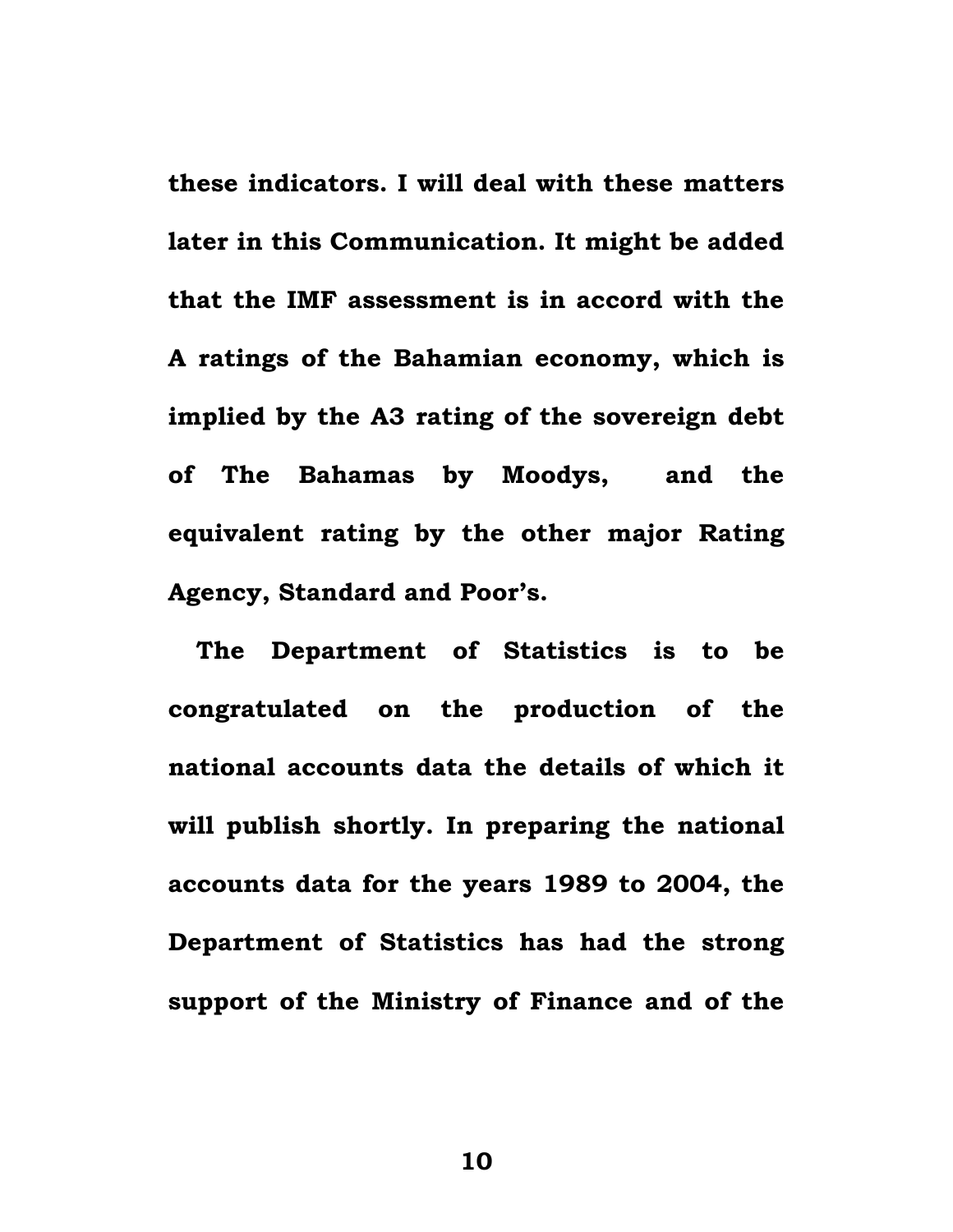**Central Bank of The Bahamas, together with the expertise and experience of a resident specialist from Statistics Canada, and technical assistance from the IMF. In complimenting the Department of Statistics I wish also to acknowledge the invaluable contributions of these organizations and personnel.** 

**It is intended to install this updating of the national accounts data as an annual process, so that The Bahamas will have available, as in 2005, up-to-date national accounts data at all times. To assist with this process, the Ministry of Finance will ensure that the**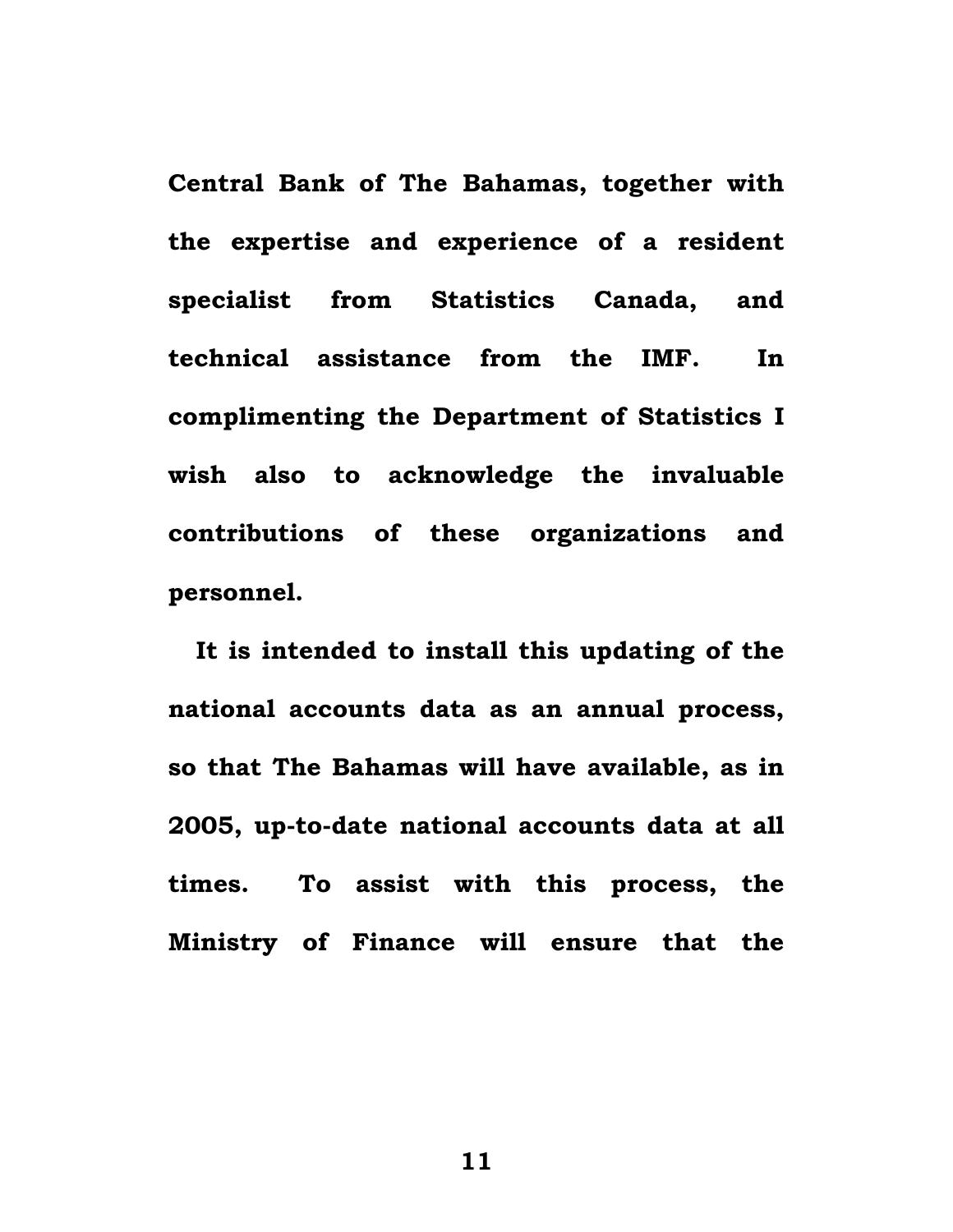**Department of Statistics receives whatever technical assistance is required.** 

**The third innovative feature of the documentation for the 2005/06 Budget is the inclusion of a summary Table setting out Multi-Annual Budget Forecasts. Again, this is an advance from previous Communications where the focus was on the annual fiscal position. The Table projects the public finances for the two fiscal years after 2005/06, namely 2006/07 and 2007/08, on the basis of present trends and policies. The necessarily tentative basis of the projections is explained in the notes to the Table. The purpose is to provide some indication, howsoever tentative,**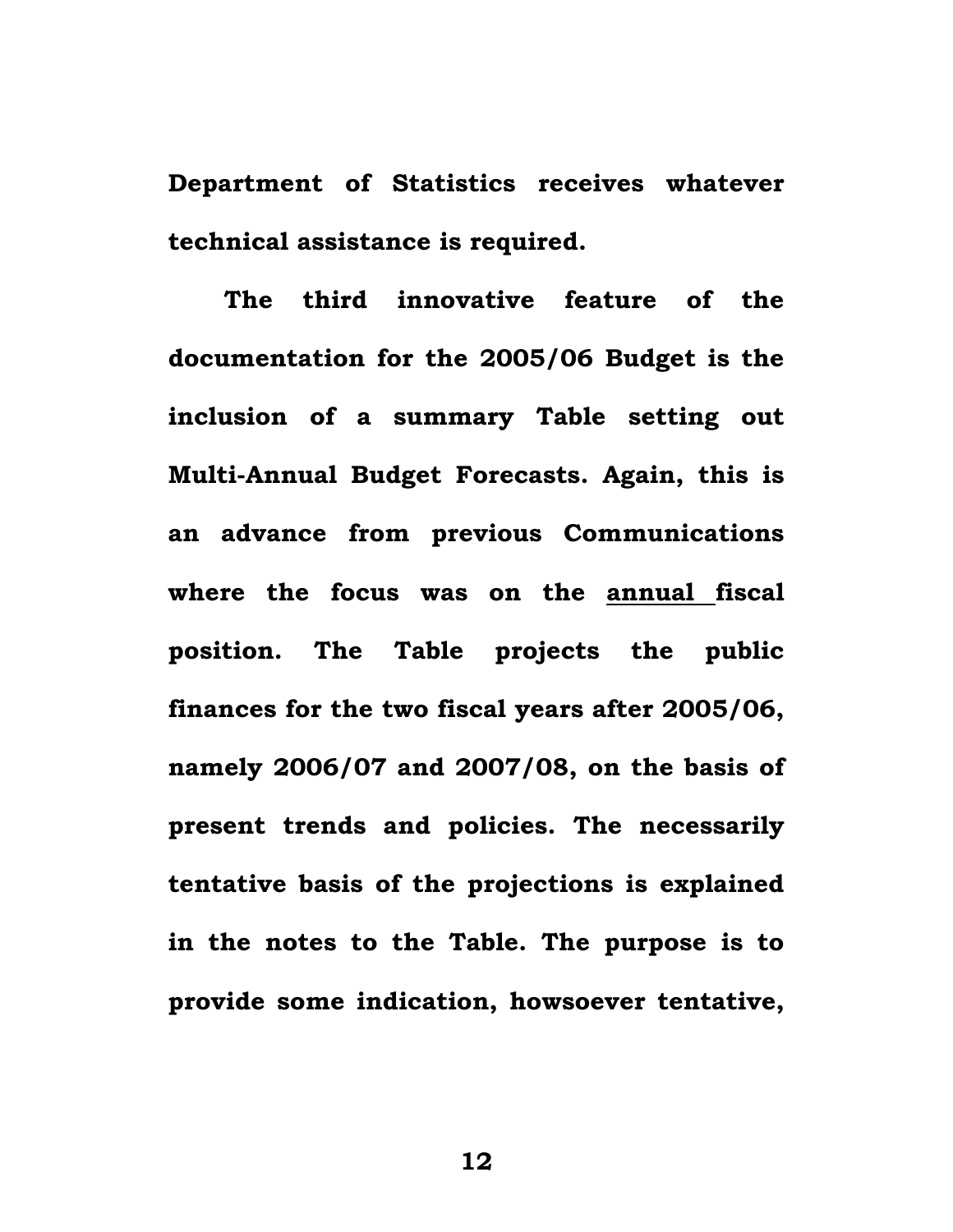**of the medium-term strategic framework of the public finances in underpinning the stability and sustainable growth of the Bahamian economy. Such a framework is useful in highlighting that commitments are only made when the full implications are analysed. Experience elsewhere demonstrates how unwise it can be to make major commitments prematurely, without analyzing in depth the economic and fiscal ramifications. I am sure that the Bahamian public and the international community will appreciate and endorse the Government's philosophy on this matter.**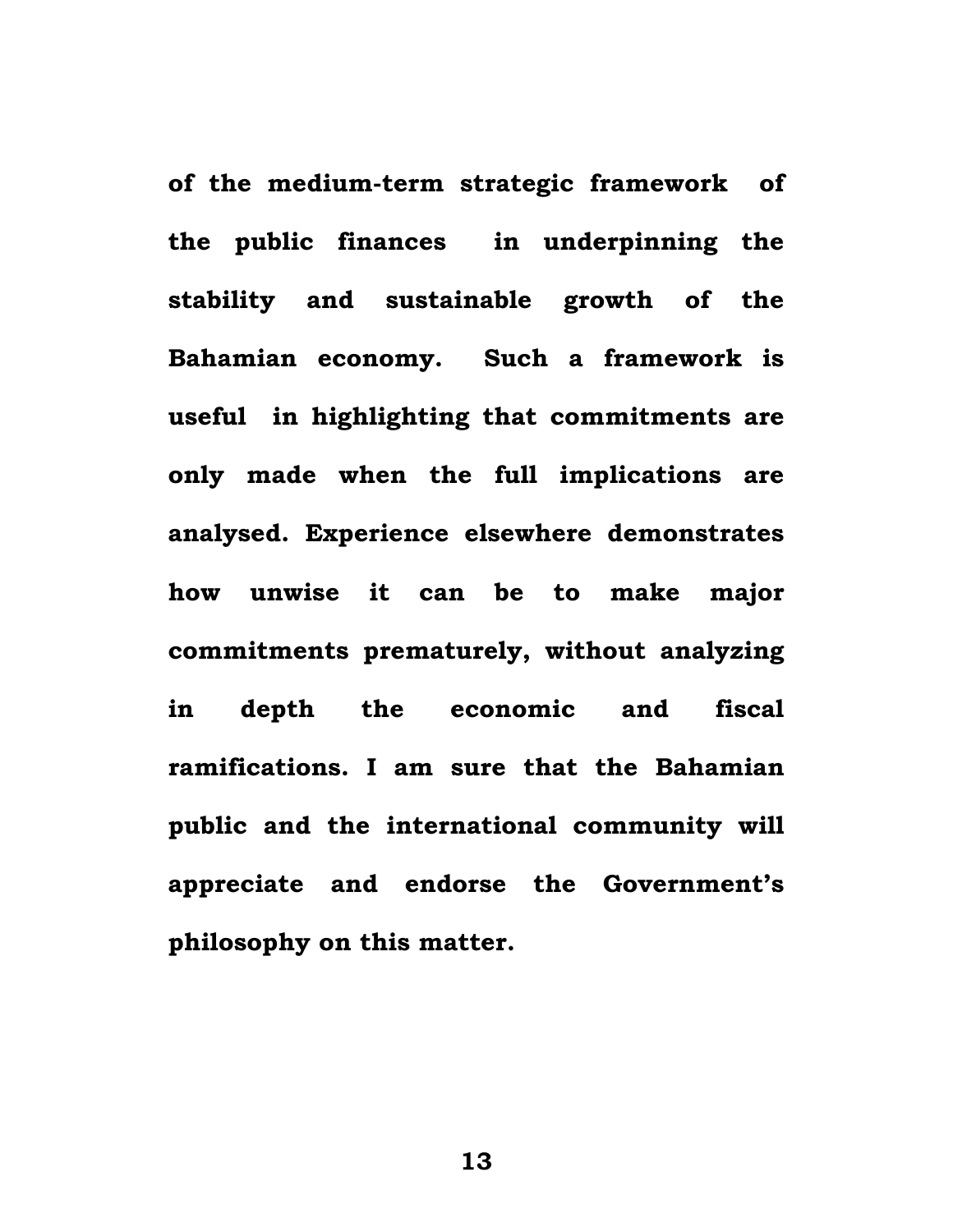**In summarizing these improvements and innovations in the presentation of the Budget Communication, I trust that they will assist in making the oral presentation as concise as possible for the convenience of this Honourable House and of the Bahamian public, while providing substantial additional valuable economic and fiscal information as Appendices to the Communication.** 

## *2005/06 and Medium - Term Economic*

## *Outlook*

**The Government and the community are interested in economic growth because economic growth provides more and better jobs for Bahamians. There is the extra benefit**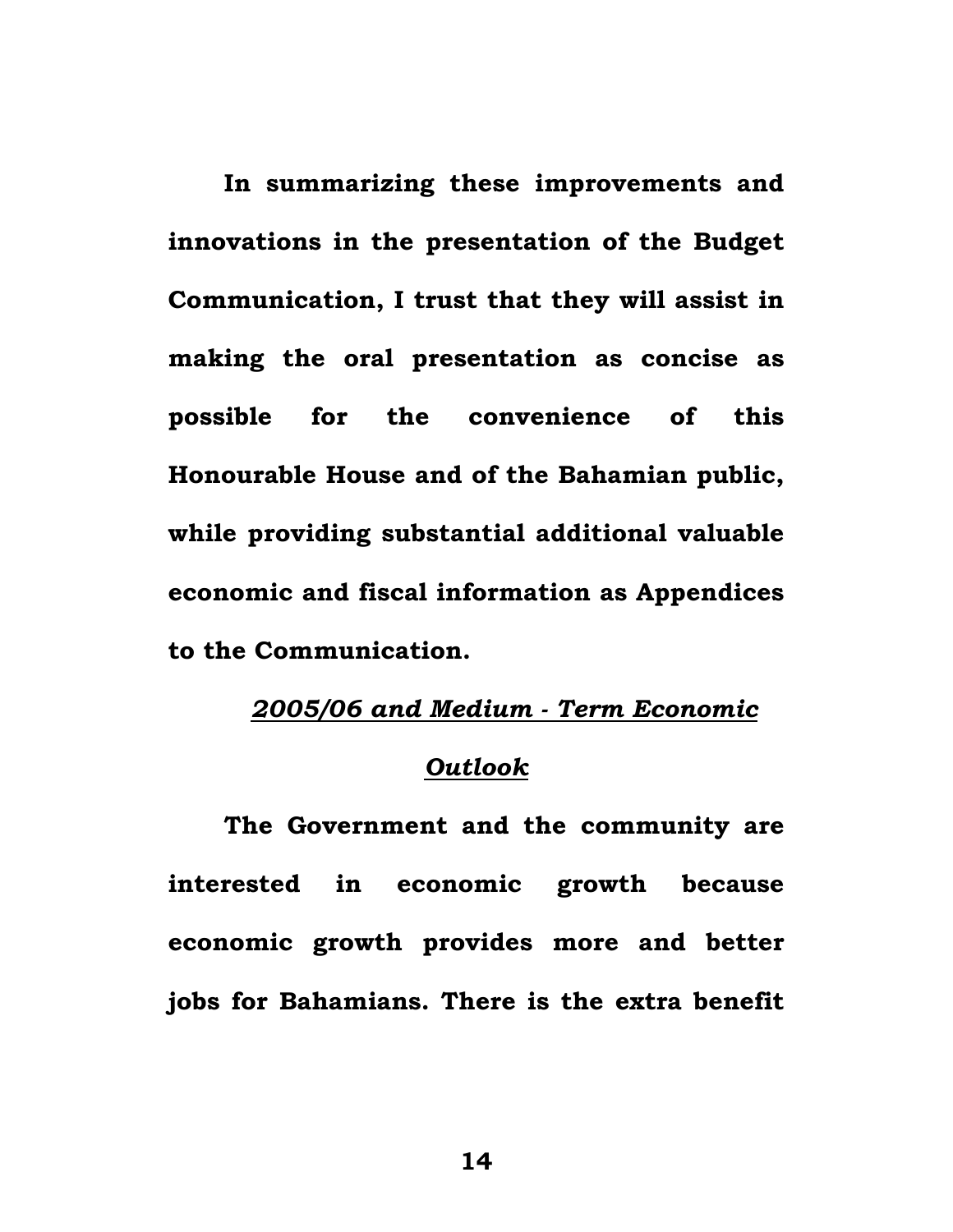**that as employment and incomes rise, Government revenue increases and this enables the Government to spend more on providing a wider range of essential services.** 

**The Economic Background in Appendix A indicates that the Bahamian economy commenced to grow strongly in 2004, when the growth rate was 3% in real terms. As Table I indicates, the projections made by the recent IMF Article IV Mission suggest that strong growth, of 3.5%, will occur in 2005, largely as a result of the volume of investment projects coming on stream. Moreover, there is every likelihood that these strong rates of growth will be sustained in the years after 2005**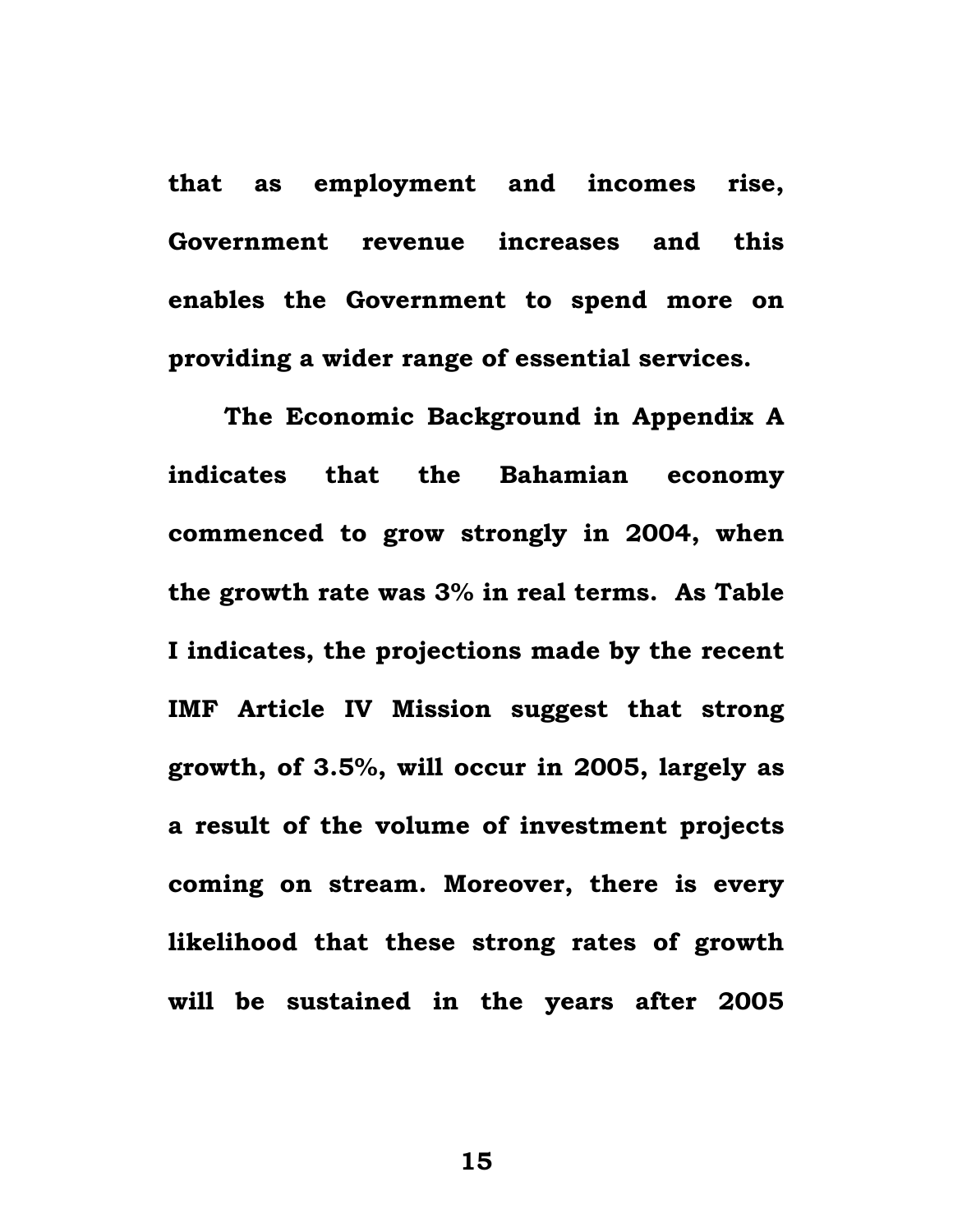**because of the timing of further productive capital inflows some of which have already been approved and will come on stream in those years. An important consideration in this respect is the outlook for the global economy. We cannot take a benign global outlook totally for granted. The recent meeting of the Ministers of Finance on the International Monetary and Financial Committee of the IMF cautioned that while the global outlook is still very good, rising imbalances, high oil prices, and the prospect of rising global interest rates suggest that the balance of risks is more negative.**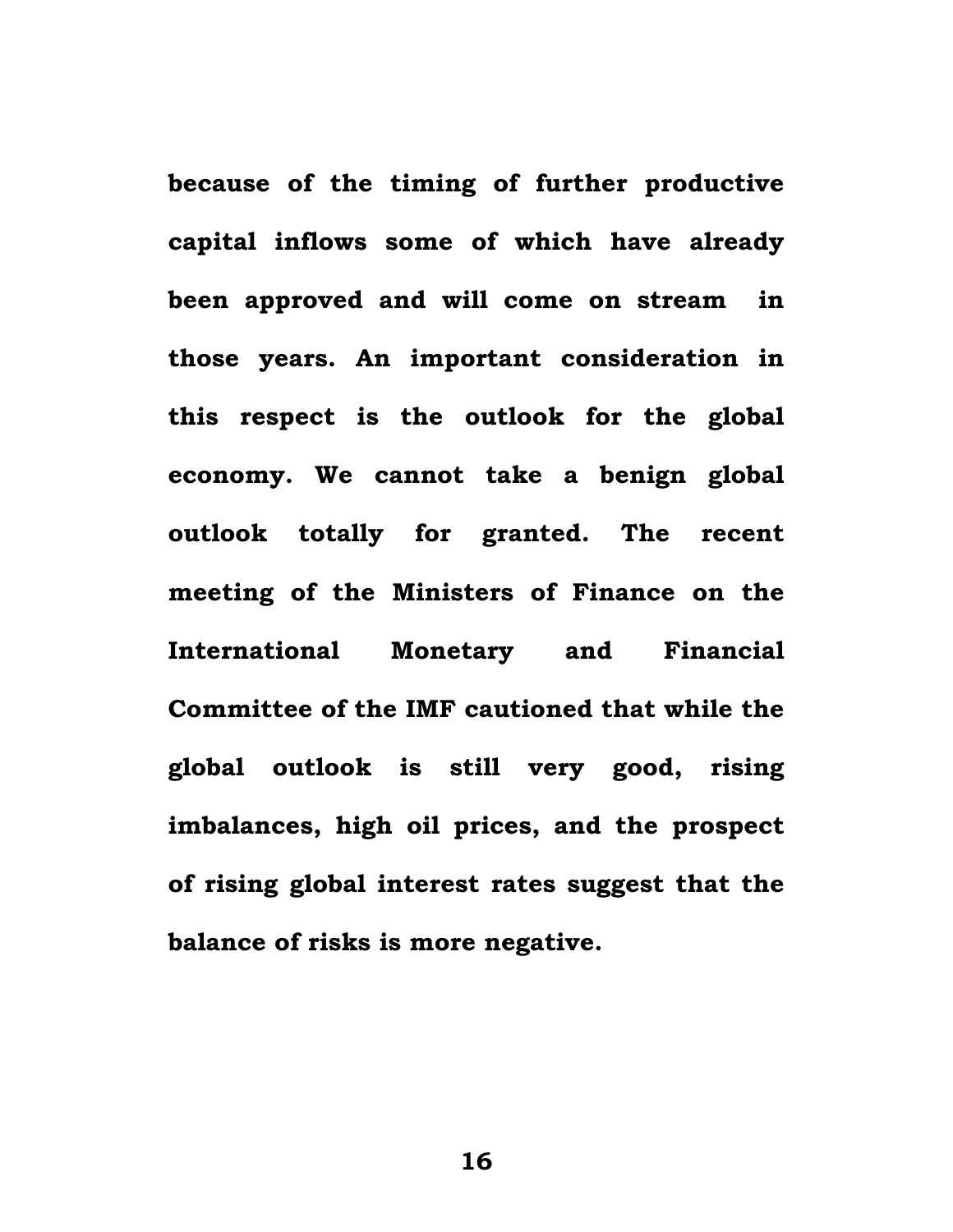**Nevertheless, in the case of the Bahamian economy, while we heed these cautionary remarks on the global economic outlook, the growth of the Bahamian economy, which commenced in 2004, could continue for the rest of this decade.** 

**The commencement of a period of strong growth is due in very large measure to the success of the Government's investment policy. The Government has been very active and vigilant in promoting the attractions of The Bahamas for high-quality investment. It is important to emphasise that there is great international and regional competition in attracting this kind of high-quality productive**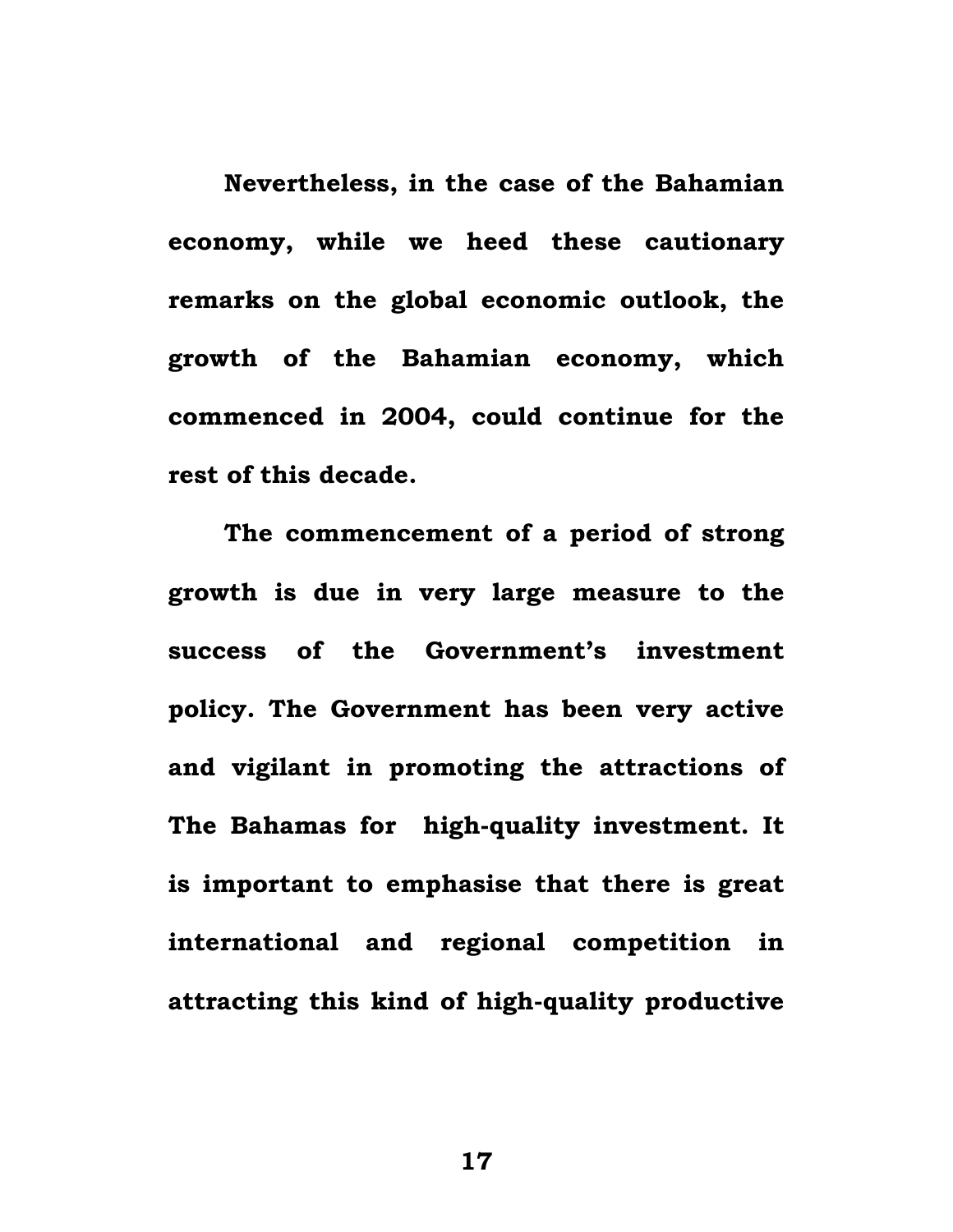**international investment. Therefore, it was crucial for the Government to pursue, with the utmost vigor, the aim of promoting the attractiveness of The Bahamas as an ideal investment location. Otherwise, some of the investment could have been diverted to other international and regional tourism destinations.** 

**Furthermore, the Government has been equally concerned to promote investment by Bahamian entrepreneurs. The establishment of a Venture Capital Fund is evidence of this policy. In the 2004/05 Budget \$1million was made available and this has been augmented by a further \$1million in the 2005/06 Budget.**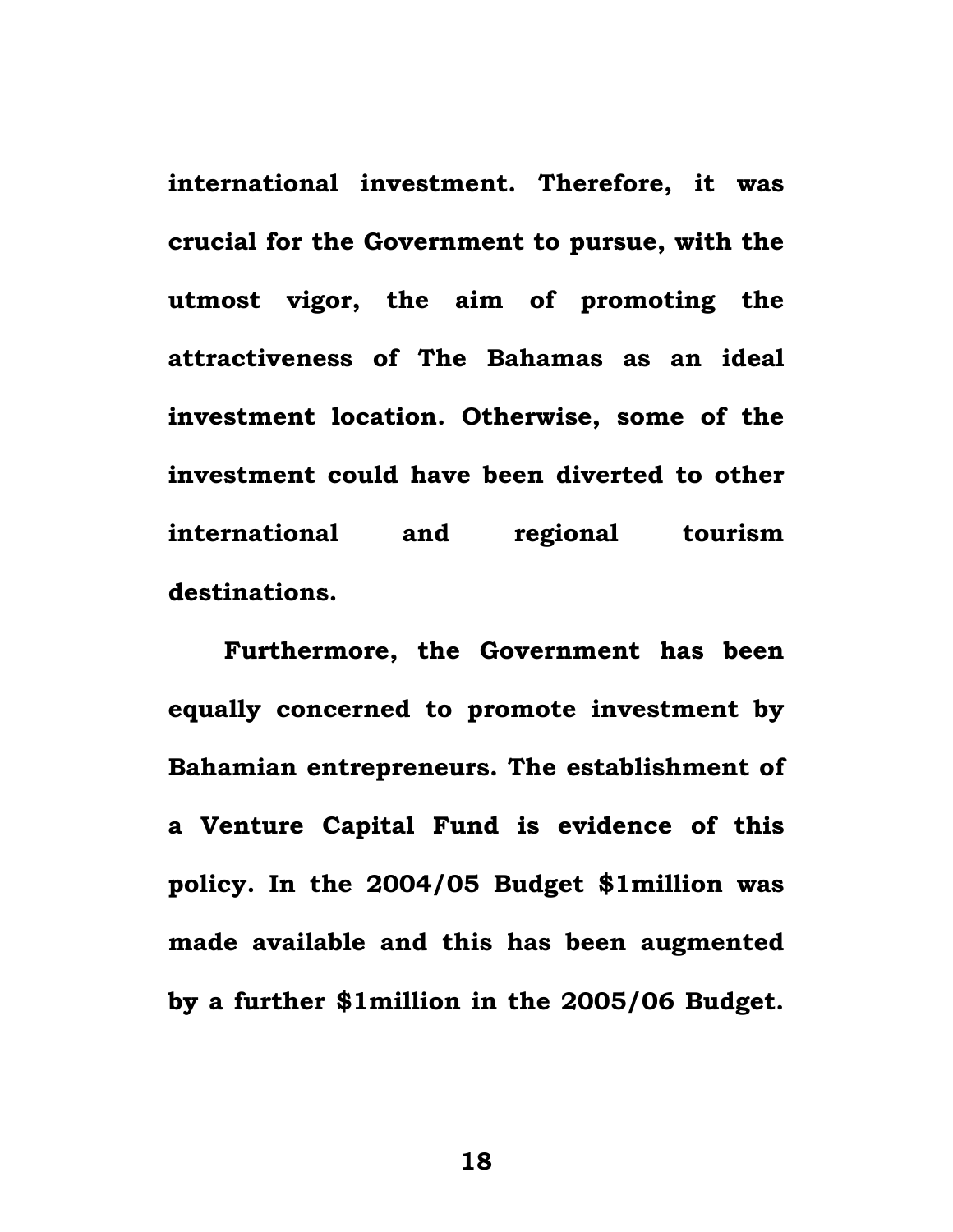**As the Fund succeeds and develops the Government will provide additional resources.** 

### *OPPORTUNITIES AND CHALLENGES*

 **The sustained strengthening of the Bahamian economy will present the Government and people of The Bahamas with opportunities and challenges. Indeed, one could use these words interchangeably because to avail of the opportunities means to accept the challenges which the opportunities present.** 

**One of the challenges is to ensure that the capital structure, both physical and human, is in place to accommodate the expected economic growth, and to maximize its**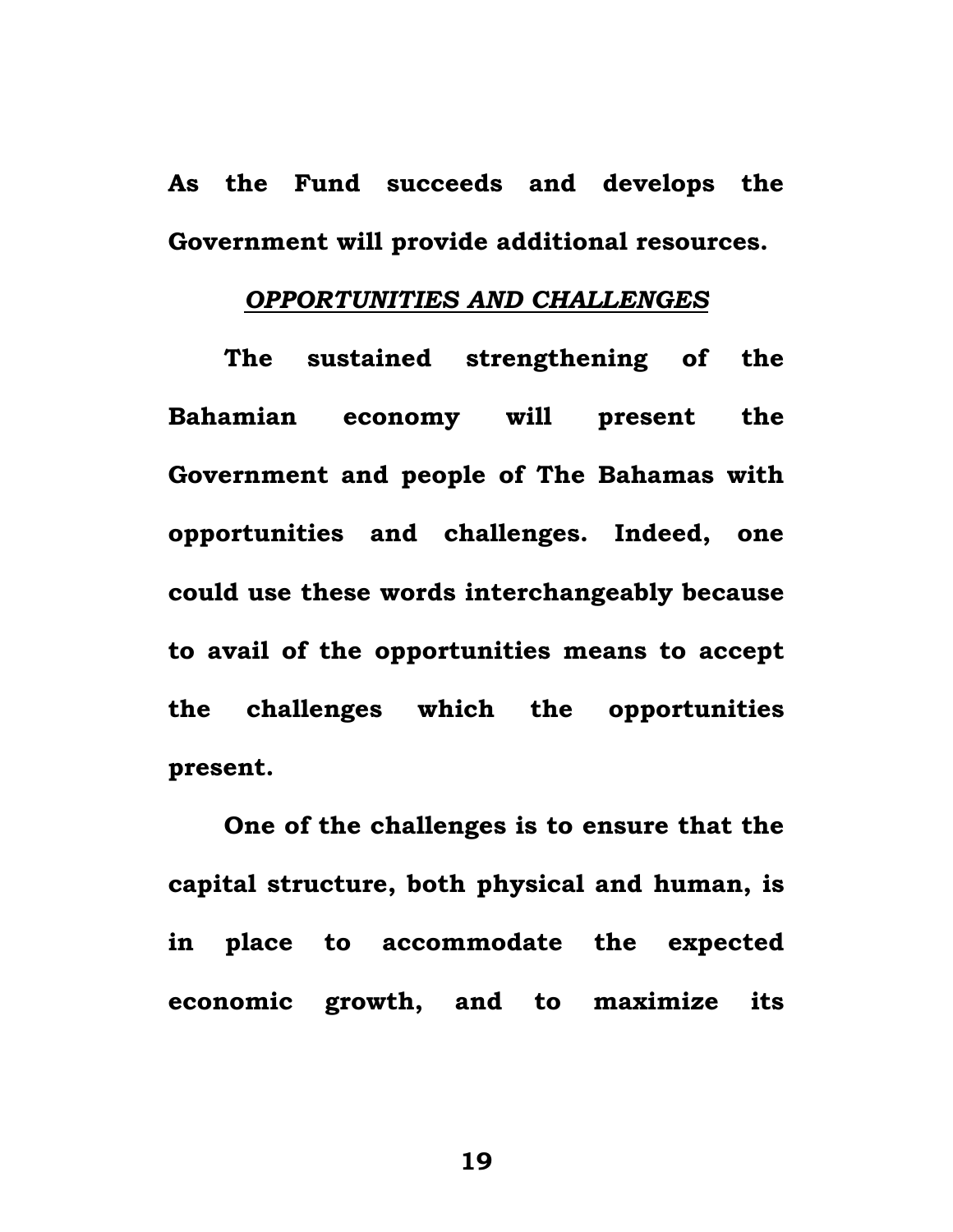**potential benefits to the Bahamian people in both the short-term and the medium-term. Other challenges can be met as the economic growth comes on stream.** 

 **It is important to distinguish between the two different sets of challenges and opportunities. In the first instance, commitments may have to be made in anticipation of the revenues arising. Anticipation is essential so as to equip the economy, in terms of both human and infrastructural capital, to maximize the benefits of growth. In the second set of challenges, those challenges which a buoyant economy can address, the task is to wait until**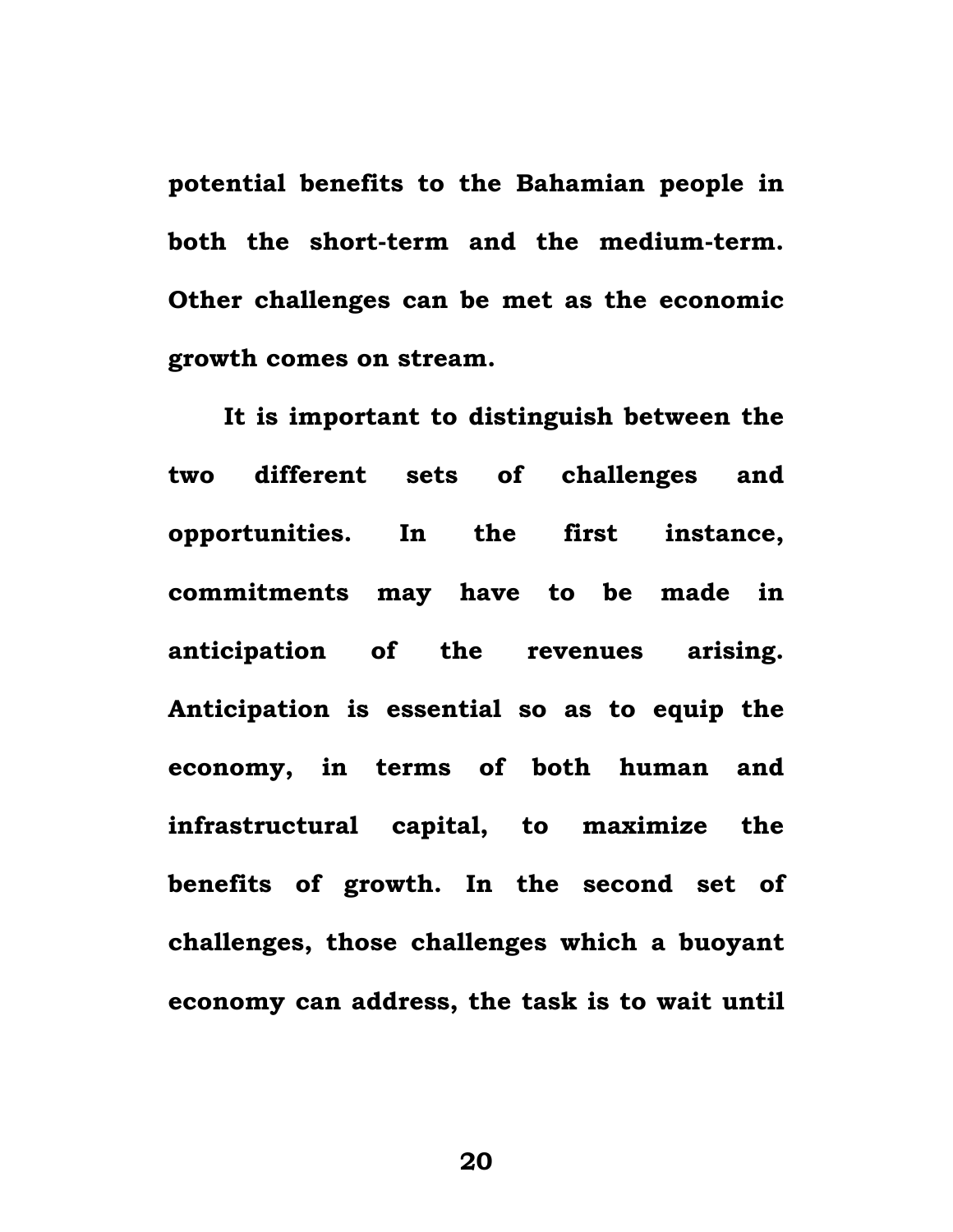**the revenues are flowing before undertaking expenditure commitments.** 

## *NATIONAL INFORMATION AND*

#### *COMMUNICATIONS FRAMEWORK*

 **I stated that one of the challenges is to ensure that our human and physical capital structure is in place to accommodate and then maximize the benefits of the upsurge in the economy.** 

 **As regards human capital, by which we mean people who are educated well enough to hold good jobs, the Ministry of Finance is commissioning Canadian technical assistance to develop a National Information and Communications Framework, in short an NIC**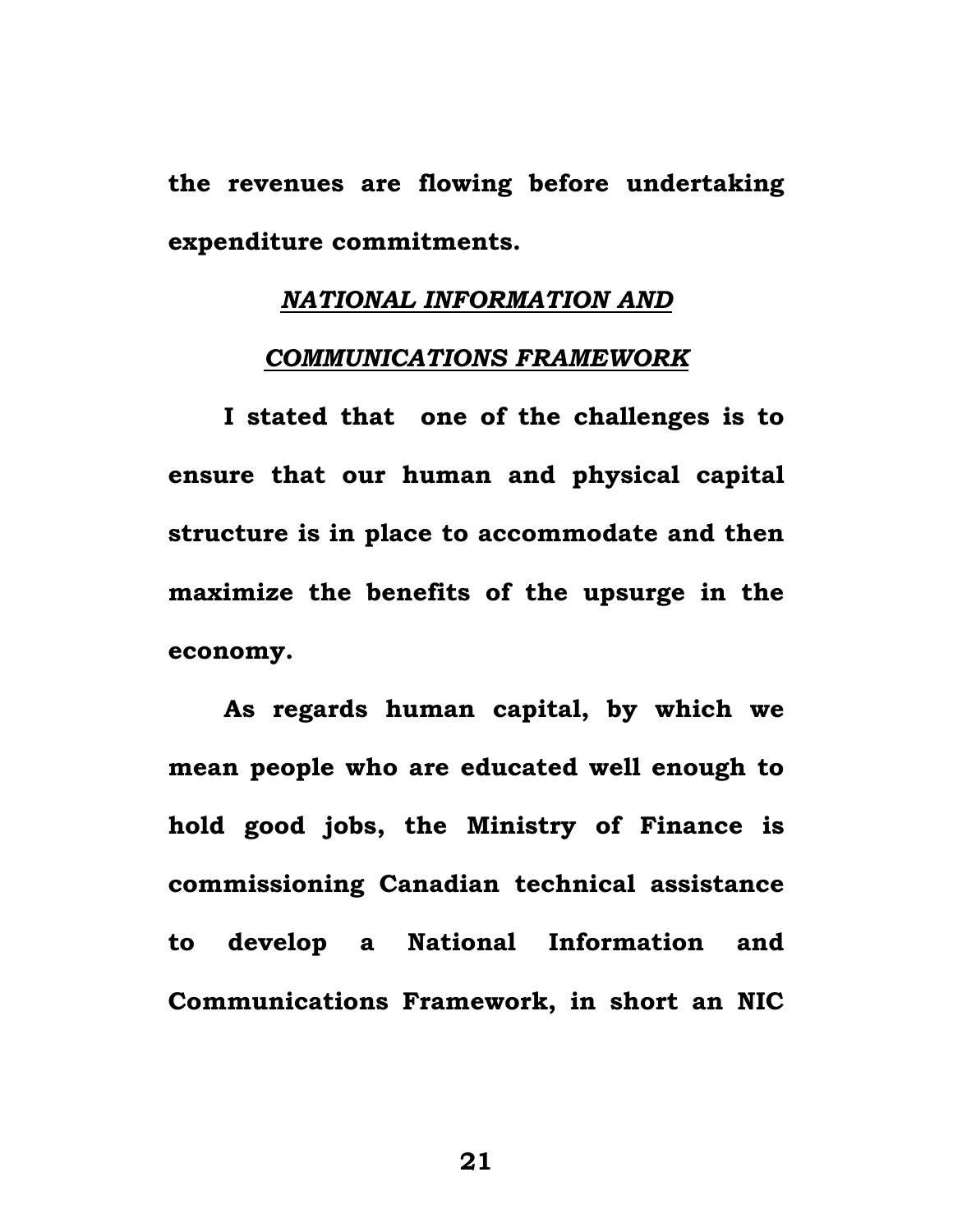**Framework. The technical assistance is being sought from an expert agency of the Canadian Government, entitled C***onsulting and Audit Canada,* **CAC. This agency has extensive and successful experience in providing technical assistance in this matter to many other countries.** 

**The NIC Framework which will be developed is intended to enable The Bahamas to develop as a nation that maximizes the power, reach, versatility and innovation of information and communications technology. The Framework will provide on-line access to healthcare, education, and government services such as land registration and land use**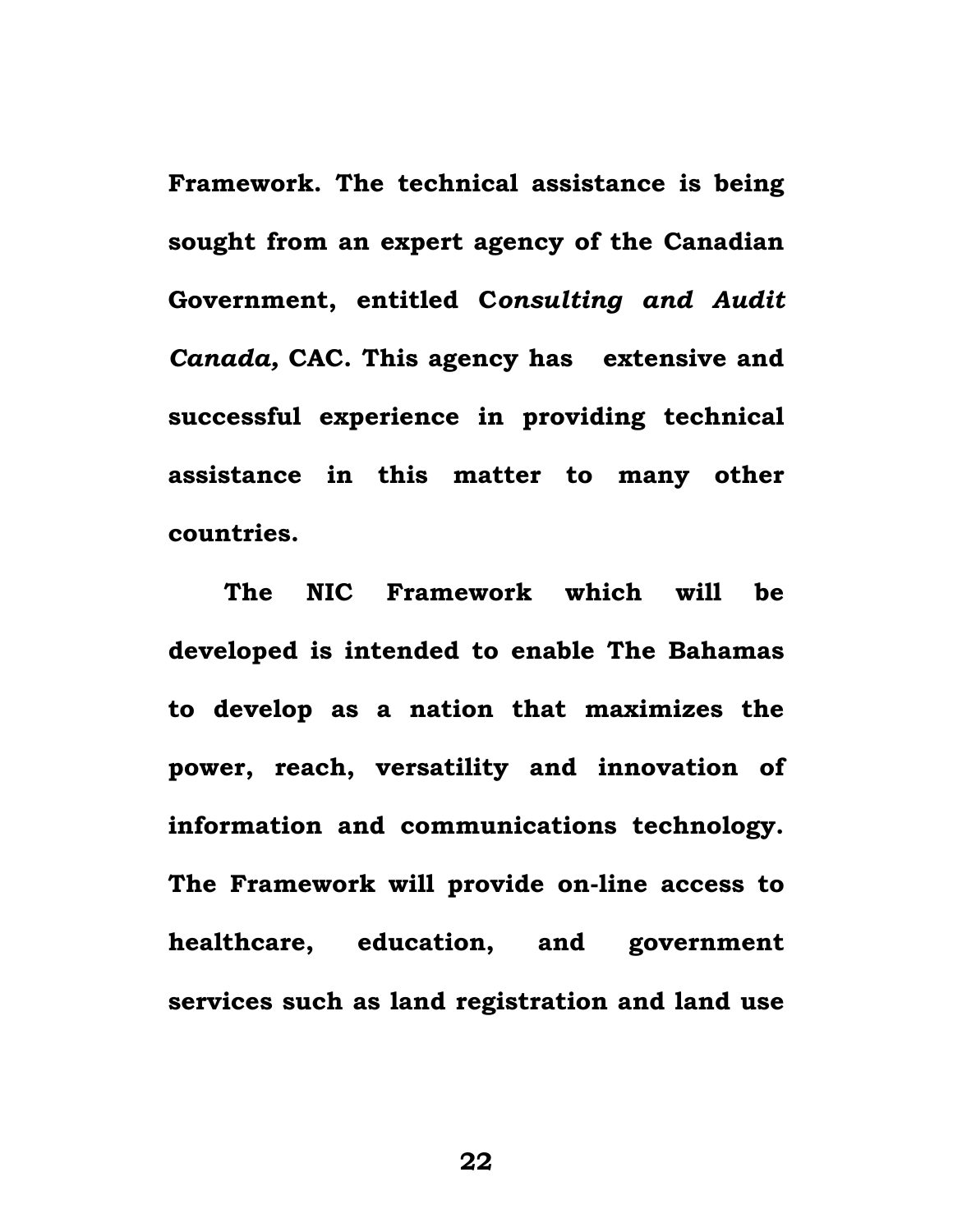**policy, and will be a driving force in developing e-commerce in The Bahamas. I might also mention that the land use and administration programme is assisted by the Inter-American Development Bank, IDB.** 

**Increased levels of e-commerce will enable Bahamian companies to compete in the global marketplace, and the development of a vibrant and entrepreneurial information technology sector will create employment, encourage diversification, and boost investor confidence. A National Information and Communications Technology Policy paper will be published in due course. This Paper will integrate with the**  *Policy Statement on Electronic Commerce and*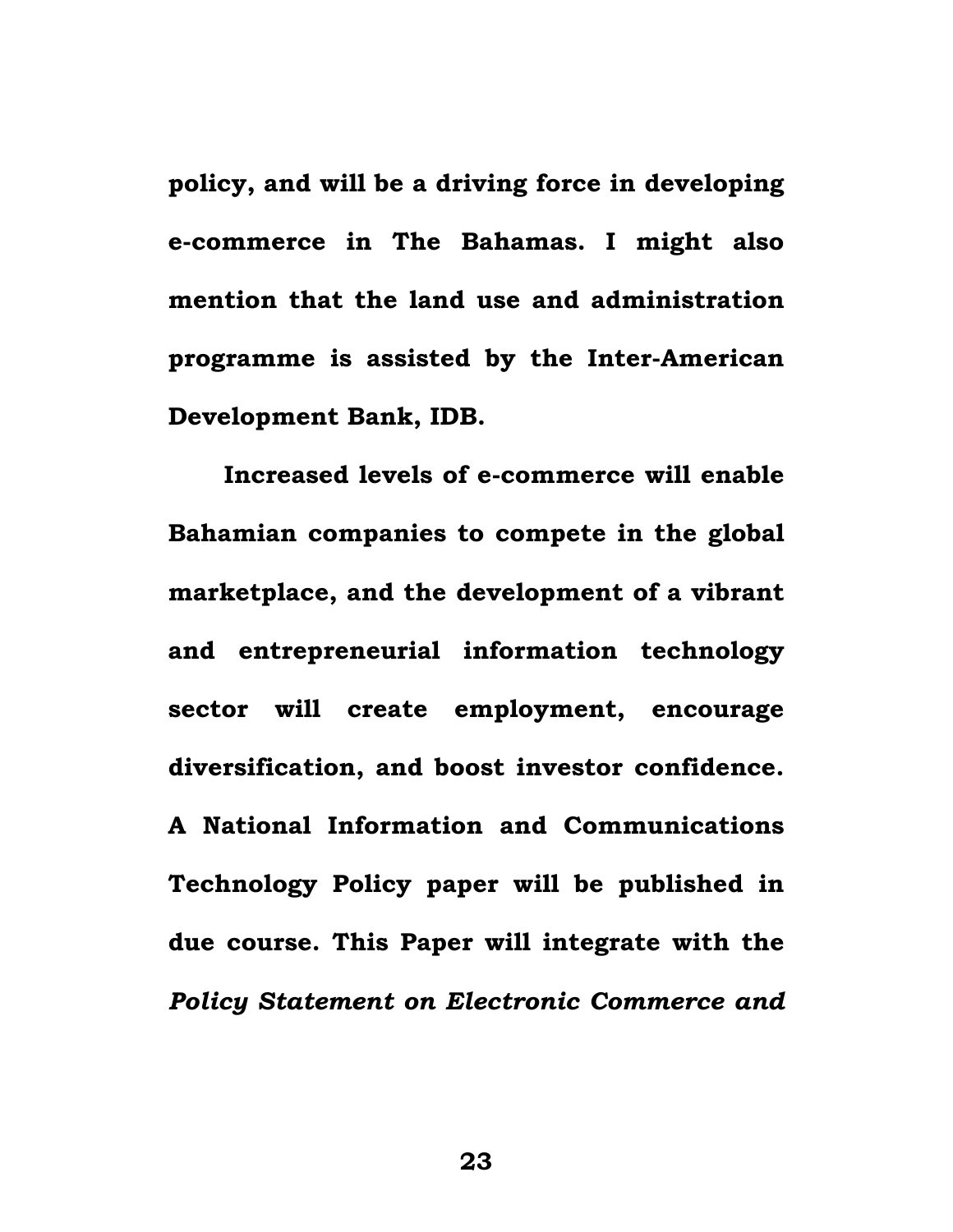*the Bahamian Digital Agenda* **published by the Ministry of Finance in January, 2003.** 

 **The Framework also envisages the transformation of the Bahamas Telecommunications Company, BTC, into a state-of-the-art communications leader. This transformation process is already the subject of intense work with the assistance of international consultants. The transformation will enhance the current operations of BTC, as well as preparing BTC for graduation into a privatized entity at the cutting edge of technological development in communications.**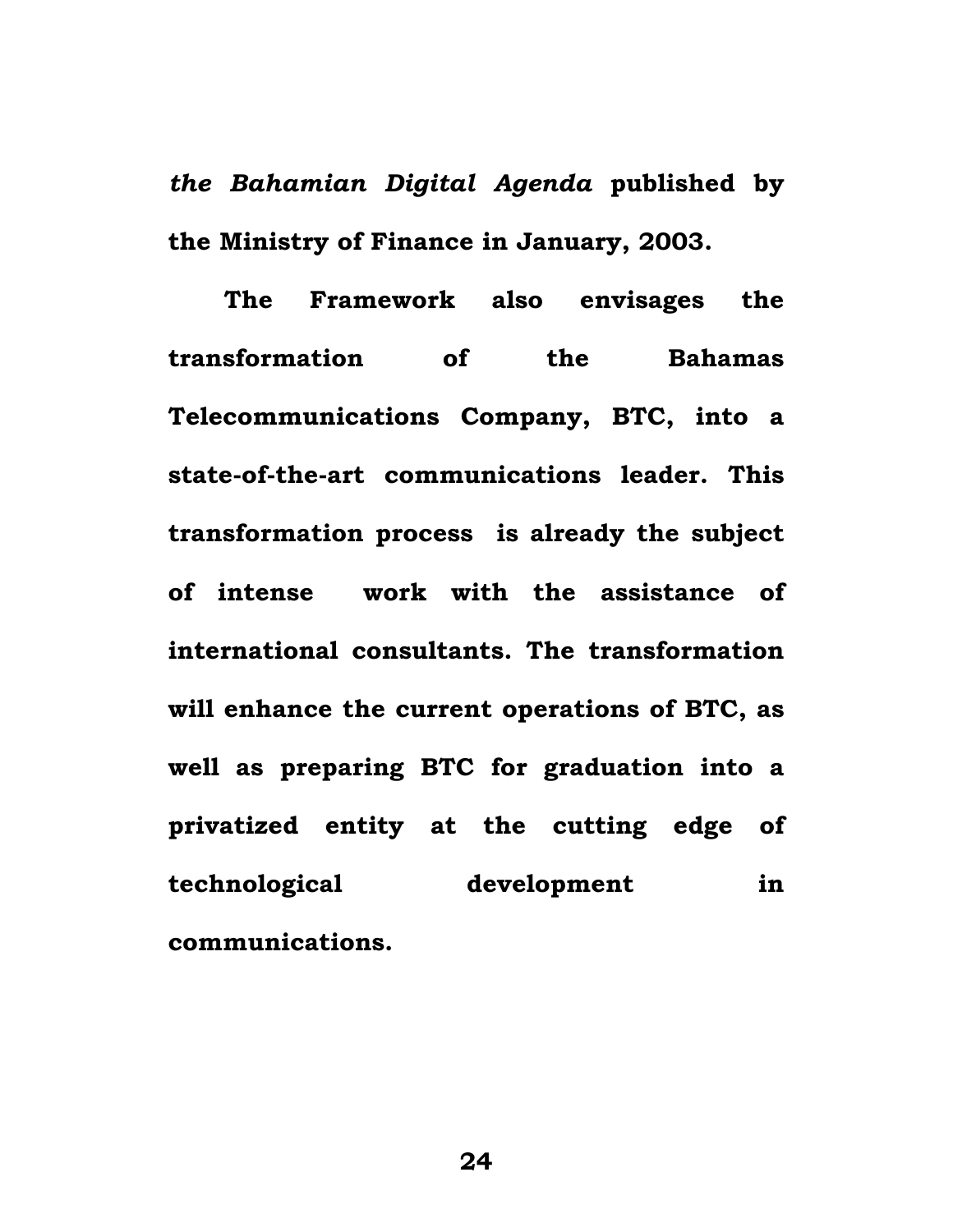**As regards physical infrastructure, BTC is proceeding urgently with the project to develop a fibre-optic cable linkage to provide all of the inhabited islands of The Bahamas with reliable and efficient connection. This project is of paramount importance to enable hotels and other facilities to develop in the inhabited Family Islands and to provide each Island with diversified economic opportunities. As necessary, the highest priority is being given to developing other necessary infrastructure in the Family Islands such as airports, roads and utilities.**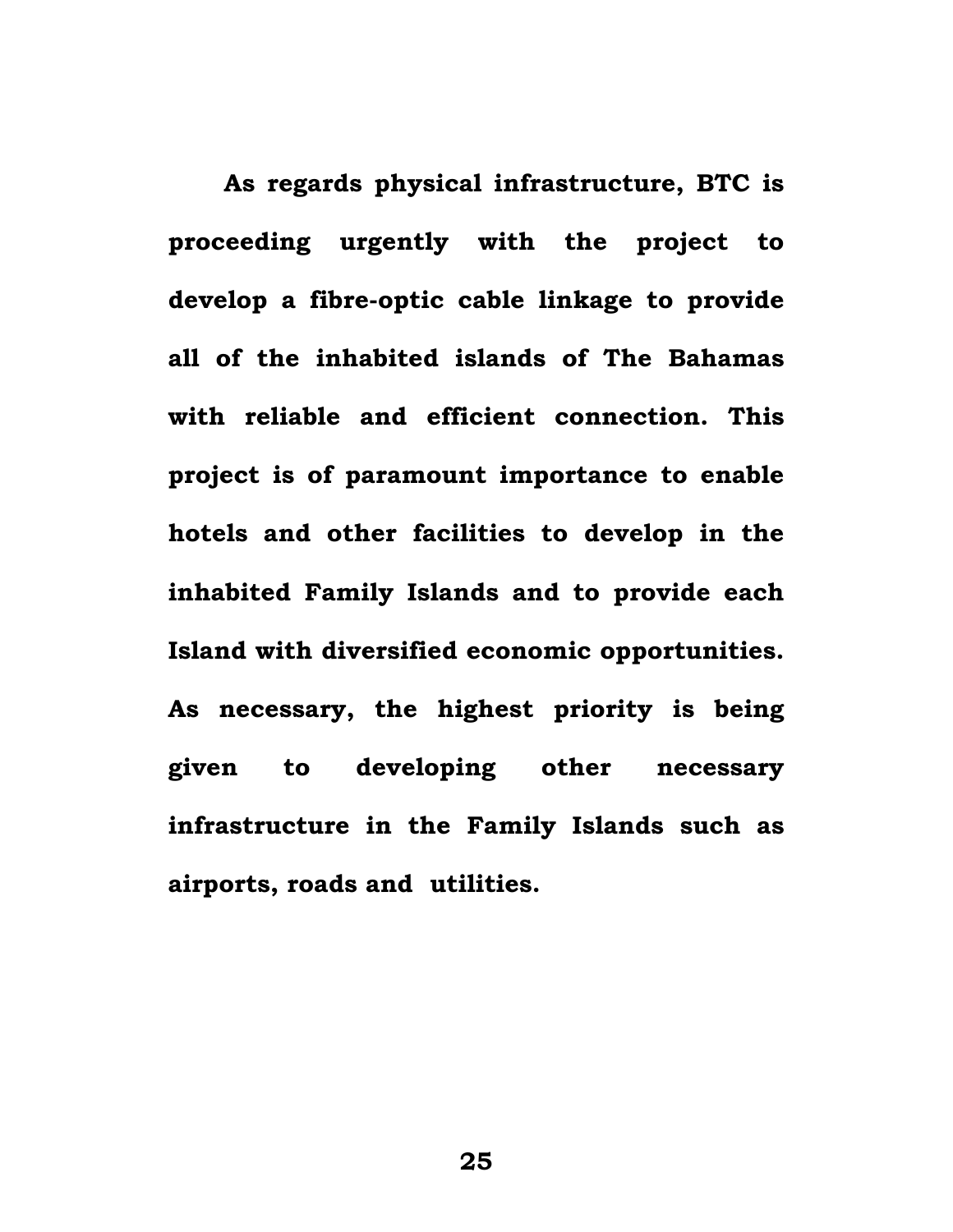### *DISASTER MANAGEMENT AND RECOVERY*

**A further crucial dimension of this matter is to ensure that each inhabited Island in The Bahamas is enabled to cope with natural disasters such as hurricanes and flooding. This means ensuring that the physical capital is as strong as possible to withstand the most severe weather but also ensuring that the response to emergencies is immediate, orderly, and effective in restoring economic and social life to pre-storm levels. To this end, priority is being given to the development of an emergency response organization with the administrative capacity to mobilize as required in an immediate, orderly and effective**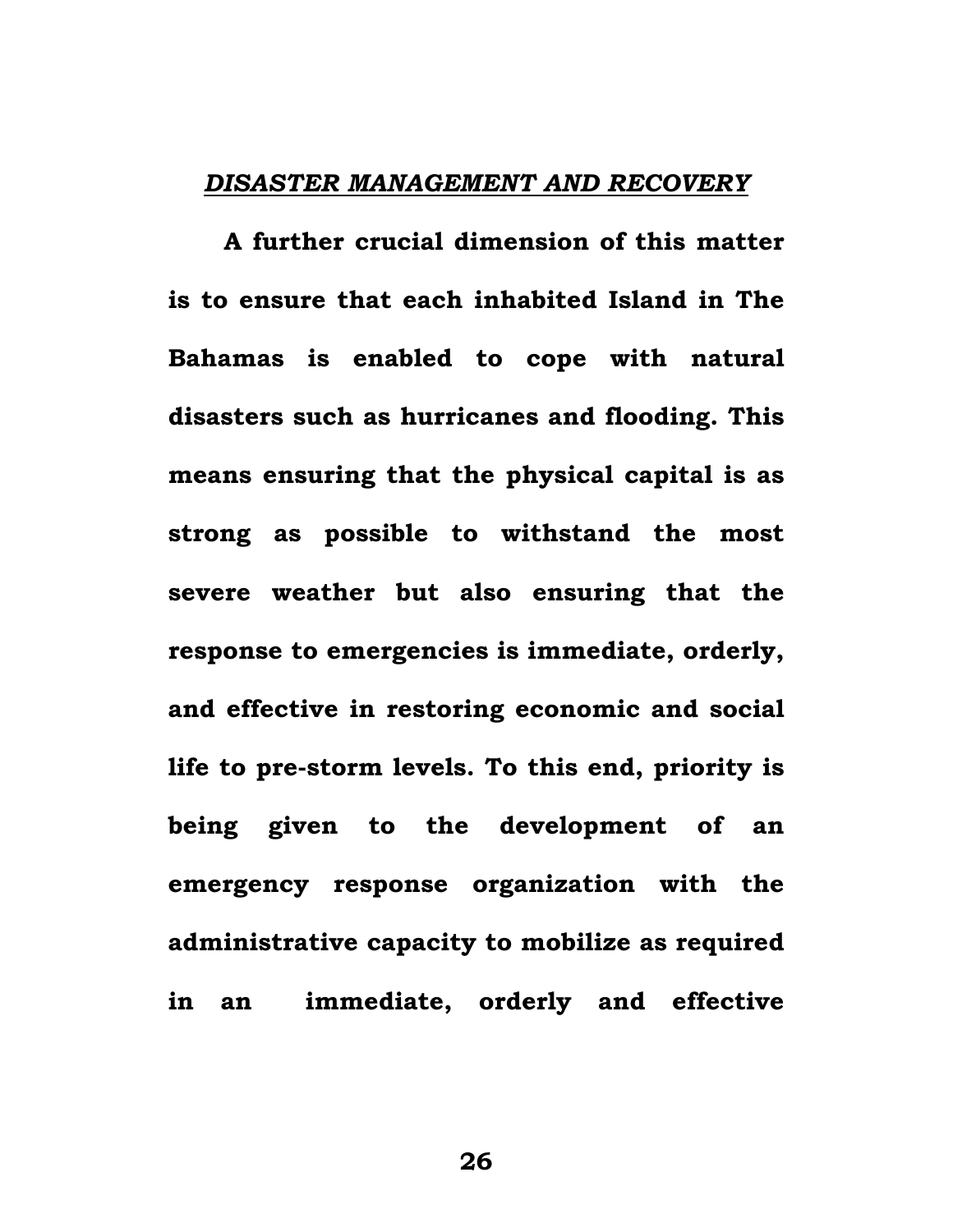**manner. The prodigious efforts made to deal with the recent disasters notably in Grand Bahama and Abaco are an enormous tribute to everyone concerned. However, we can move forward by assimilating the lessons learned from these recent disasters into the development of a modern high-powered and highly professional organization authorized, staffed and equipped to respond systematically to emergencies. Work is ongoing on developing this organization and proposals in this regard will be submitted to Parliament in due course. Valuable assistance is being provided by the**  *Inter-American Development Bank***, IDB, and**  *the Economic Commission for Latin America*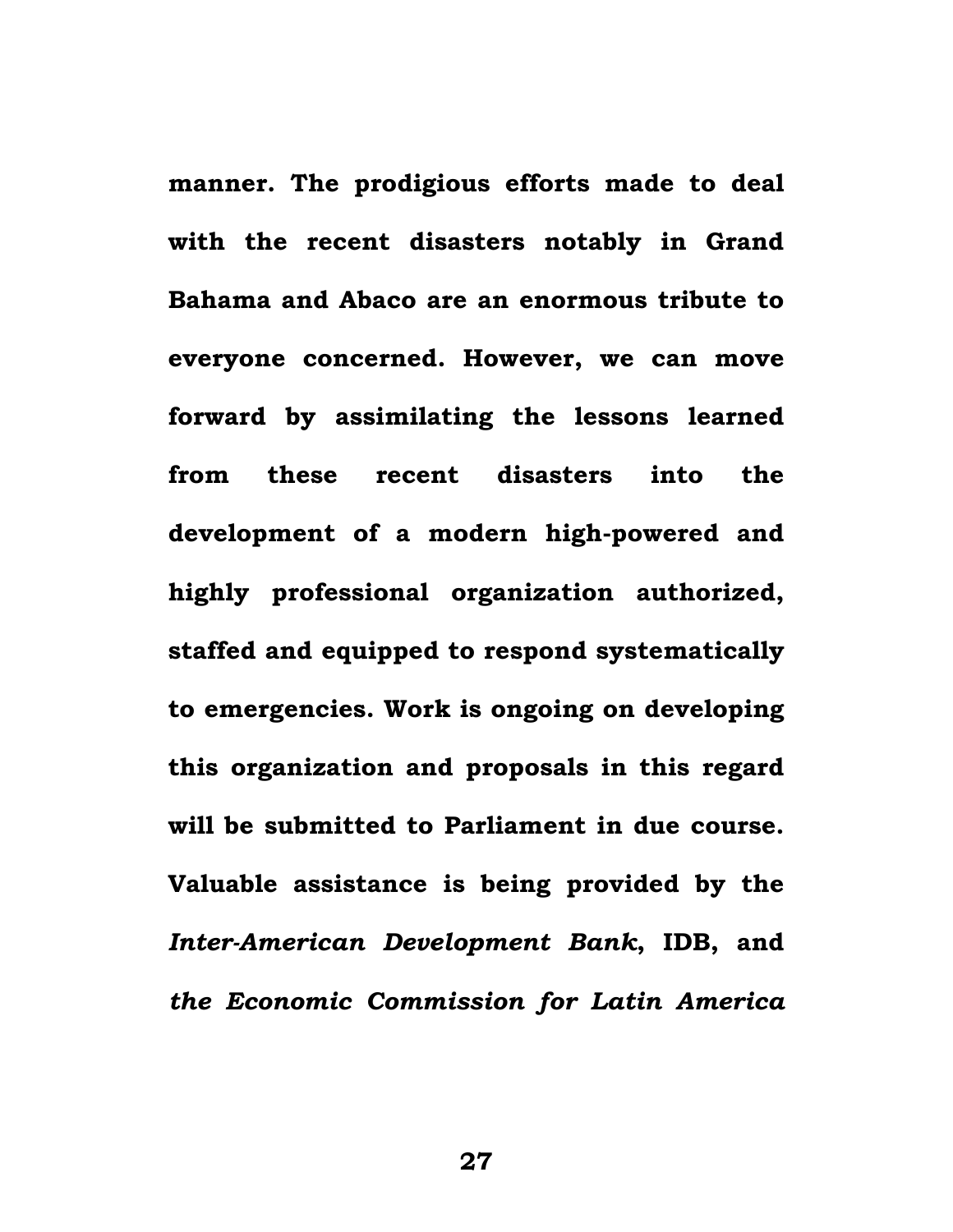*and the Caribbean***, ECLAC, in this and related matters.** 

## *FISCAL MANAGEMENT*

**As the Bahamian public has been made aware, expert advice is that we would do well to limit the ratio of Government Debt to GDP to as near as possible to 30% of GDP so as to avoid the problems which would arise from a ratio significantly in excess of that level. These problems are for instance, those which would arise from a sharp and severe downturn in the global economy. If such an event were to arise, it could drastically reduce tourism revenues and therefore Government revenues; in such circumstances additional taxation to**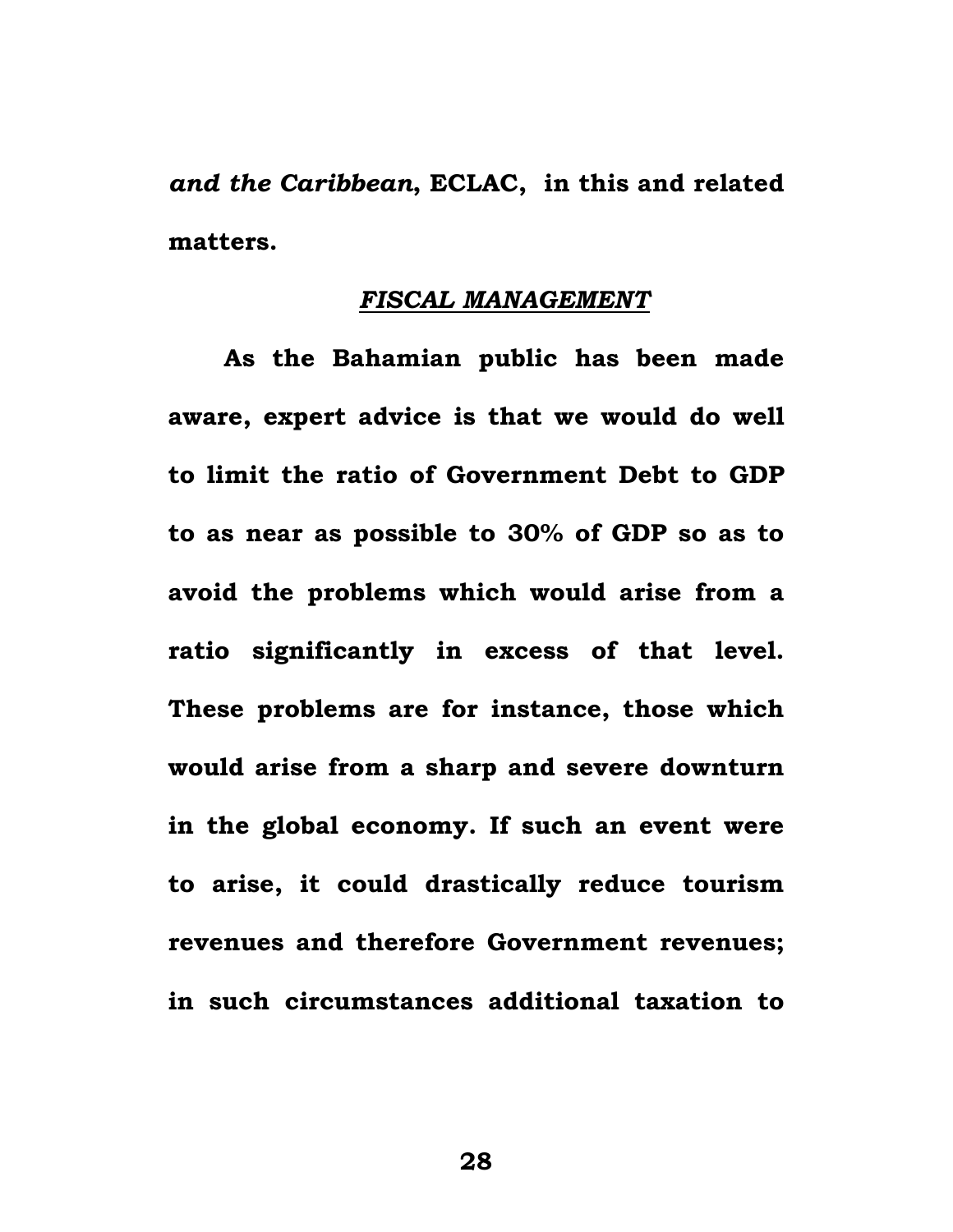**bridge the gap between revenue and expenditure would be unwarranted, imposing as it would, a heavier burden on an economy already deflated. Reducing expenditure would mean cutting back on employment in the public sector paid for out of the Consolidated Fund. Experience elsewhere shows that when the ratio of Government debt to GDP moves significantly above 40%, the scope for further Government borrowing is severely constrained. In those circumstances the only options available to a Government might be the painful taxation and expenditure options. In other words, fiscal deficits arise if we spend more than we earn in revenues, and if this situation**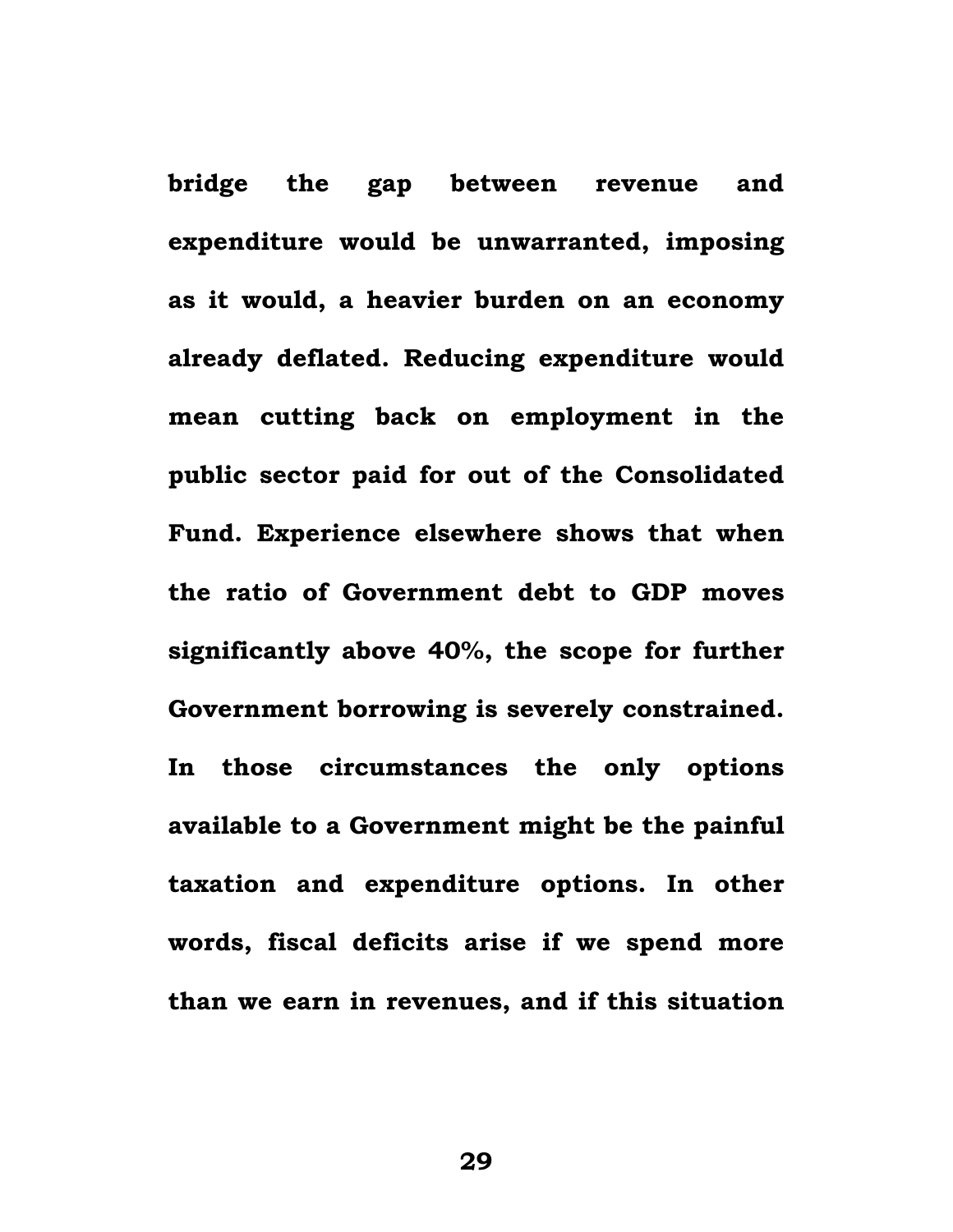**continues for long enough we build up massive borrowing problems.** 

**Circumstances are quite different if the ratio of Government debt to GDP is closer to 30%. There would be much greater scope to avoid these drastic remedies because there would be the capacity to borrow until the economic situation improves and until revenues recover so as to again close the gap between revenue and expenditure. This is what transpired in 2001 and 2002.** 

**To bring the ratio of Government debt to GDP to as close as possible to 30%, revenues must consistently attain the level of 20% of GDP. At that level, we can also provide the**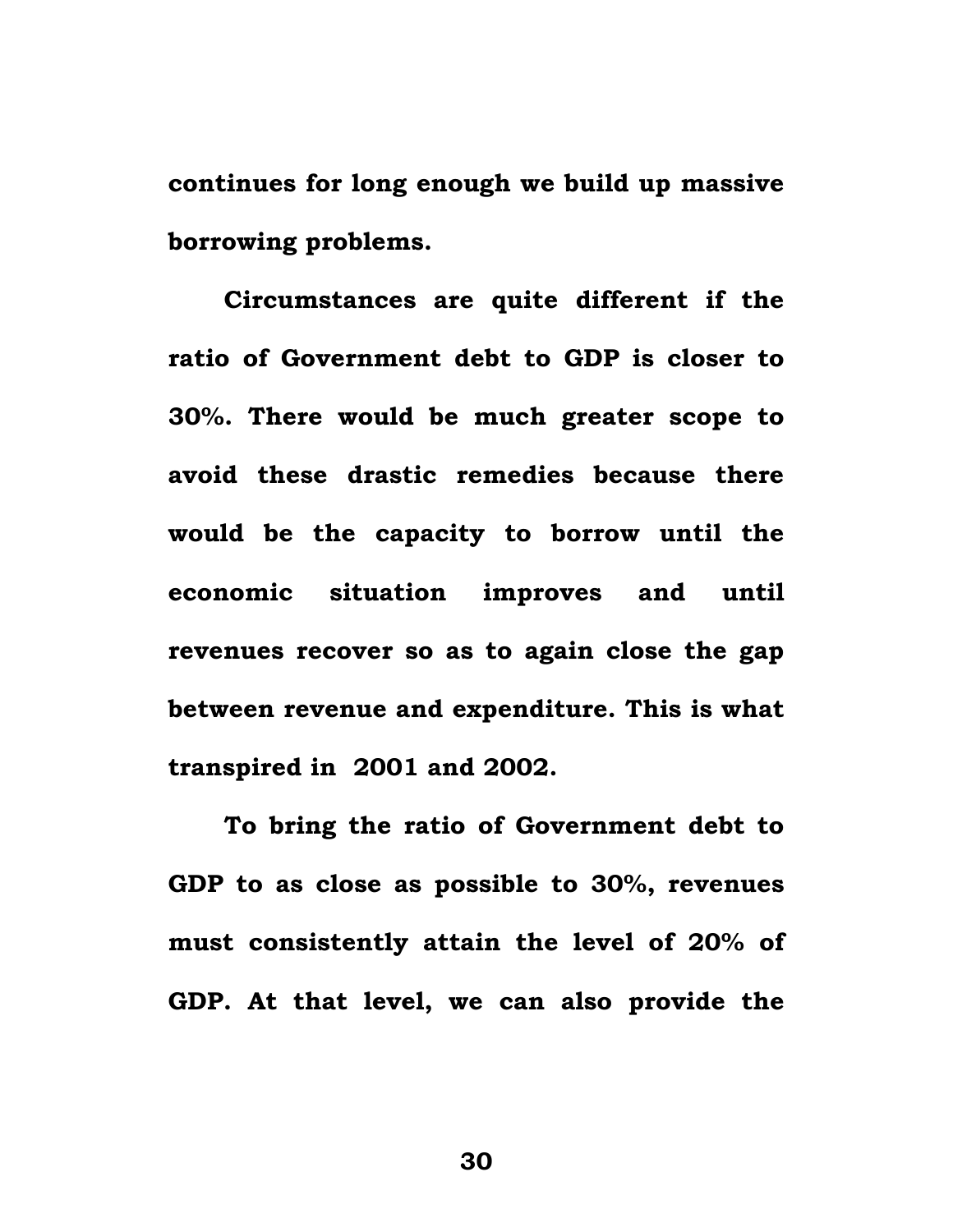**level of resources which we need for ongoing public expenditure while containing the fiscal deficit. For example, if the ratio of revenue to GDP achieved is, say, 19%, the amount of revenue foregone by not realizing the 20% mark is some \$60million. To put this \$60million in context, it is two-thirds of the combined annual subsidies paid to Bahamasair, the Water & Sewerage Corporation and the Broadcasting Corporation of The Bahamas; it is about one-half of the combined amount spent on the Royal Bahamas Police Force and the Royal Bahamas Defence Force; and it is about one-half of the amount which we spend on**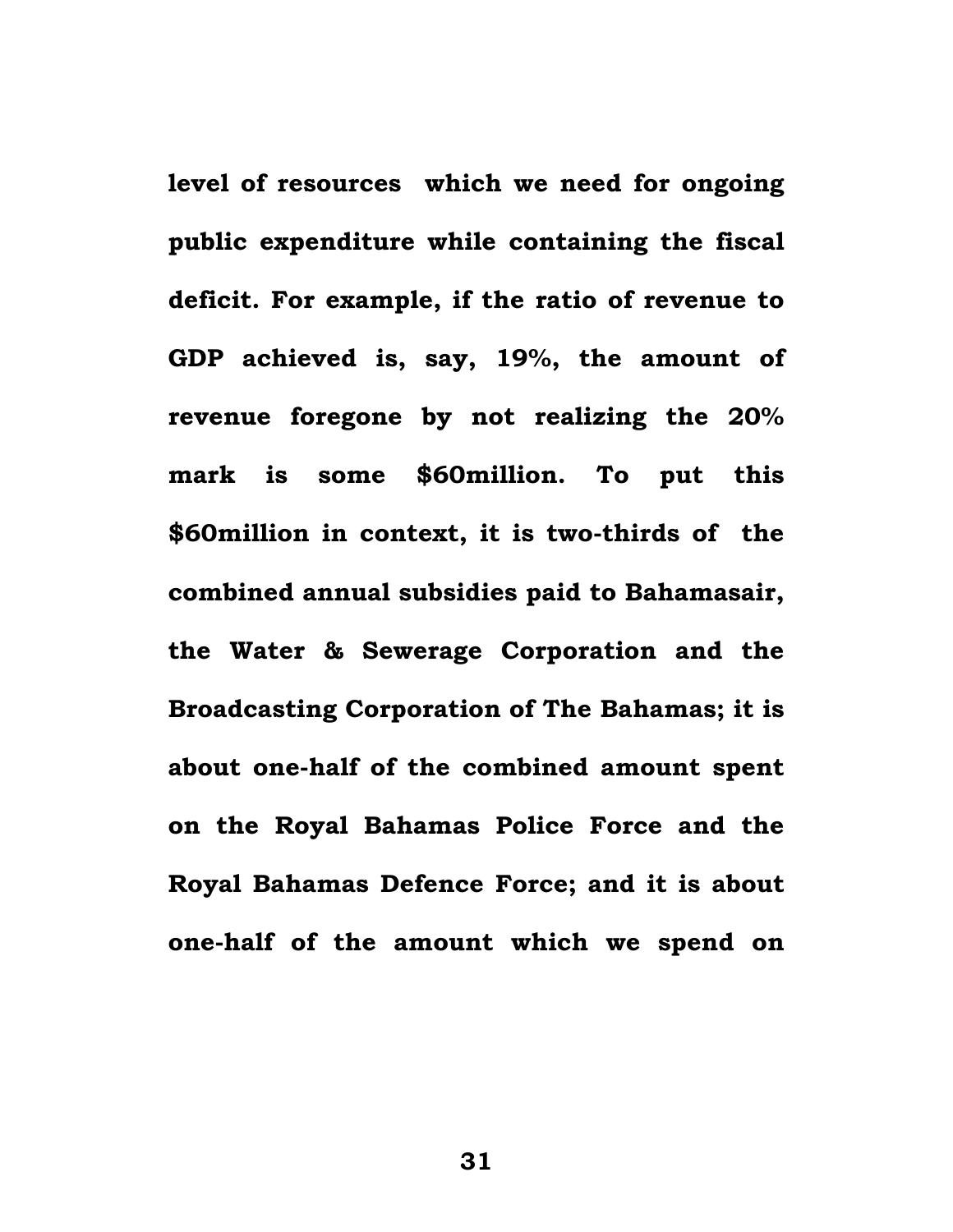**public hospitals. Therefore, 1% of GDP is not a trivial amount.** 

**Successive governments have tried to attain the ratio of Government revenue to GDP of about 20%. At that level, we could enjoy a reasonable level of public services without introducing taxation to pay for them. We could maintain living standards in The Bahamas well above that of many other countries in the Region, and make the Bahamian economy one of the most competitive in the Region.** 

**However, the ratio of Revenue to GDP of 20% is becoming increasingly hard to achieve because of the narrowness of our revenue system, heavily dependent as it is on Customs**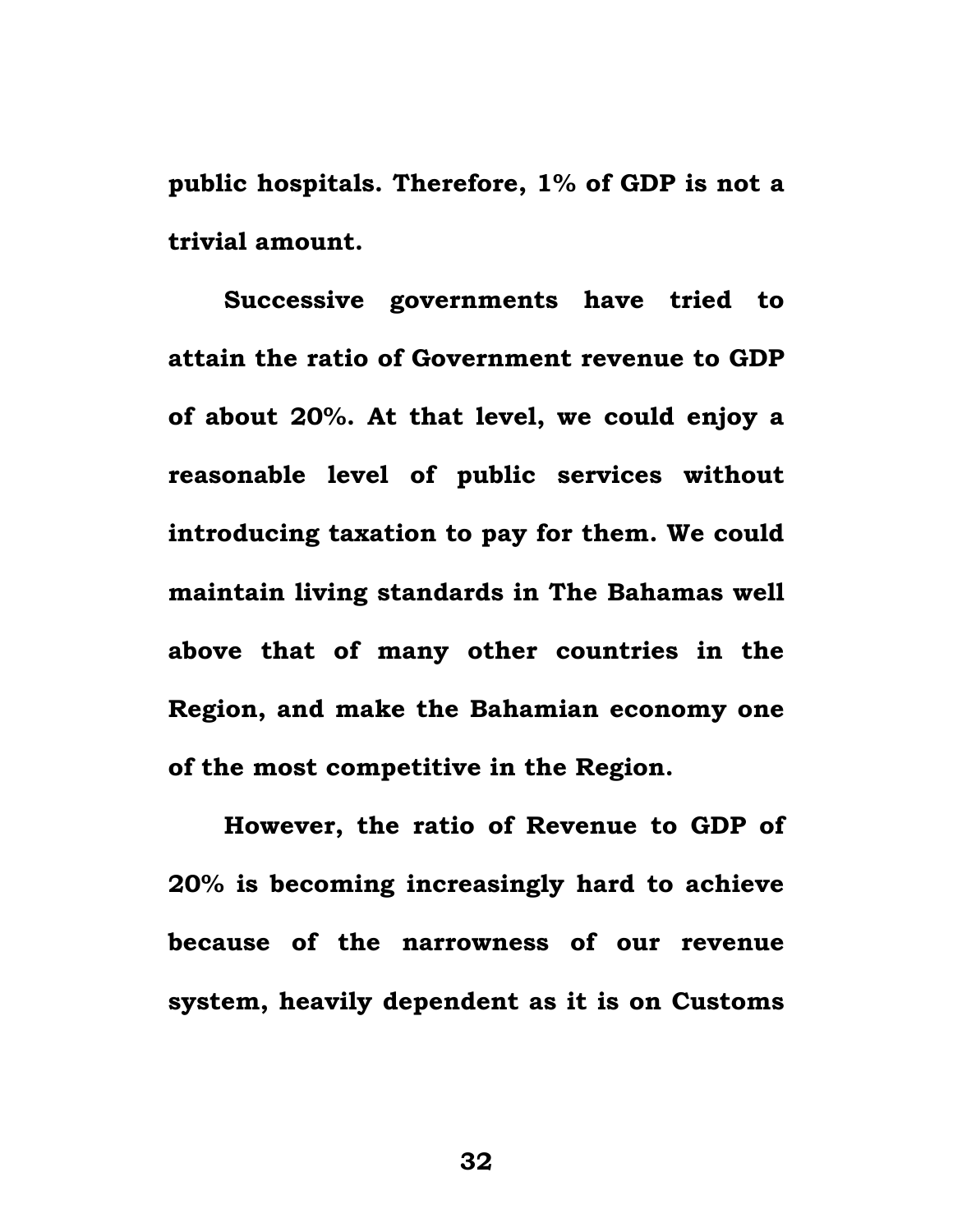**revenues and the non-taxation of services. Thus, the expansion of essential public services has resulted in fiscal deficits emerging which have been met by borrowing. As a result, the level of Government Debt to GDP has risen inexorably since the year 2000.** 

**In recognition of this issue, in the 2005/06 Budget the Government is aiming to contain the ratio of Government debt to GDP to under 38%. By this step, the Government is continuing the process commenced in 2002/03 of controlling the fiscal deficit so as to bring the ratio of Government debt to GDP down to about 30% within a 5 year period.**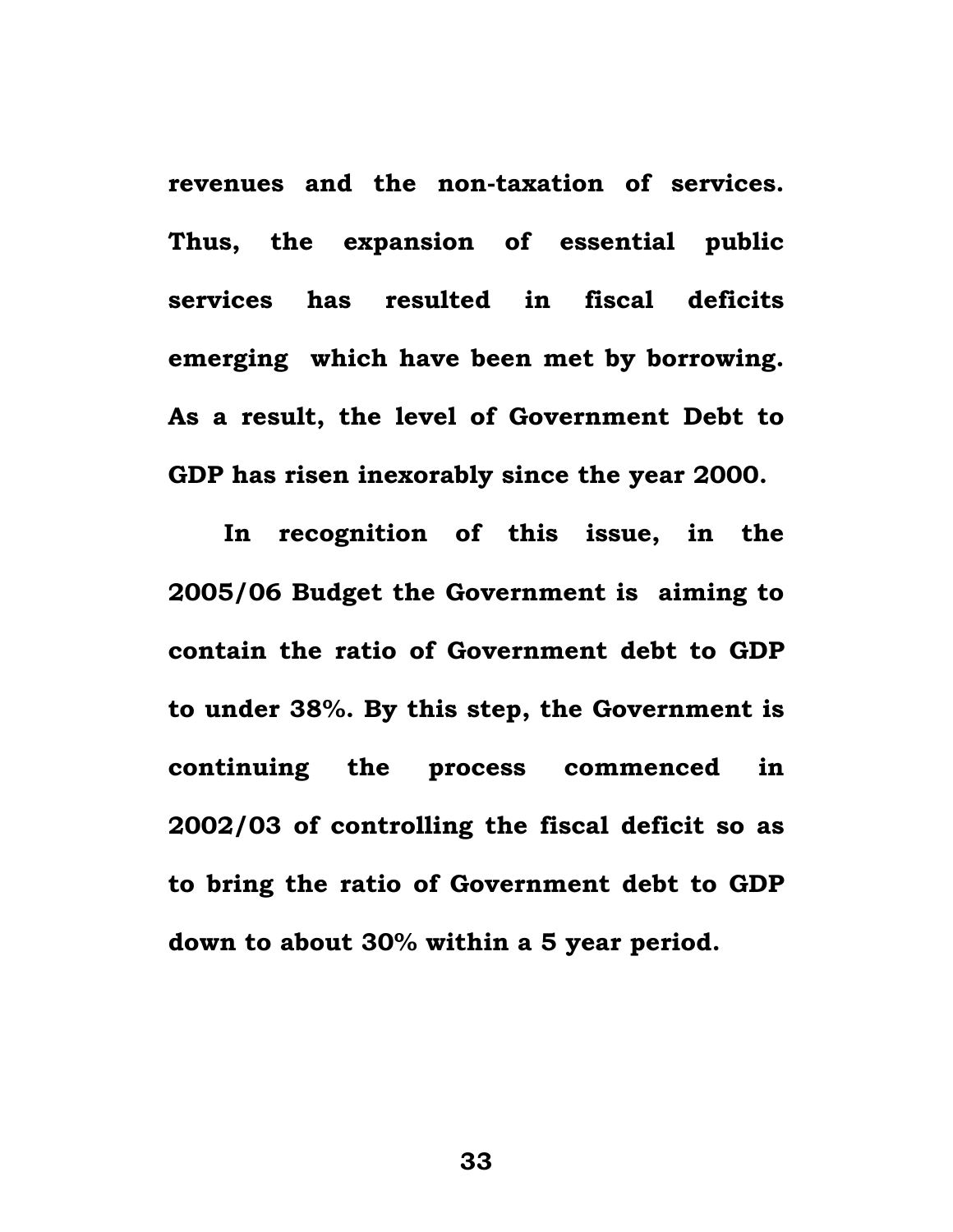**Of course, a major challenge is to ensure that the revenues are properly collected. To meet that requirement we must have in place appropriate revenue instruments and structures.** 

**As regards revenue instruments, we must have in place the most efficient possible revenue system operating the most appropriate tax 'handles'. For example, we must be able to plot and monitor all features of imports so as to ensure that the appropriate Customs Duties are paid. In the case of the Customs Department, the Trade Information System, TIMS, is now operational and there has already been an improvement in**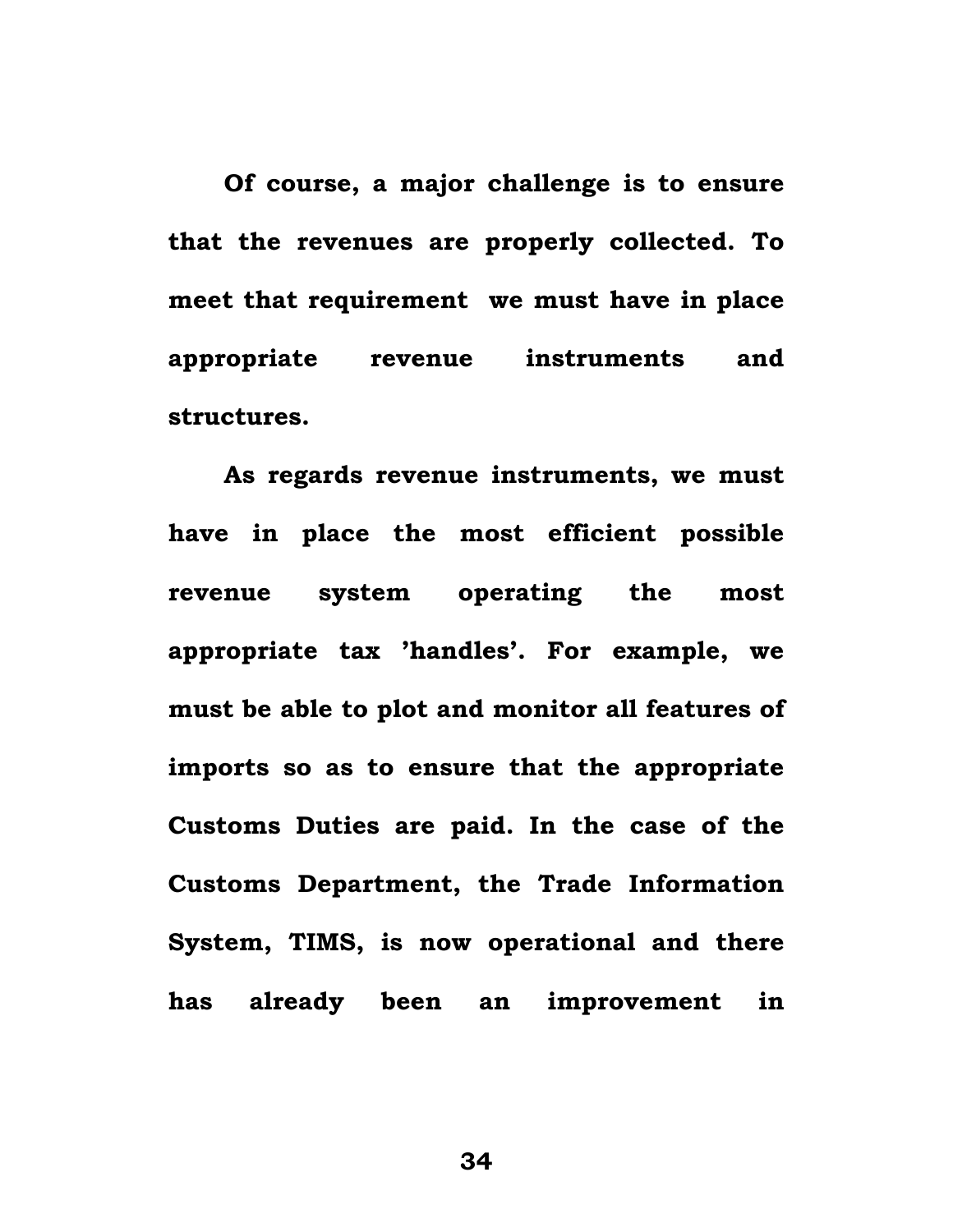**collections and administration. Other major revenue agencies are also being reviewed in order to implement improvements.** 

**But we must be able to go further in the sense that some of our taxes are linked with economic activities which might be transformed into new forms which our existing tax 'handles' do not touch. For example, if the renting out of investment properties such as apartments and homes, is not picked up by the present tax handle, the hotel room occupancy tax, an important taxable stream is not paying its fair share of the tax burden.** 

 **Measures were taken in 2004/05 to strengthen revenue administration and these**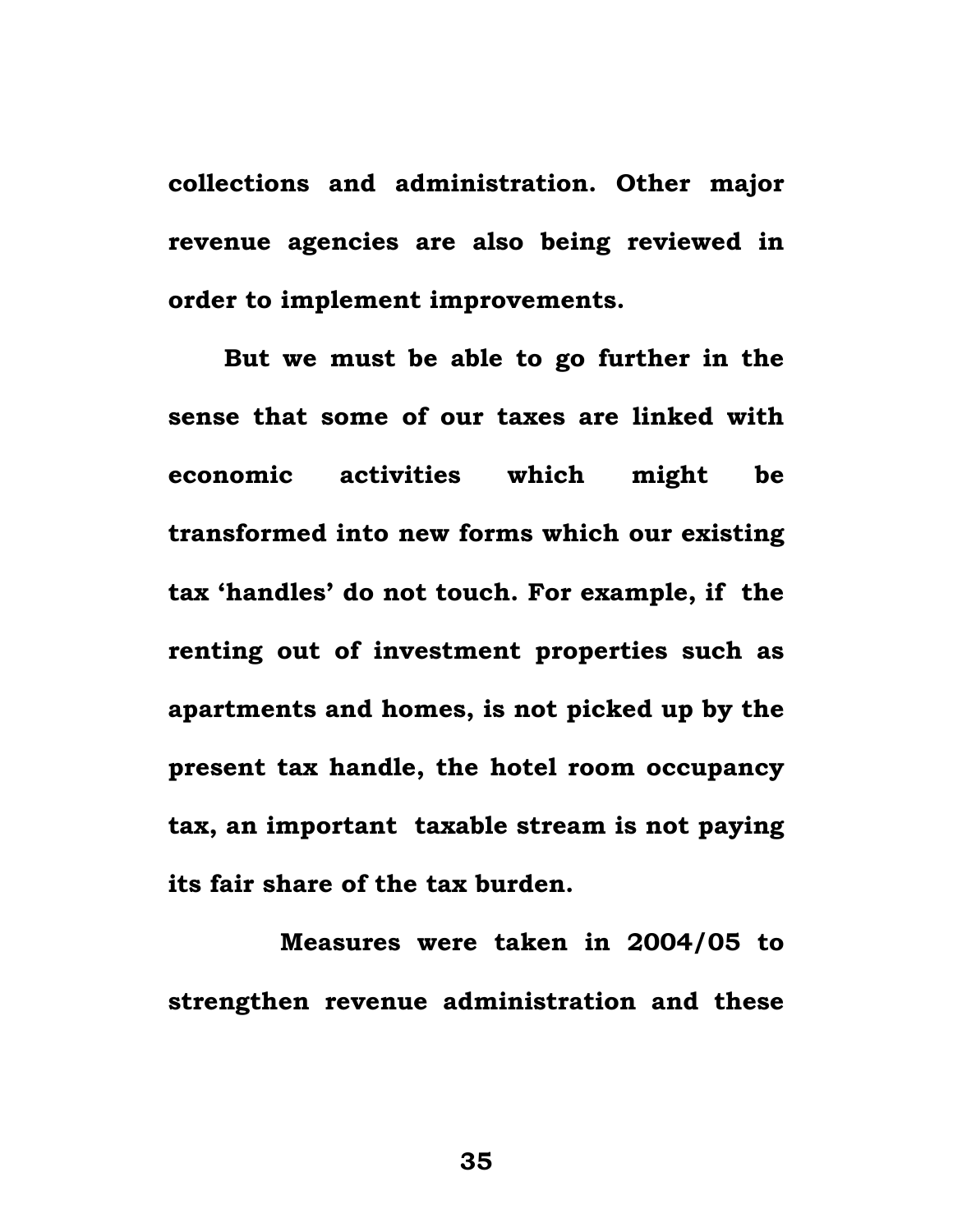**are being continued, where appropriate, in 2005/06 and augmented by additional specific measures. These include the following:-** 

- **The introduction of cash receipting systems, to replace manual receipting of revenue, and thereby reduce leakages of revenue.**
- **The introduction of the use of major credit cards in all revenue Agencies, to facilitate the payment of fees and taxes due to Government.**
- **Improvement to the assessment process for real property tax, by bringing more properties onto the assessment register.**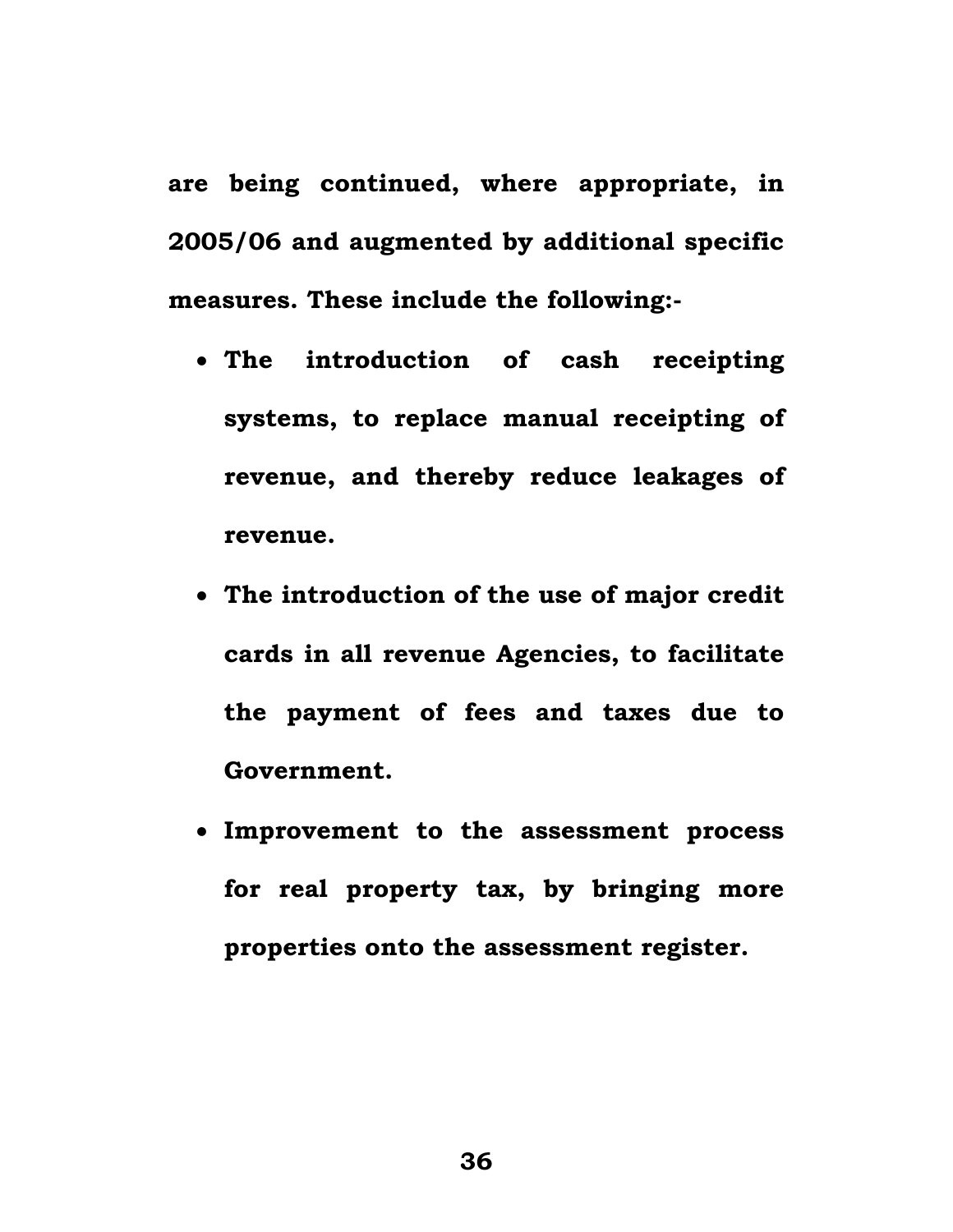- **The exemption on owner occupied properties was increase from \$100,000 to \$250,000; however, to avail of this concession, homeowners have to pay arrears or enter into a satisfactory arrangement with the real property tax office.**
- **Compile revenue statistical data to provide increased transparency of the revenue numbers.**
- **Amend the Stamp Act to close the loopholes and improve administration of the revenue collection process.**
- **Establish a new category of trained officers to act as Compliance Officers, to**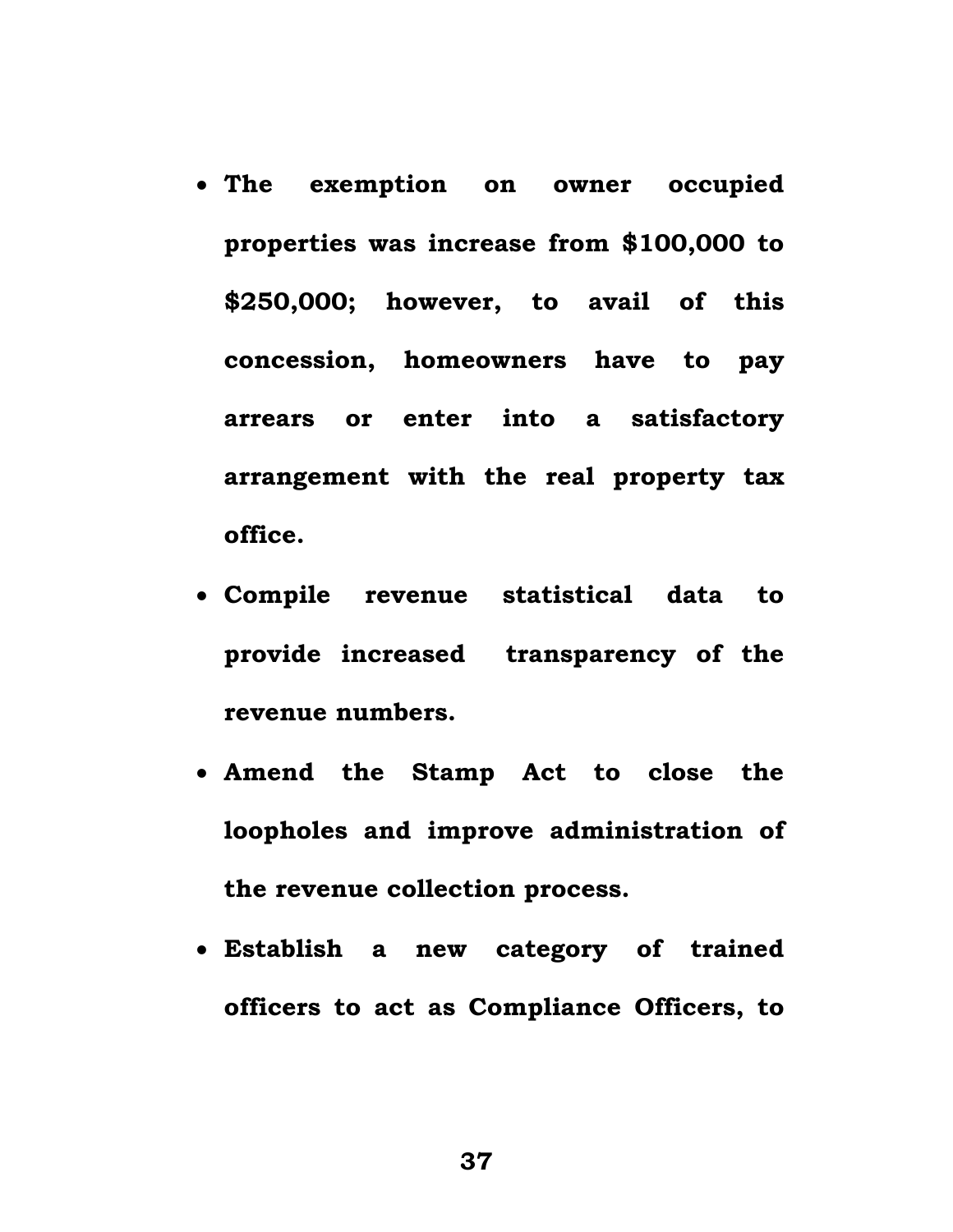**undertake review and analytical work in connection with revenue administration, in the areas of Hotel Room Tax, Stamp Tax, Business Licence and Ticket Tax.** 

• **Amend the Casino Act, to provide for payment of casino tax to the Gaming Board to facilitate better supervision of the timely payment of casino taxes.** 

## *REVENUE REFORM*

**Even with significant improvement in revenue administration, the task of reaching and sustaining the ratio of Government revenue to GDP of 20% would be difficult. This conclusion suggests that within the next 5 to 10 years, The Bahamas may have to radically**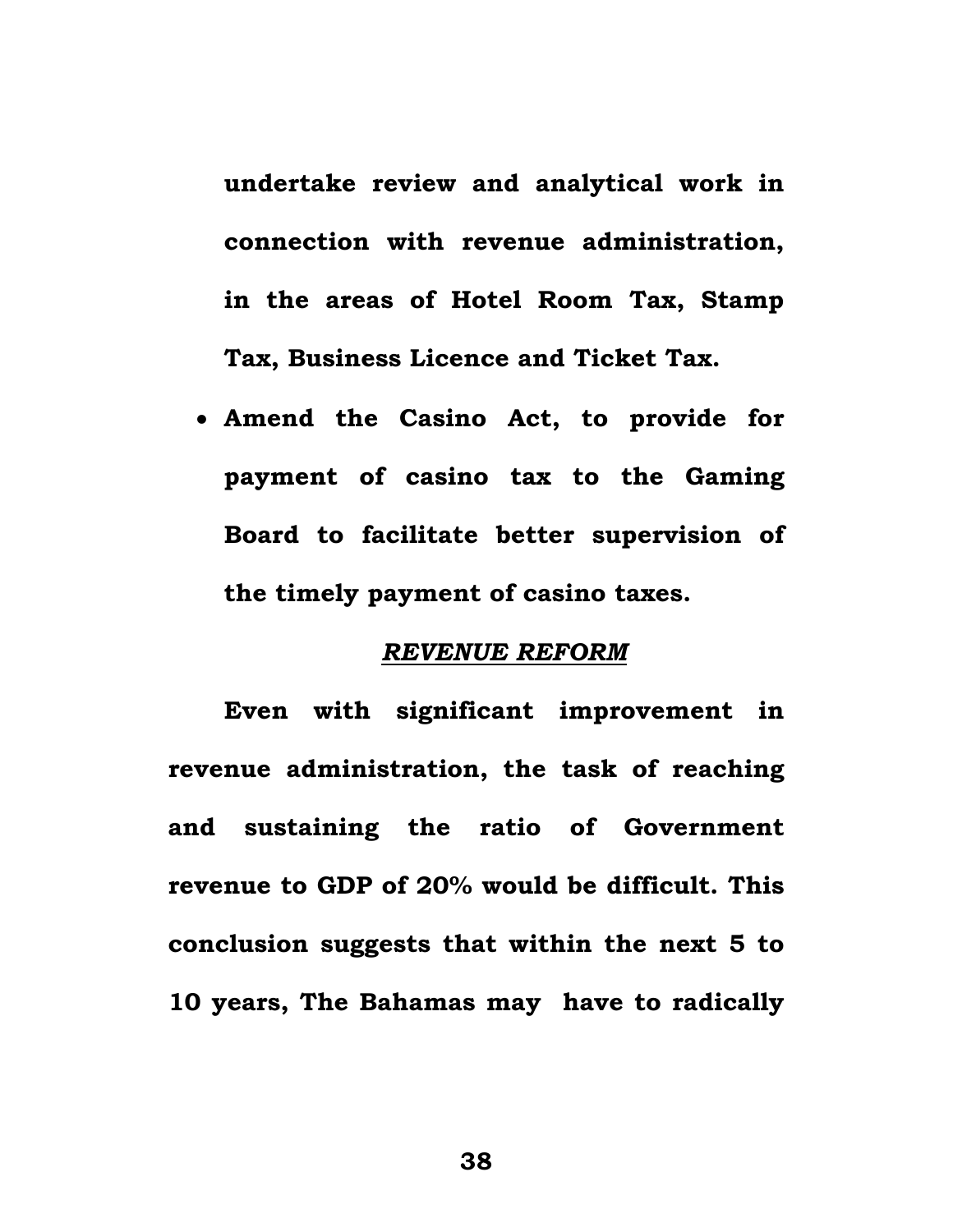**change its revenue system. The pressures to do so come from two distinct forces, one international and the other domestic.** 

**I have already outlined the position whereby the consistent attainment of a ratio of revenue to GDP of 20% seems to be increasingly difficult to achieve, primarily because of the structure and narrow tax base of our revenue system. Nevertheless, we are continuing to move to enhance the administration of our existing revenues until this process is exhausted. At some point in the medium-term firm consideration will have to be given to how best to reform our present system.**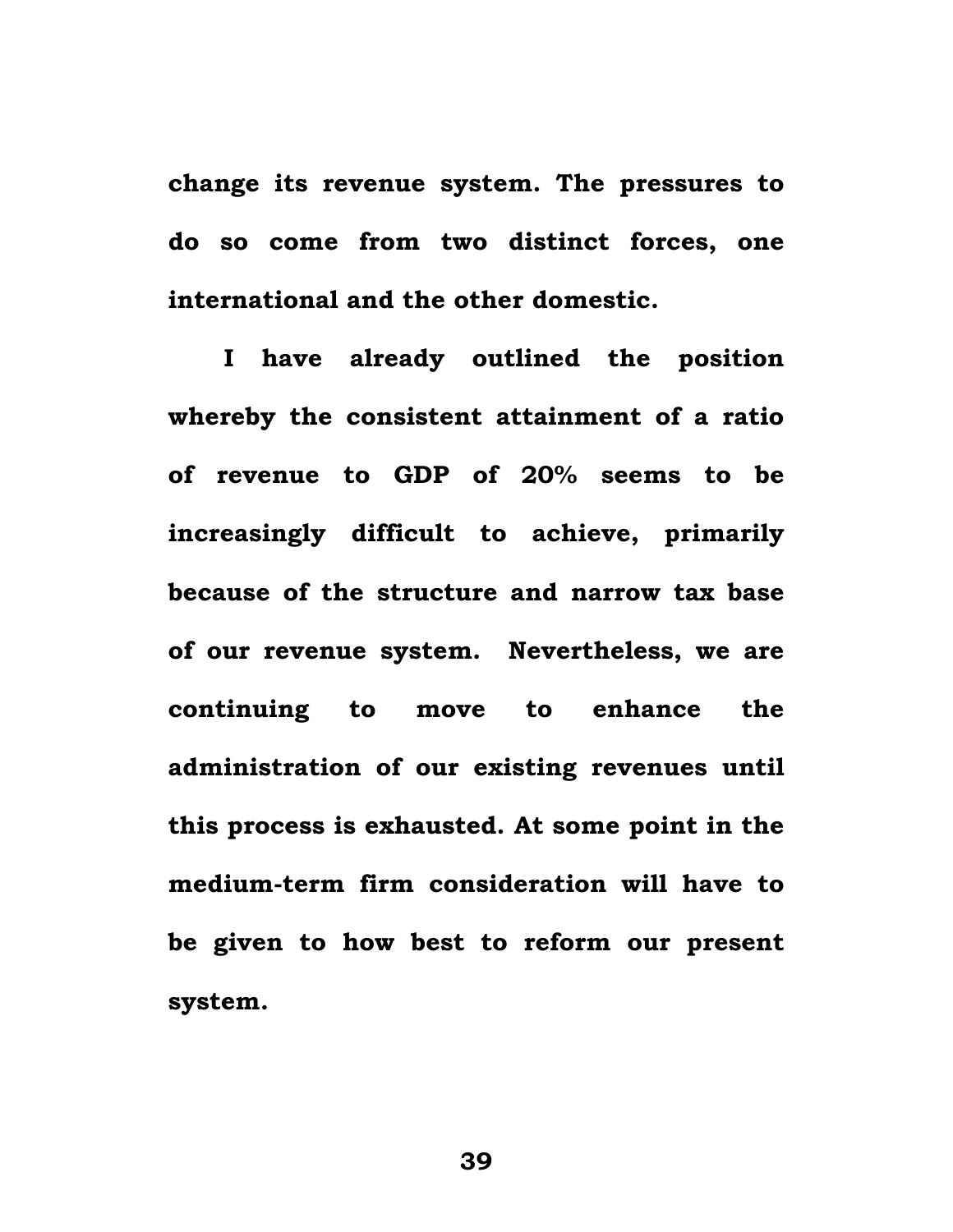**In the case of the international forces, within the context of the World Trade Organisation there will be pressure on The Bahamas to reduce and simplify its Customs Duties. The reduction in Customs Duties would mean finding a satisfactory replacement to yield the same level of revenues.** 

**There is national consensus that The Bahamas should not adopt an income tax system. Therefore, reform of the revenue structure would mean the implementation of a Value-Added Tax, VAT, or a similar tax. This Government has no intention of introducing such a tax now or in the near future. Indeed,**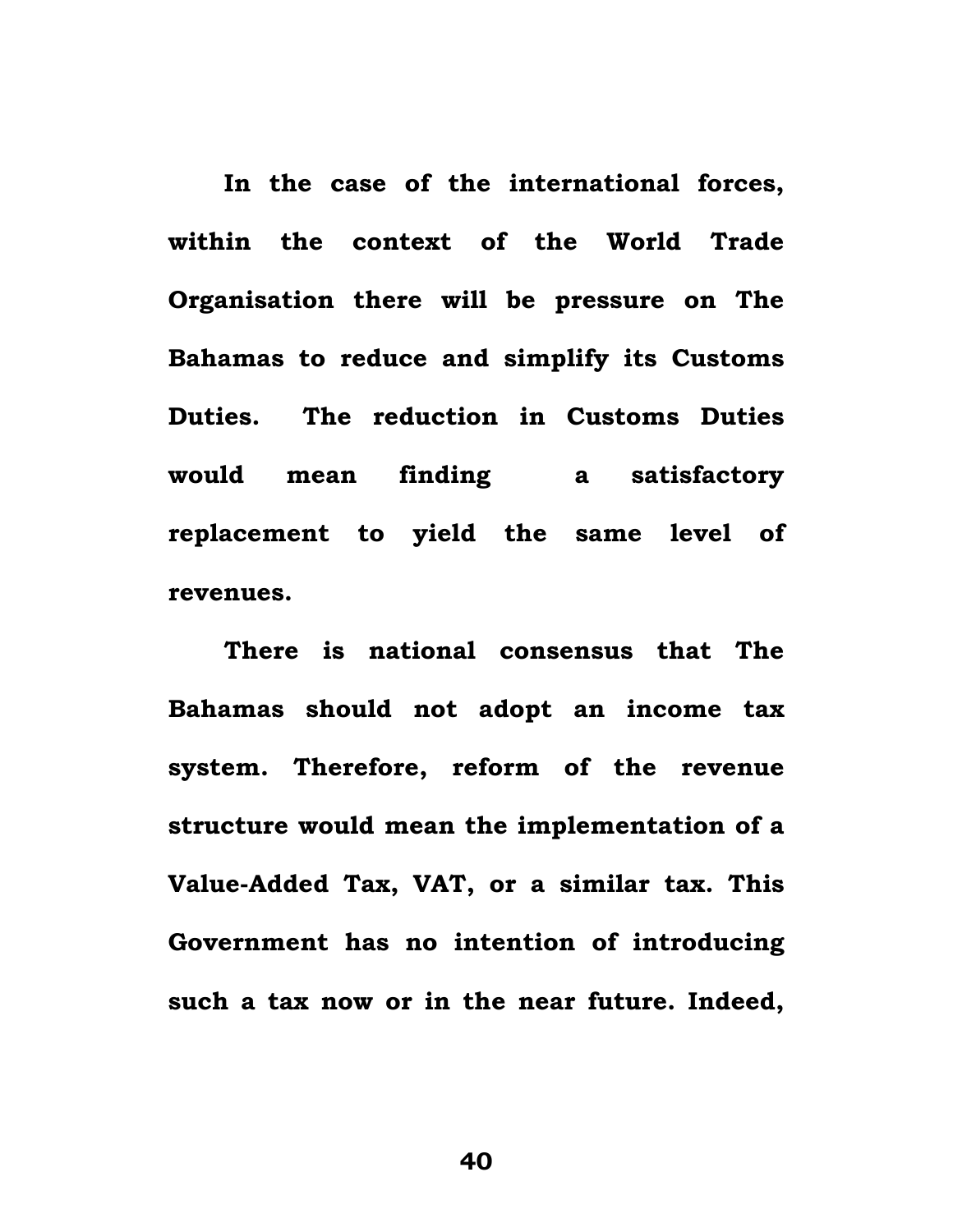**no government would be able to implement a VAT at short notice. This is because a VAT is a complex measure requiring careful planning and preparation, extending over several years, and would involve considerable consultation with those likely to be affected such as businesses and ordinary Bahamians. It would also involve the preparation of legislation to give effect to it.** 

**In recognition of the fact that it would be useful to explore all aspects of a possible VAT for implementation at some future date when the necessity and desire for change materialises, the Ministry of Finance is continuing to commission reports on**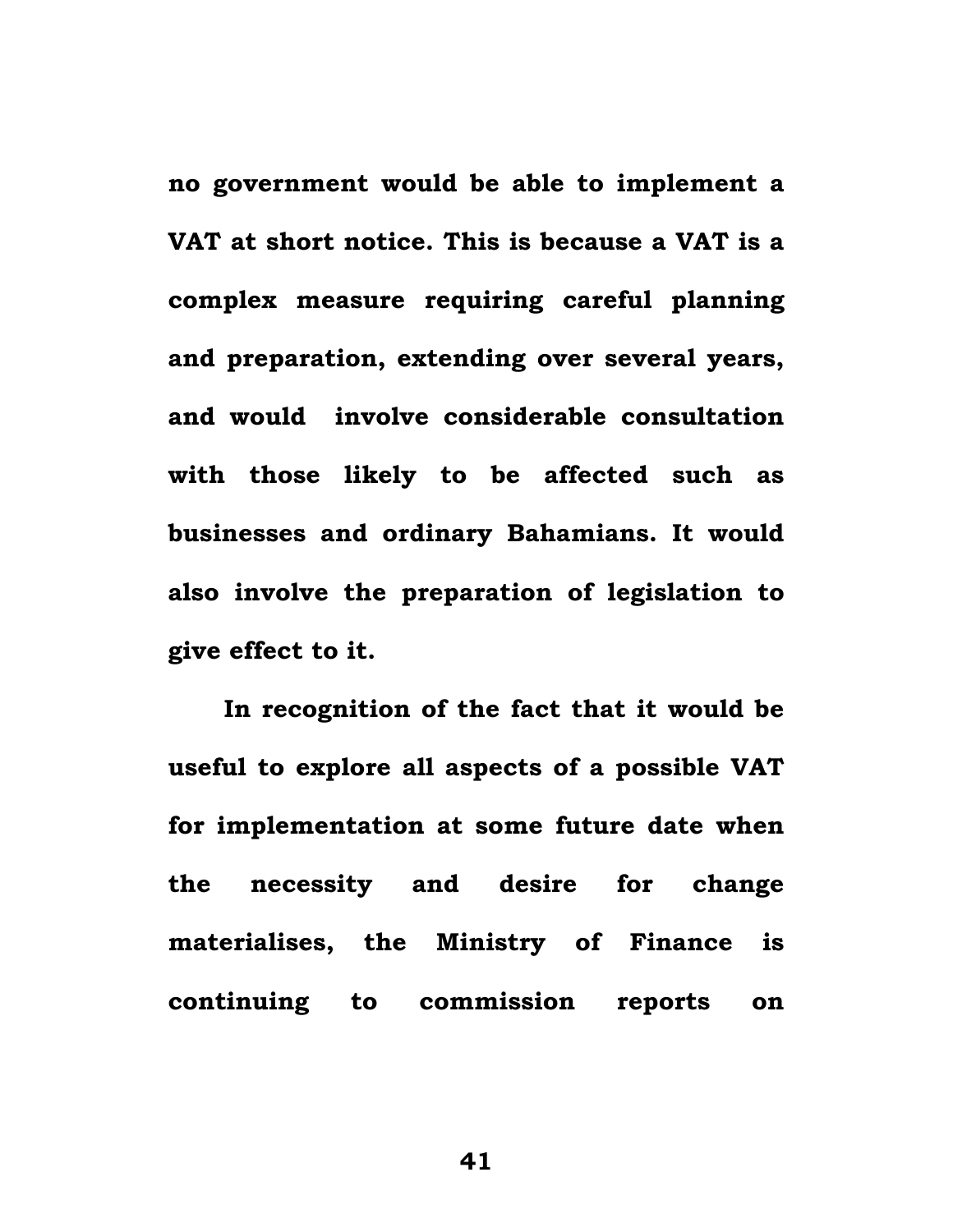**operational aspects of a VAT. However, I can assure the House that there are no plans to implement a VAT now or in the immediate future.** 

#### *PUBLIC SERVICE REFORM*

 **Clearly there will be heightened concentration on the importance of training by the Bahamian public and the Public Service for the eventual transition to a VAT and for the implementation of the National Information and Communications Framework. In the case of the Public Service, this heightened concentration on training forms an important element of Public Service Reform. To ensure that the Framework is**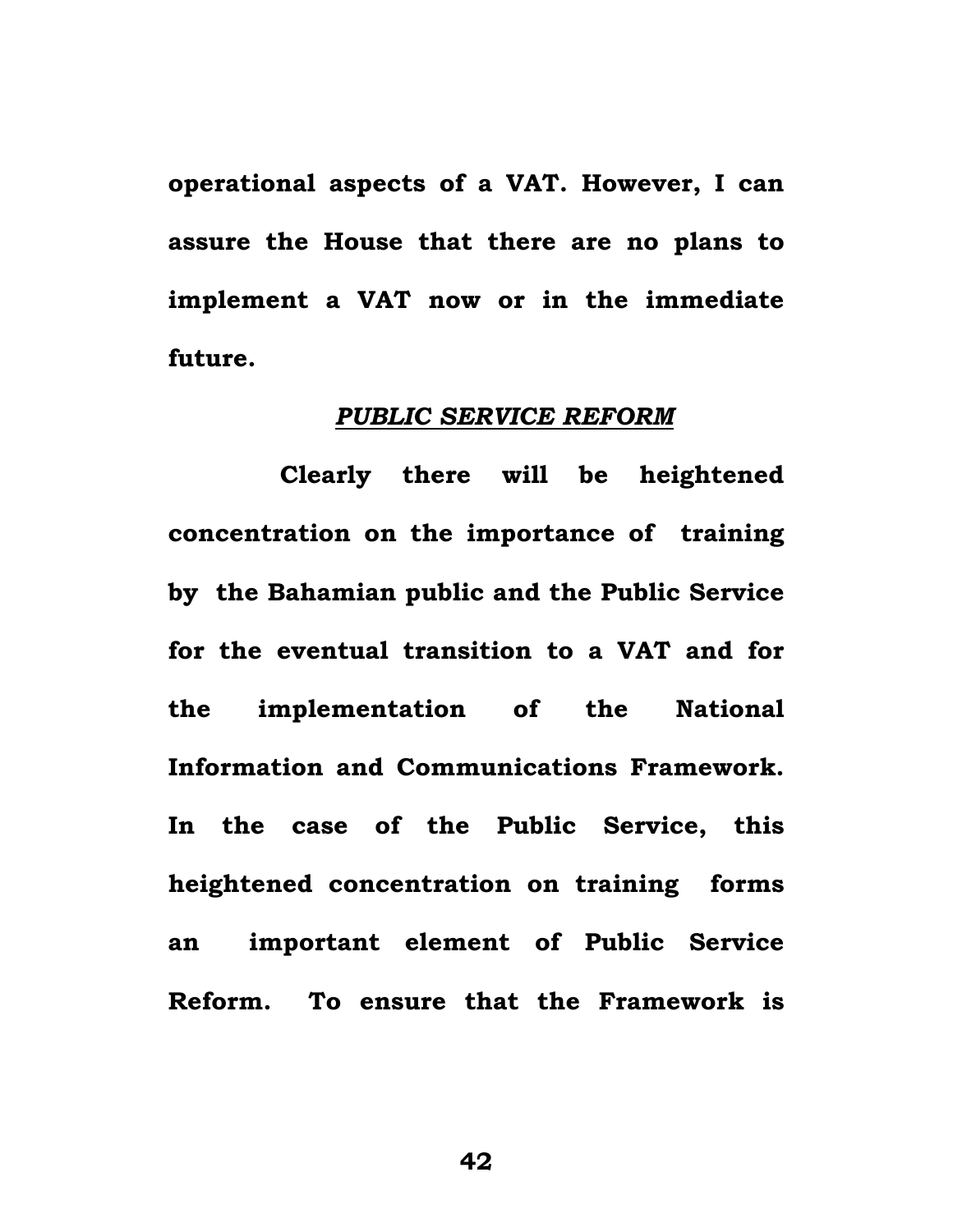**implemented resulting in e-government and that the revenues, including VAT, are properly collected and accounted for, means that we must have in the public sector a highly disciplined, motivated and trained workforce. Every member of the Public Service will be encouraged to participate and there will be no redundancies and cutting back on the Public Service. Public Service Reform does not involve such measures but aims to increase productivity and improve the quality of service to the public.** 

 **The Government considers that it is crucial to ensure a climate of good industrial relations in our economy. The lead in this**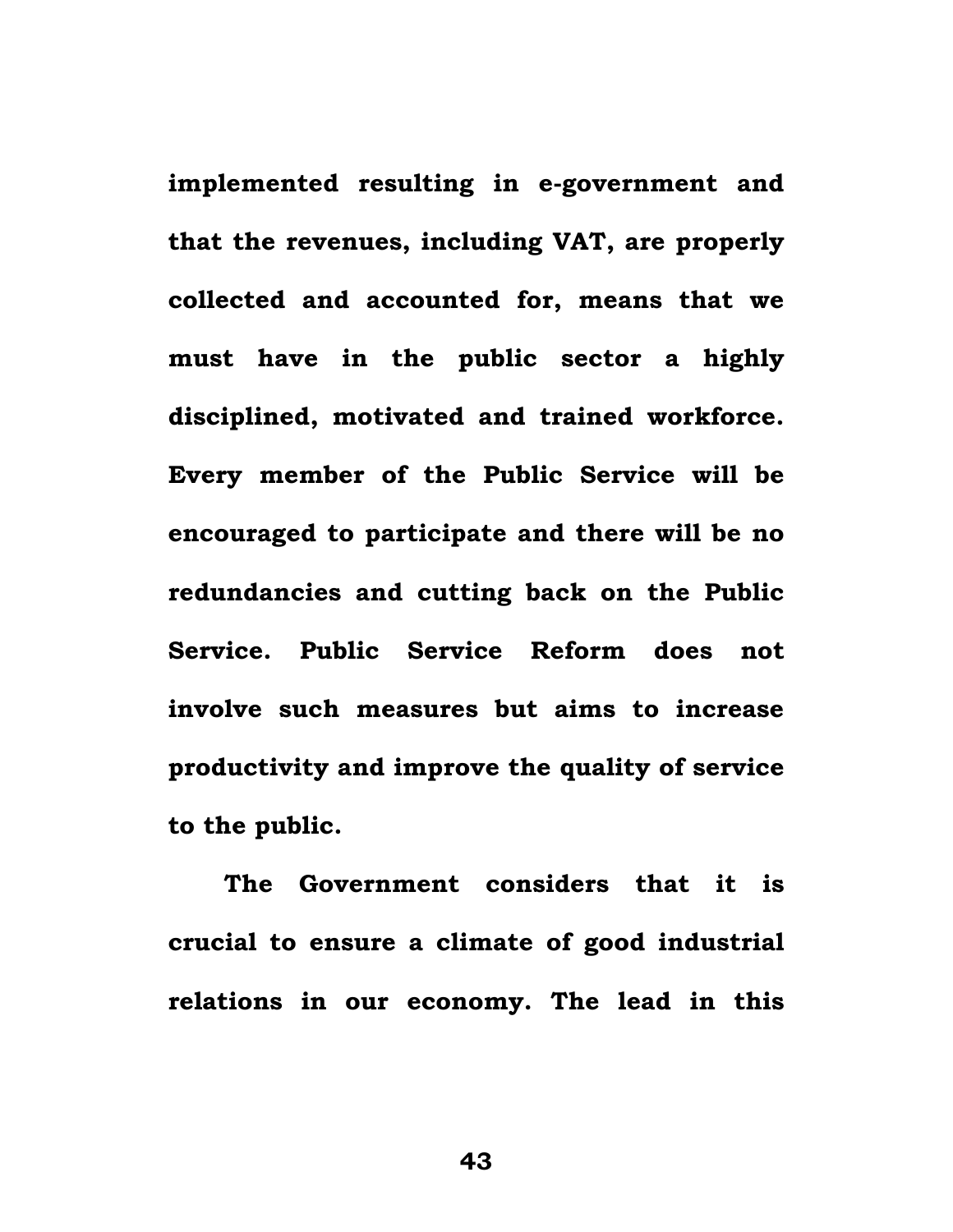**regard falls to the public sector. Incomes expectations are high, especially in light of the imminent inflow of major investment projects.** 

 **In view of what has been said in relation to revenue failing short of the 20% target, it is important to urge restraint and the expectations on incomes should be tempered until the target is achieved. A climate of harmonious industrial relations in the public sector is important to the Government and the Nation. The Government is presently reviewing its responses to the proposals on labour issues by the public sector unions and staff associations. The Government is pleased that the proposals encompass salary and non-salary**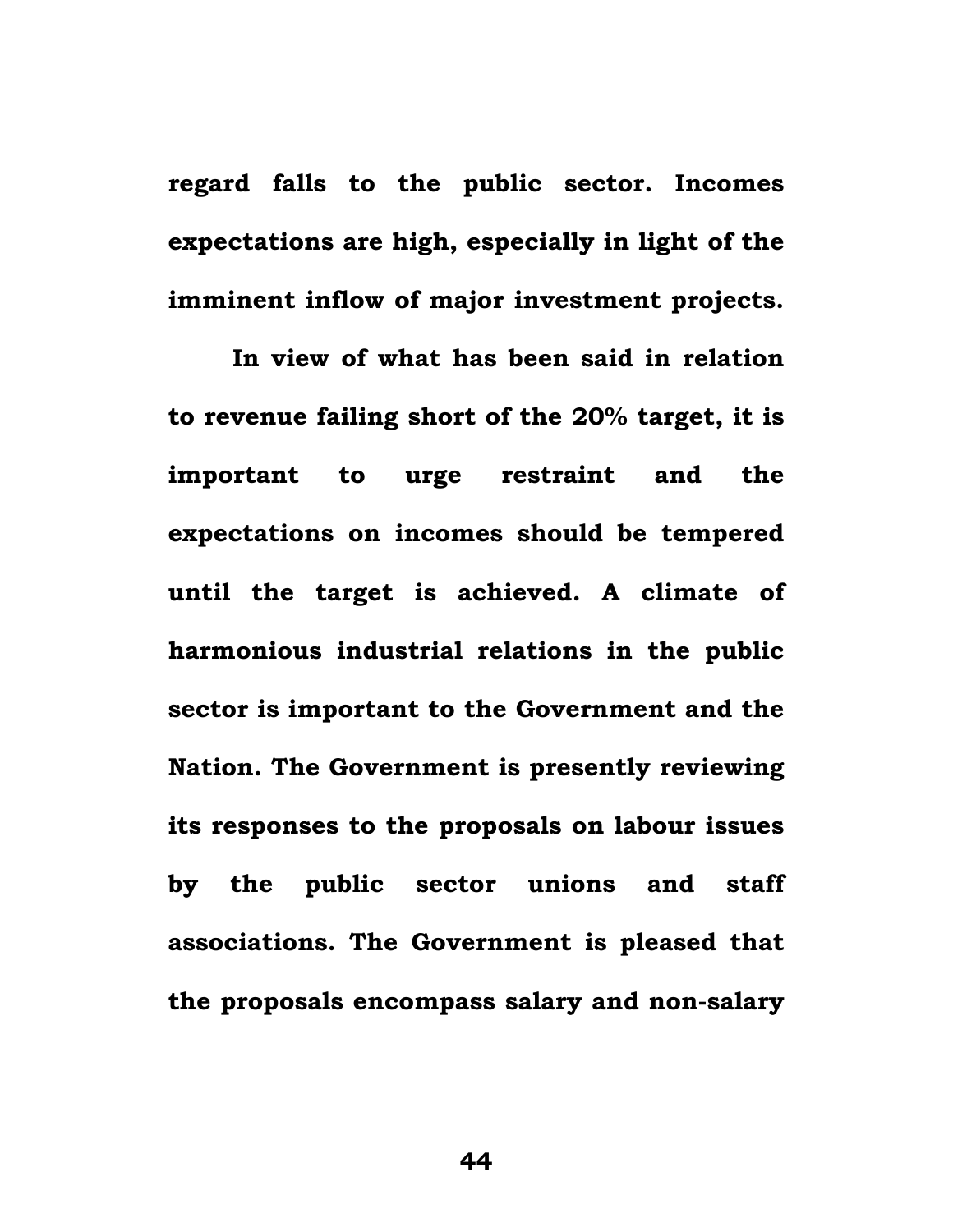**matters which will assure industrial harmony throughout the public sector.** 

**In order to assist in our responses to the proposals, we expect to commission a study by an international expert on the orderly and equitable evolution of public sector pay and other benefits in the medium-term. The study would also include the actuarial costing of the pensions and other benefits arising.** 

 **The Government is also interested in requests from some of the staff associations and public sector representatives to examine the issue of leap frogging whereby a pay increase granted to one group and not to another results in anomalies which cause**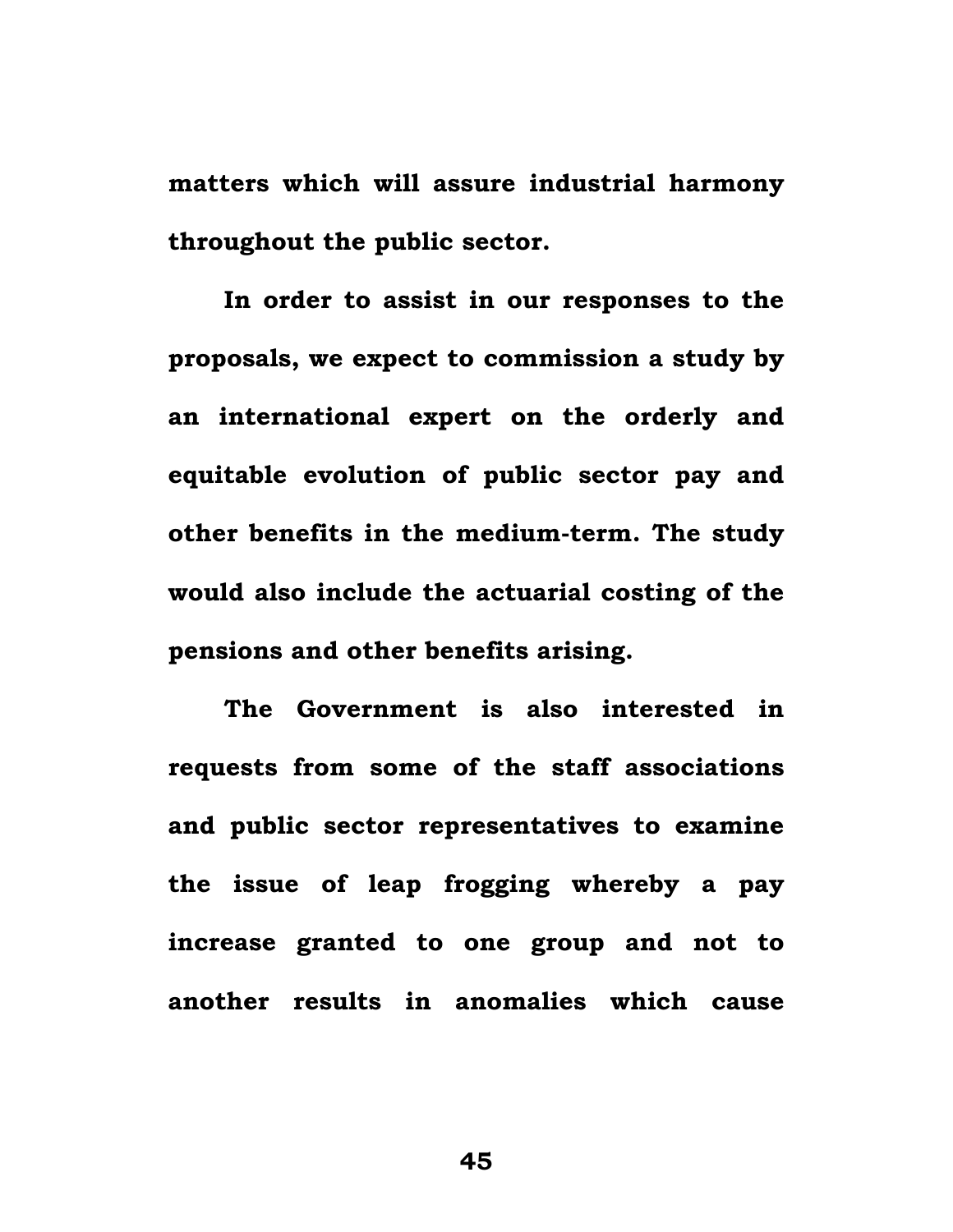**dislocations in the service. The idea is to further study this issue with a view to establishing transparent principles so that increased demands by one group will not be met without regard to the principles applied to another group.** 

 **It is important that the there be a link between public sector pay and productivity and to the enhancement of the competitiveness of the economy. Of course, in view of what has been said about the fiscal situation, it is crucial that any pay increases have regard to the capacity of the Consolidated Fund to meet the increases without additional taxation. The proposals**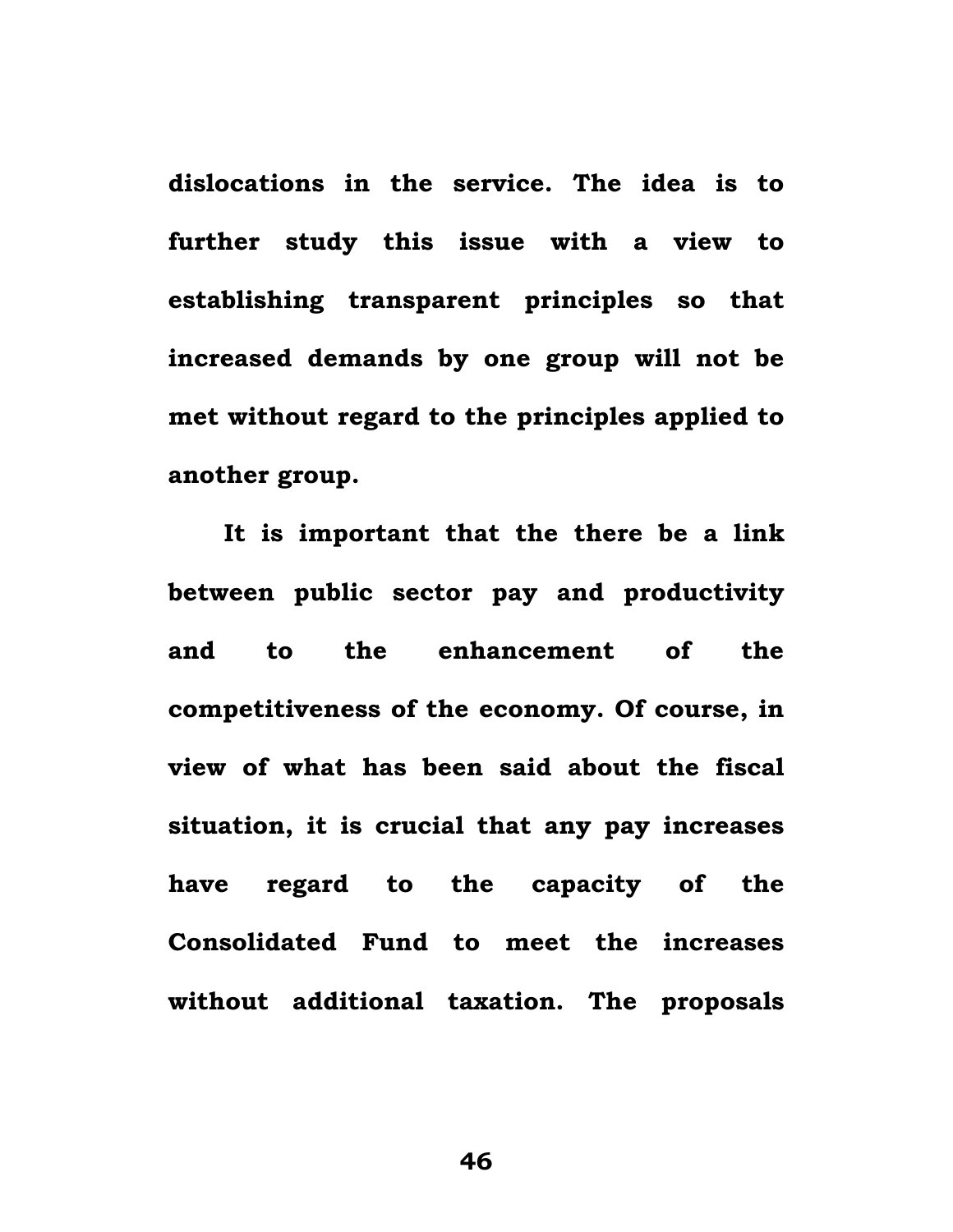**from the public sector unions and associations indicate a willingness to consider all of these issues.** 

 **Accordingly, the Minister of Foreign Affairs and the Public Service will be contacting the public sector unions to discuss the matter further. In this context, the Ministry of Finance has in its budgeting provided some funding in anticipation of pay increases for public servants and related groups, following comprehensive and harmonious negotiations. The budget provision also provides for increases in pensions for retired public servants.**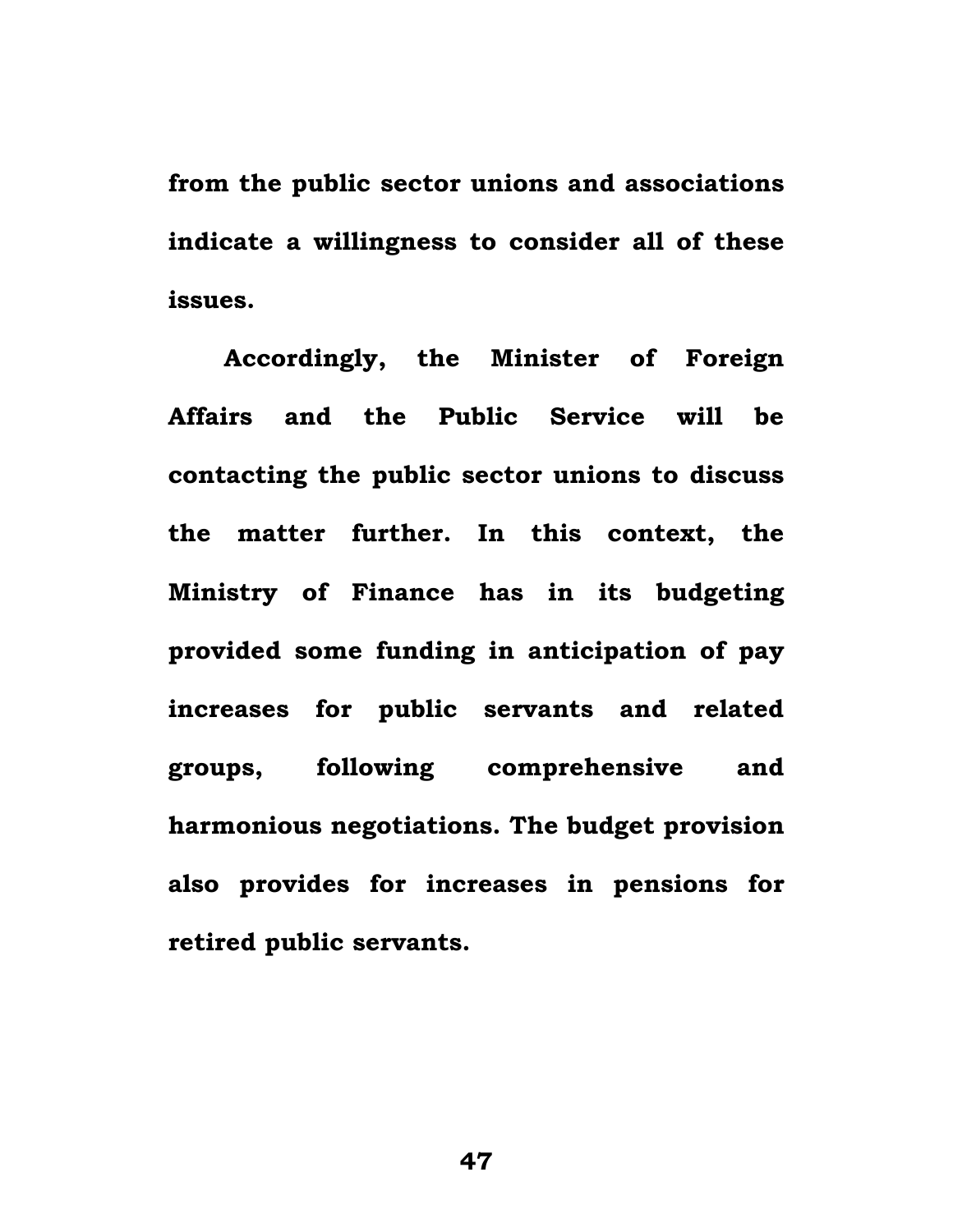**The continuation of a climate of industrial relations harmony throughout the public sector is essential in attracting investment to the economy, and in enabling the private sector to expand and enhance employment opportunities.** 

**I wish to emphasise that in order to demonstrate commitment to moderation in incomes and benefits, it is not proposed to increase the pay and benefits of Ministers, Ministers of State, Parliamentary Secretaries and Members of Parliament and Senators.** 

### *TRADE ISSUES*

**The process of preparing for negotiating entry on acceptable terms into the World**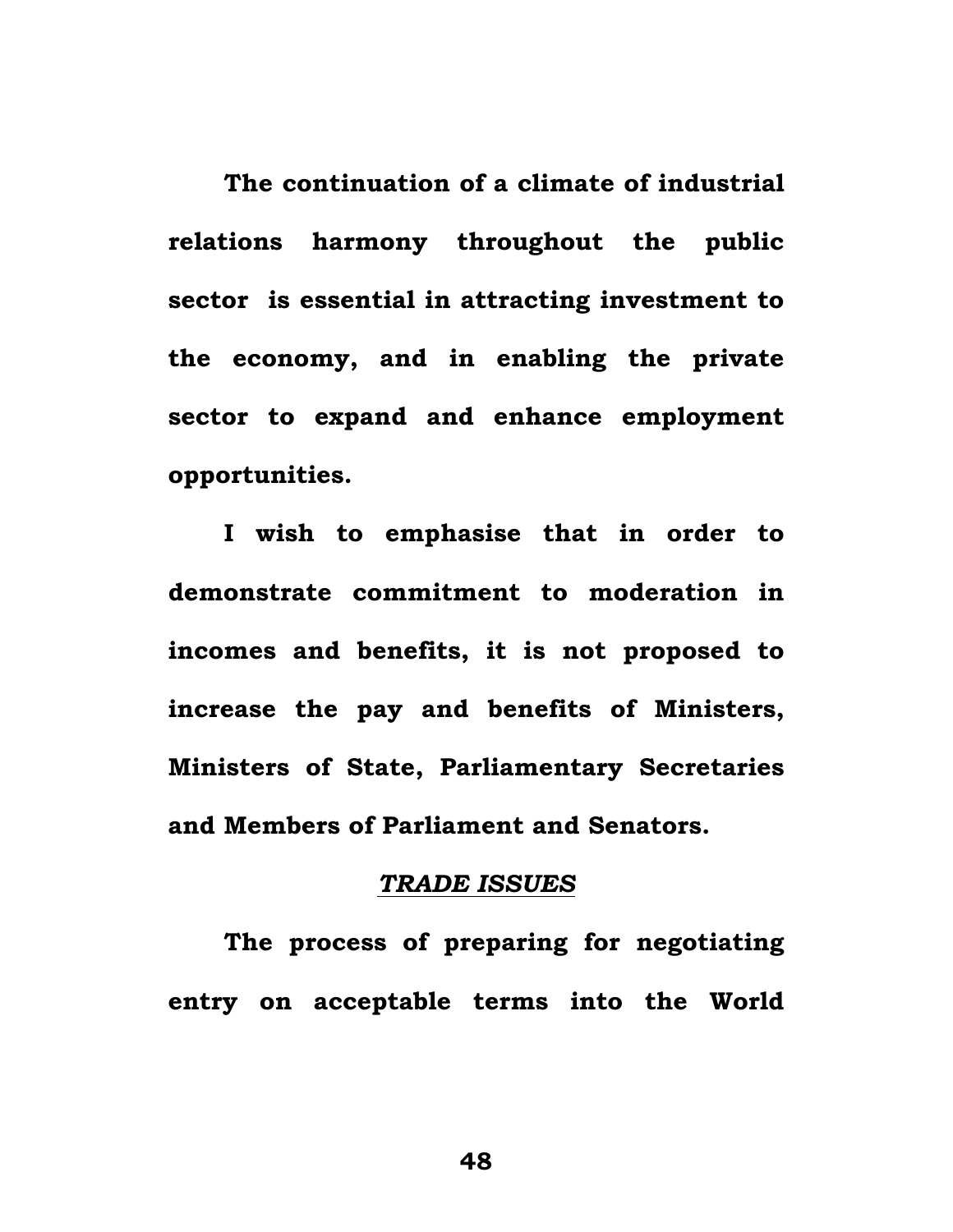**Trade Organisation is continuing. Similarly, the discussions on the Free Trade Area of the Americas may resume shortly, and the Bahamian teams are ready to participate as before. It is the intention to bring any agreement which emerges to Parliament for approval but at the present rate of progress of the discussions, that date is some time away.** 

**The Caribbean Single Market and Economy, CSME, is the subject of considerable attention with a great deal of heat and not a lot of light being brought to the matter. The Government has no intention of committing to any international or regional grouping which could or would be damaging to the interests of**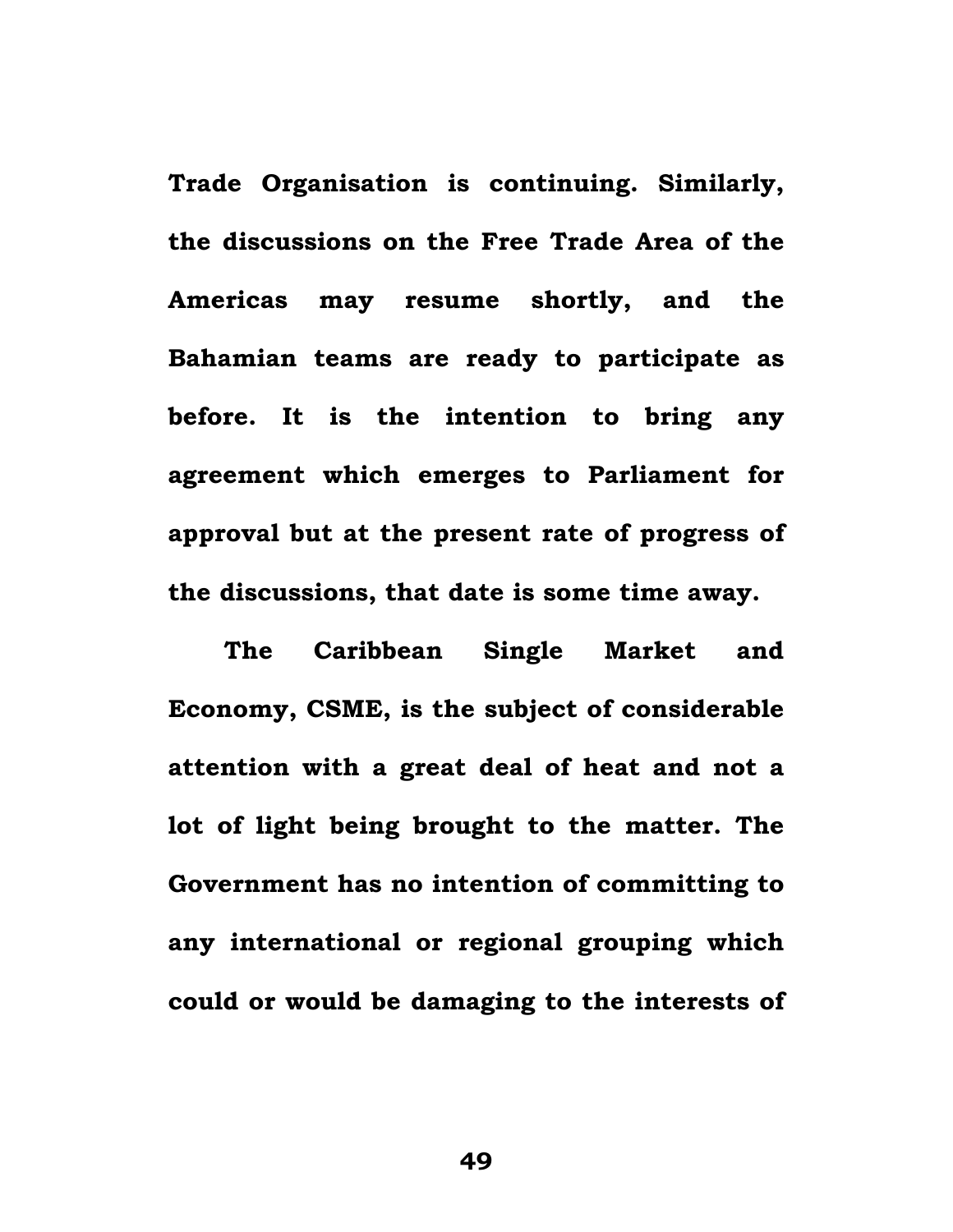**The Bahamas. The Bahamas has derogations from any aspects of the CSME which would be contrary to our interests. The primary advantage of the CSME to The Bahamas is the avoidance of isolation in international and regional discussions on economic issues. In these trade issues, the appropriate Ministers will deal thoroughly with these matters during their contributions to the Budget Debate.** 

### **PUBLIC EXPENDITURE MANAGEMENT**

 **The enhanced revenue stream in the medium-term will permit us to develop and improve essential Government services in line with sustainable revenue growth. As the prosperity of our society and economy grows it**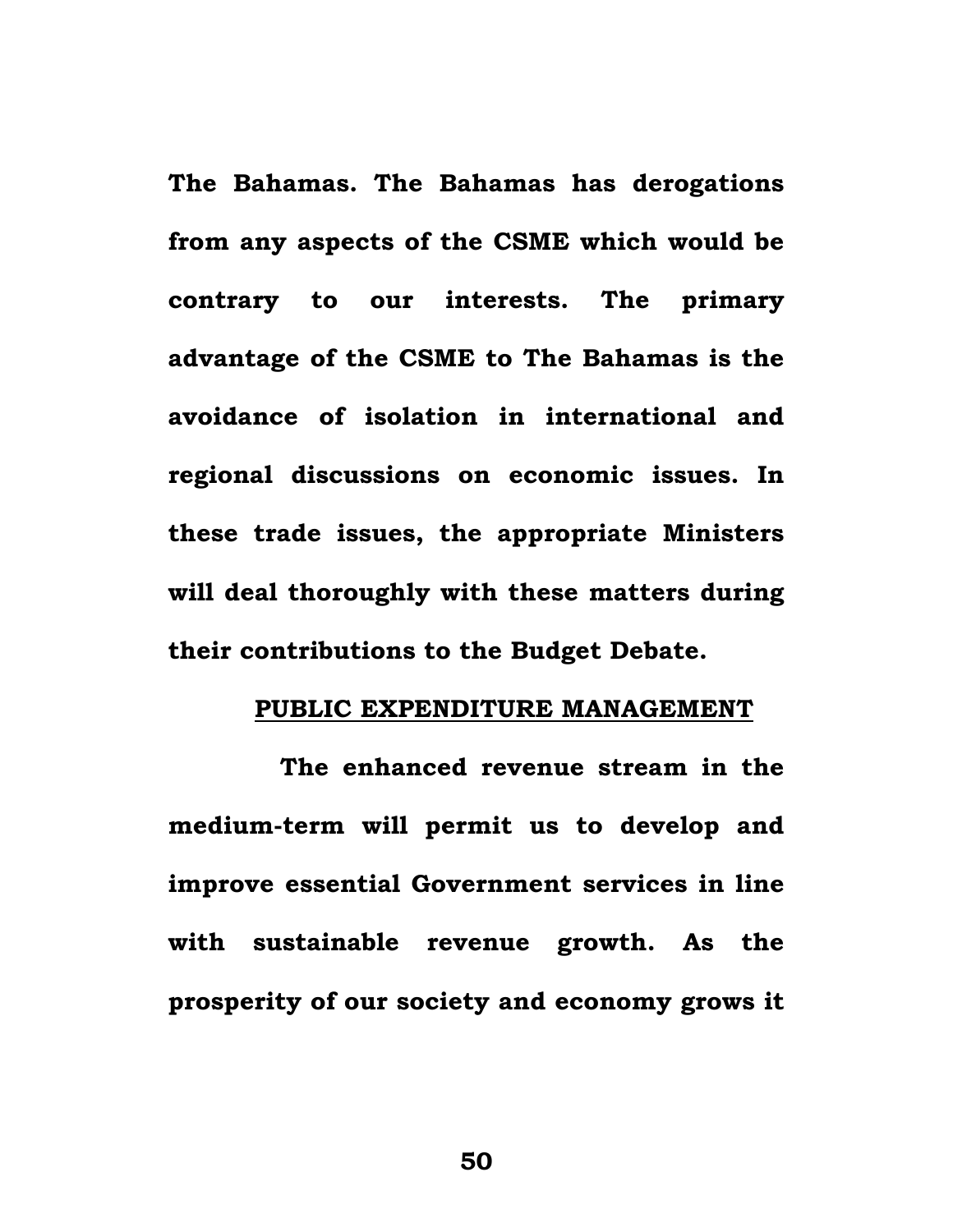**is crucial to ensure that we develop as an inclusive society whereby no person, no community or no social group, should perceive themselves to be excluded from the improvement in our economic welfare. In that regard, we must pay particular attention to the weak and elderly, to those with special needs, to disadvantaged youth, and to isolated communities. Social problems can fester in any environment where a particular group may feel overlooked or disadvantaged. Therefore, everyone must be made to feel that they are participating in the development of our polity, our society and our economy. If we do not address the issues at their root, the inclusion**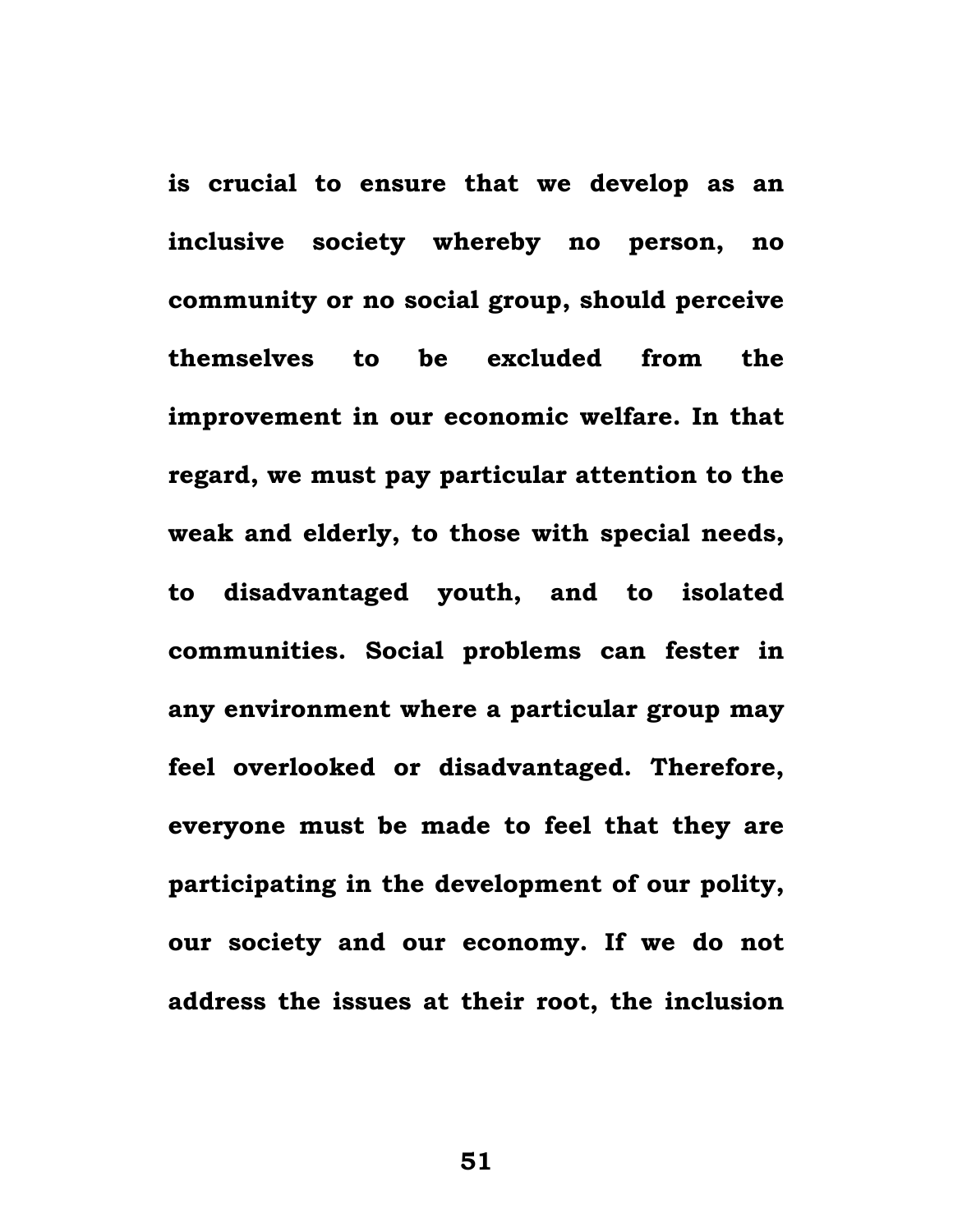**of all in the welfare of our nation, we will have to spend enormous resources later in endeavouring to put in place remedial measures to deal with the problems which emerge. This leads to consideration of the Government's fiscal programme for 2005/06.** 

# *2005/06 FISCAL PROGRAMME 2005/06*

 **The 2005/06 Budget provides for a number of important expenditure commitments and a number of significant revenue measures with modest cost implication.** 

 **The total for Recurrent Expenditure is \$1,214 million, which is an increase of \$39 million or 3% over the 2004/05 Budget. More**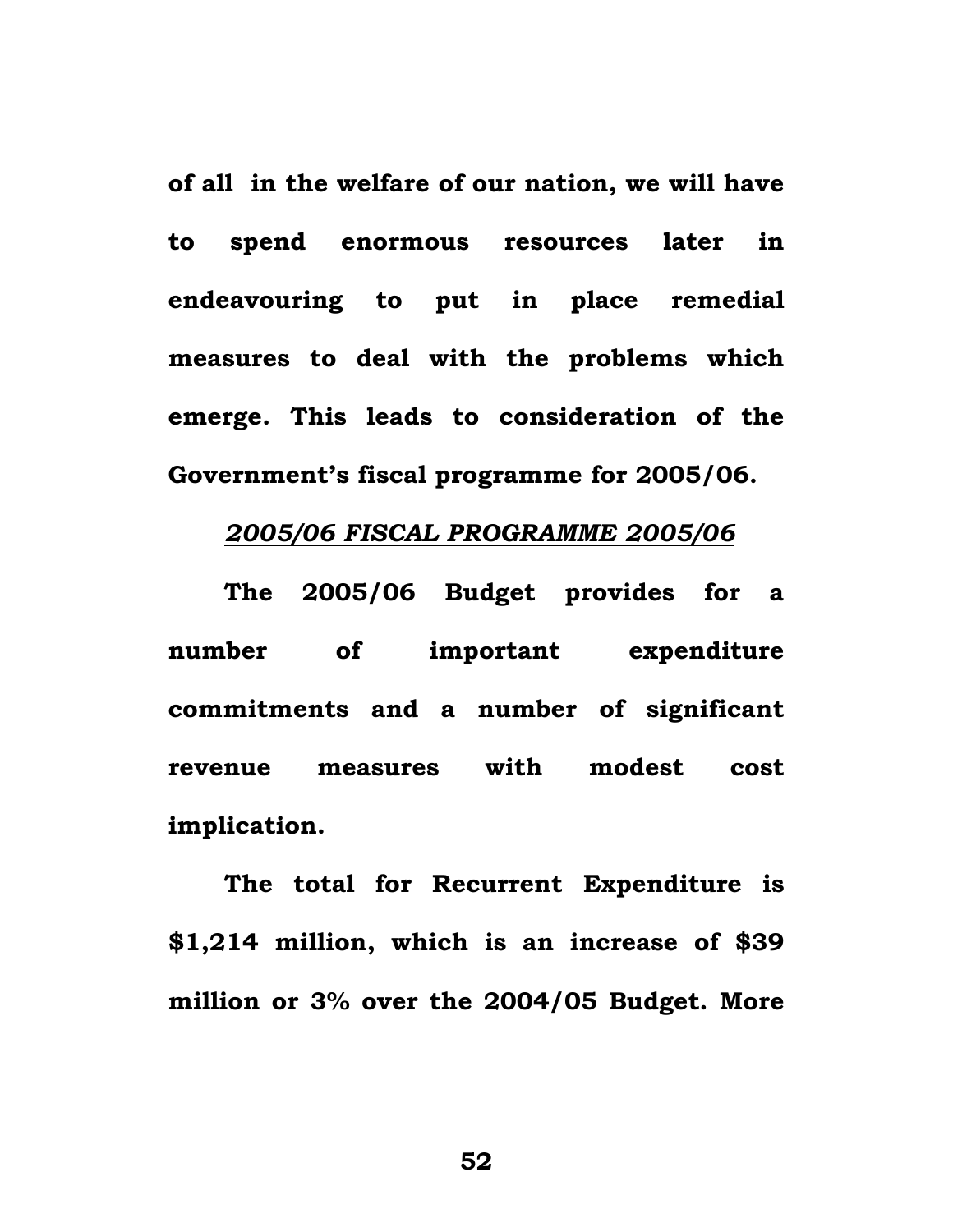**importantly, it is \$64million or 5.5% over the 2004/05 Projected Outturn. Therefore, Recurrent Expenditure shows a significant increase in real terms, that is well in excess of the rate of inflation.** 

**The single major component of the increase is the provision in the Ministry of Finance Estimates for pay increases for public servants and related groups, arising from the present negotiations, as well as some increase in benefits for retired public servants. Another important increase is for the improvement in insurance arrangements for the Royal Bahamas Police Force, the Royal Bahamas Defence**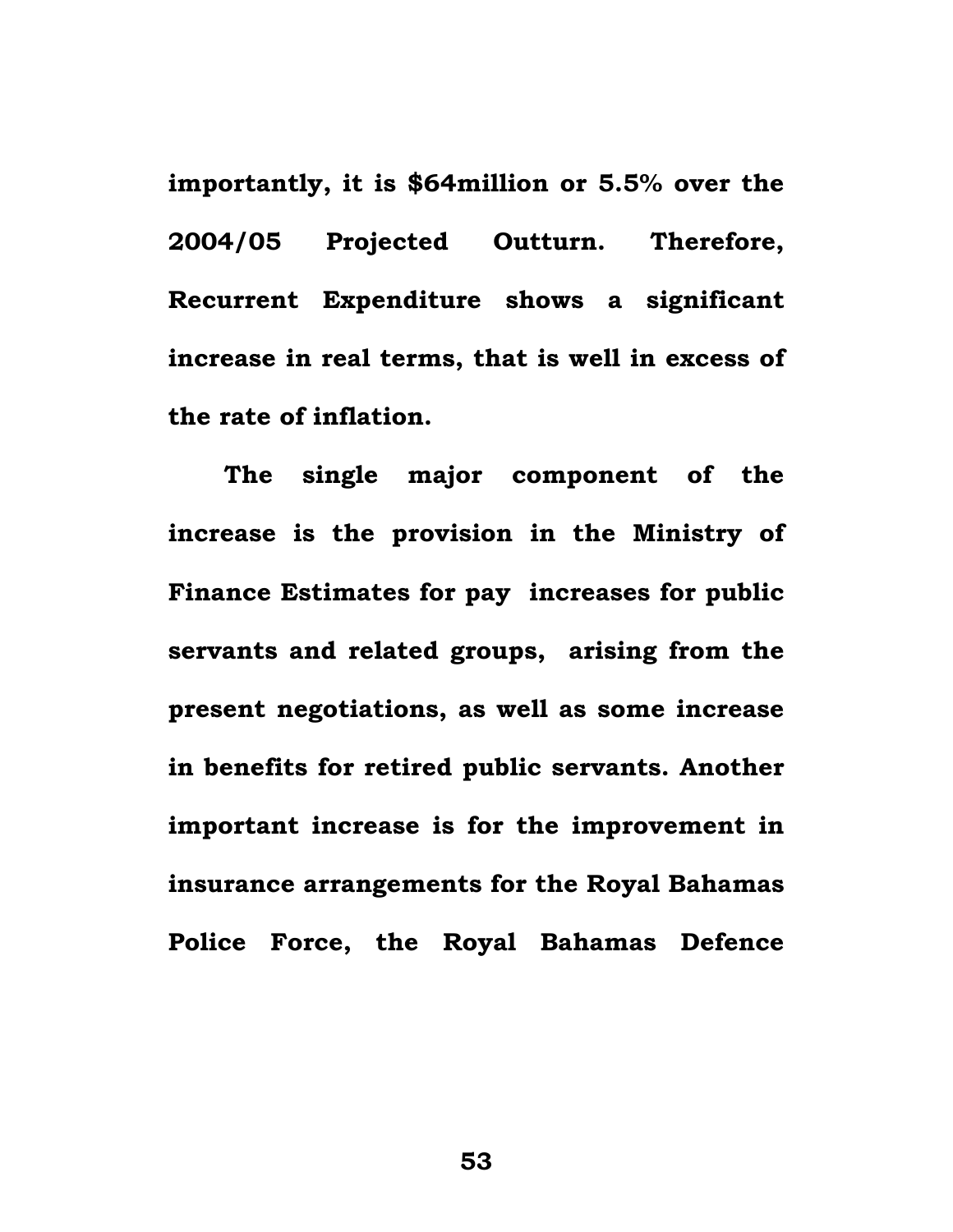**Force and the other Law Enforcement Officers.** 

 **The distribution of Recurrent Expenditure is as follows:** 

- **Debt Interest and Redemption is \$188million or over 15% of total Recurrent Expenditure of \$1,214million.**
- **The Department of Education is \$157 million or 13% of the total; the Ministry of Education receives \$32million or 3% of the total; the College of The Bahamas receives almost \$20million plus fees which amounts to over 2%; the Bahamas Vocational and Technical Institute receives almost \$5million and the**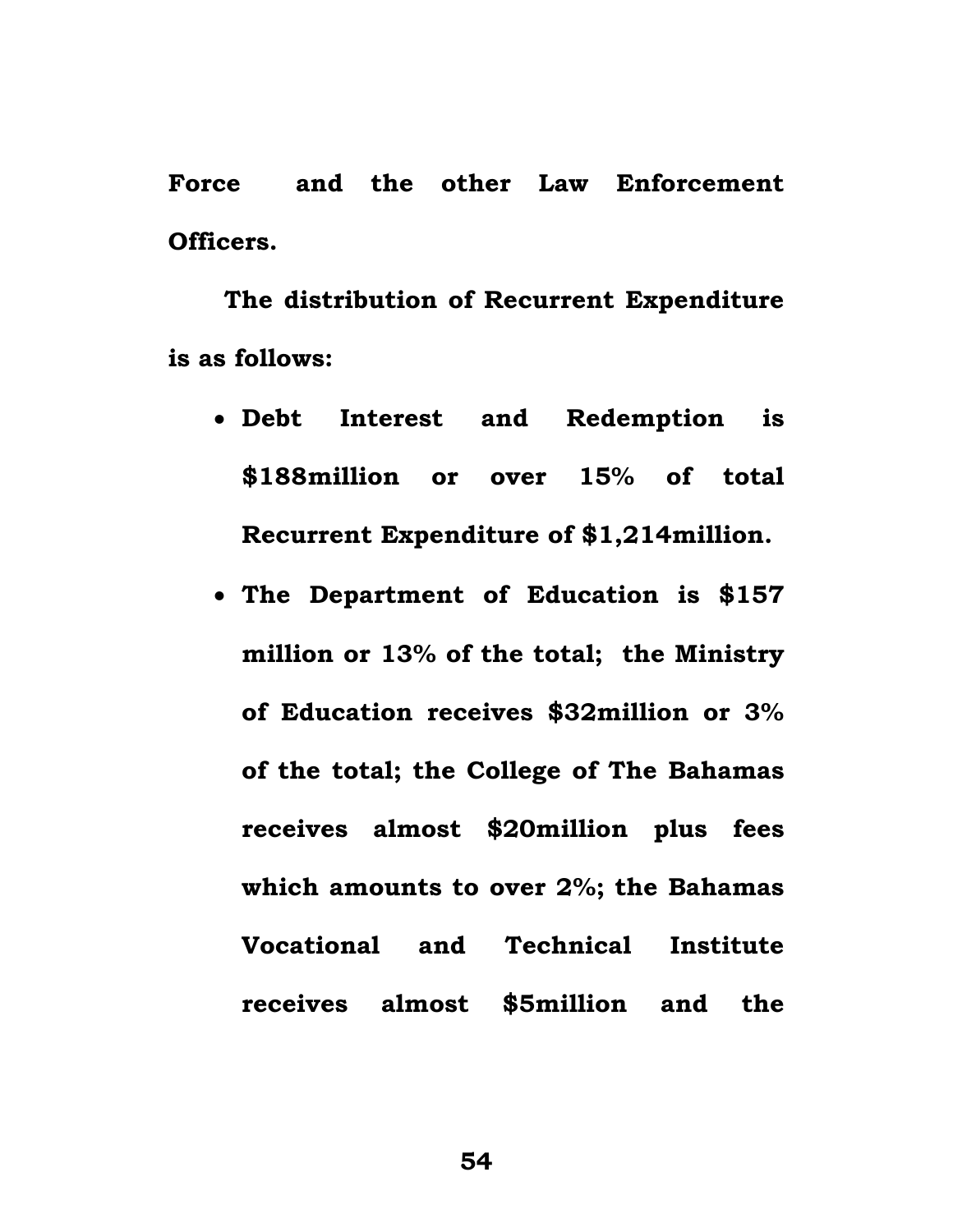**Department of Archives receives \$2million. The combined education area is therefore, \$216million or 17.8% of the total.** 

- **The Public Hospitals Authority receives \$128million or 11% of the total; the Department of Environmental Health receives \$26million or 2%; the Department of Public Health receives \$21million or 2%; and the Ministry of Health receives almost \$10million or almost 1%; thus \$185million or 15% of Recurrent Expenditure is on Health.**
- **The Ministry of Tourism receives \$78million or 6.4% of the total.**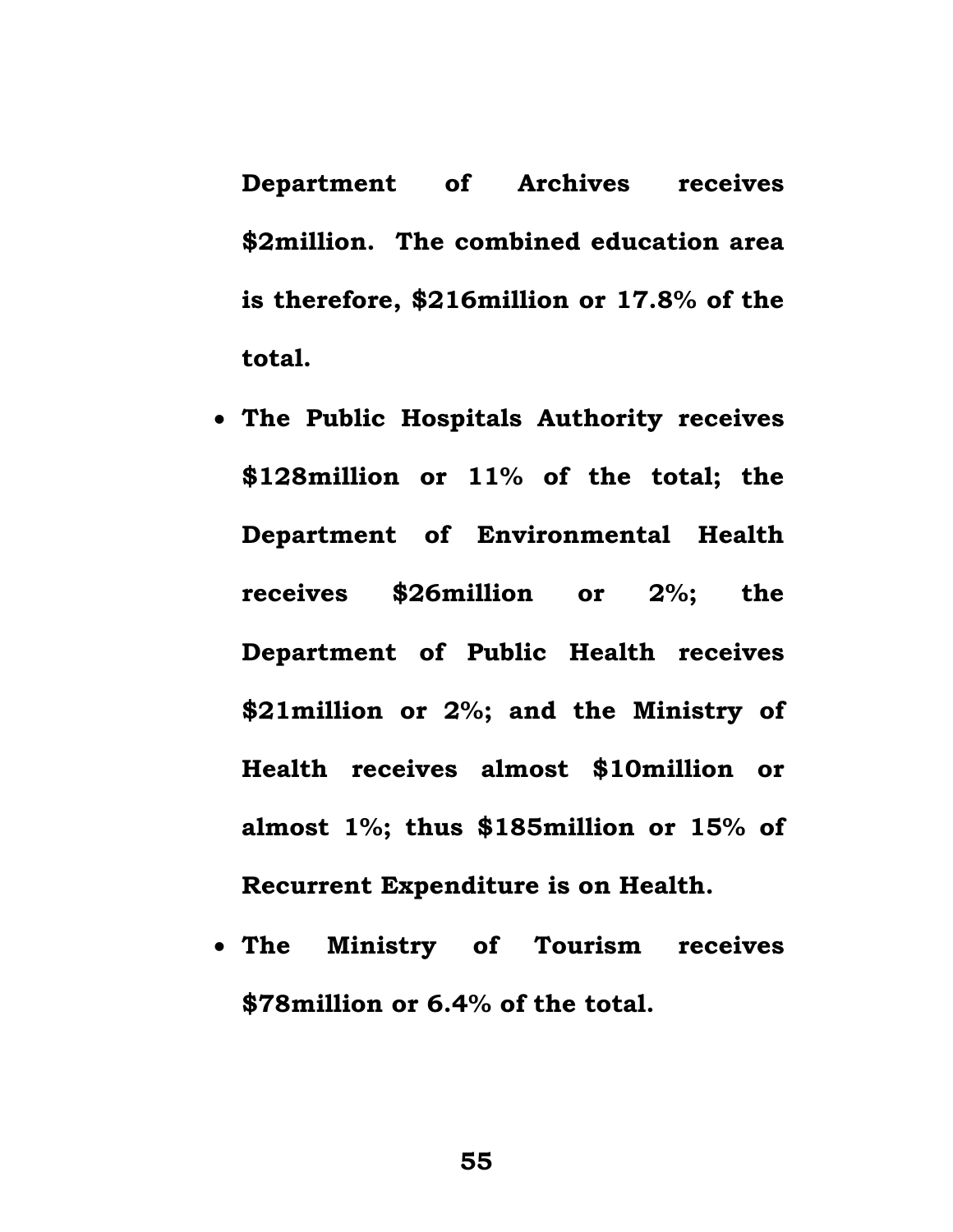- **The Department of Public Service receives almost \$72million or 6% of the total, mainly for pensions, rents, and the insurance for Police, Defence, and other Law Enforcement Officers. The total amount for this insurance programme for Law Enforcement Officers is \$8million.**
- **The Royal Police Force receives \$94million or almost 8%; the Royal Bahamas Defence Force receives \$34million or 3%; Prisons receives almost \$17million or almost 1.5%; the Ministry of National Security receives almost \$1million; thus, the combined amount for these security services is**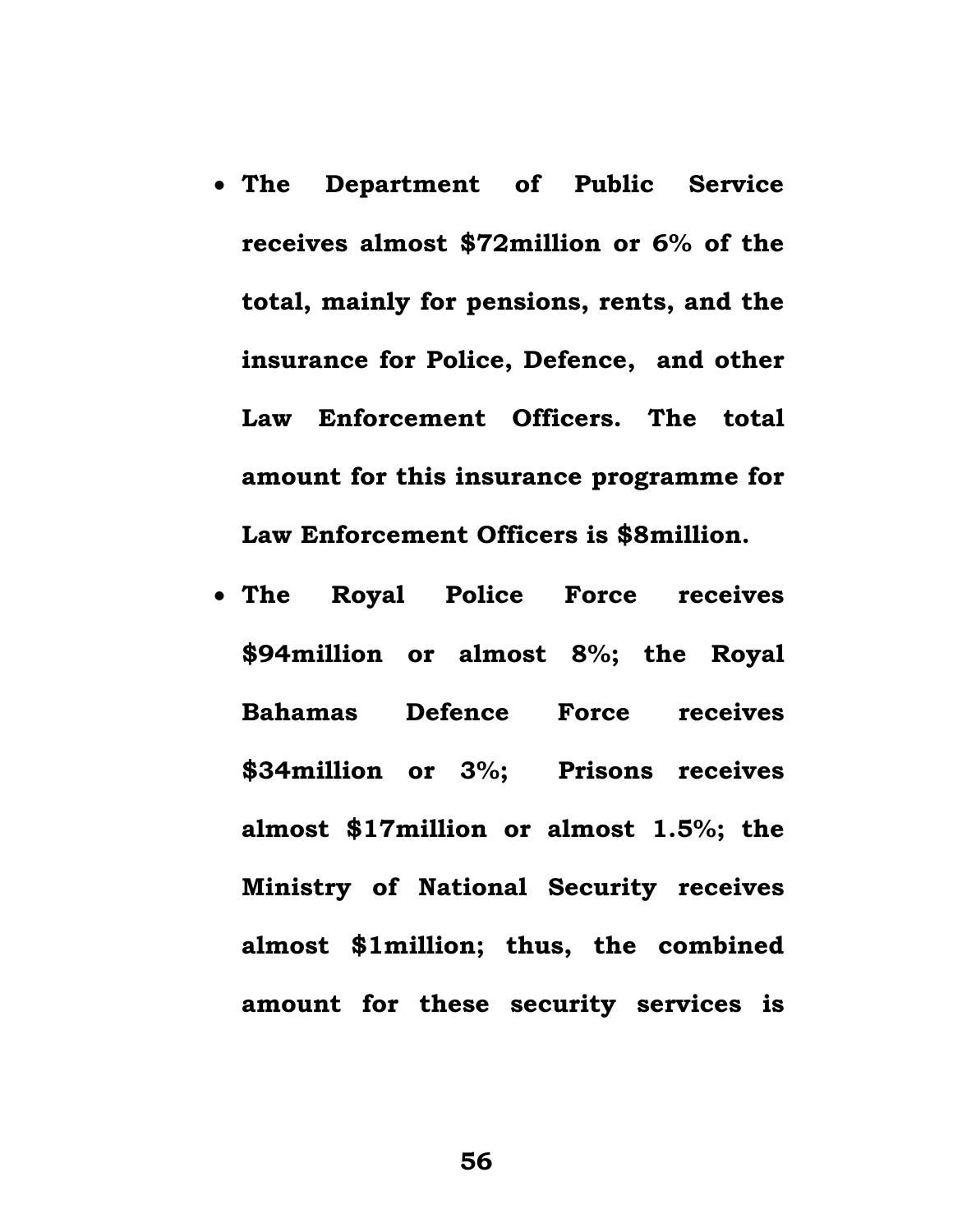**\$146million or almost 12%. As stated, the provision for insurance of Law Enforcement Officrs is in the Department of Public Service Estimates amounting to \$8million.** 

• **The Ministry of Labour and Immigration, the Department of Labour and the Department of Immigration receive \$19million or almost 2%.The Department of Social Services receives \$24million or 2%; the Ministry of Social Services and Community Development receives \$3million; the provisions for the Simpson Penn Centre for Boys and the**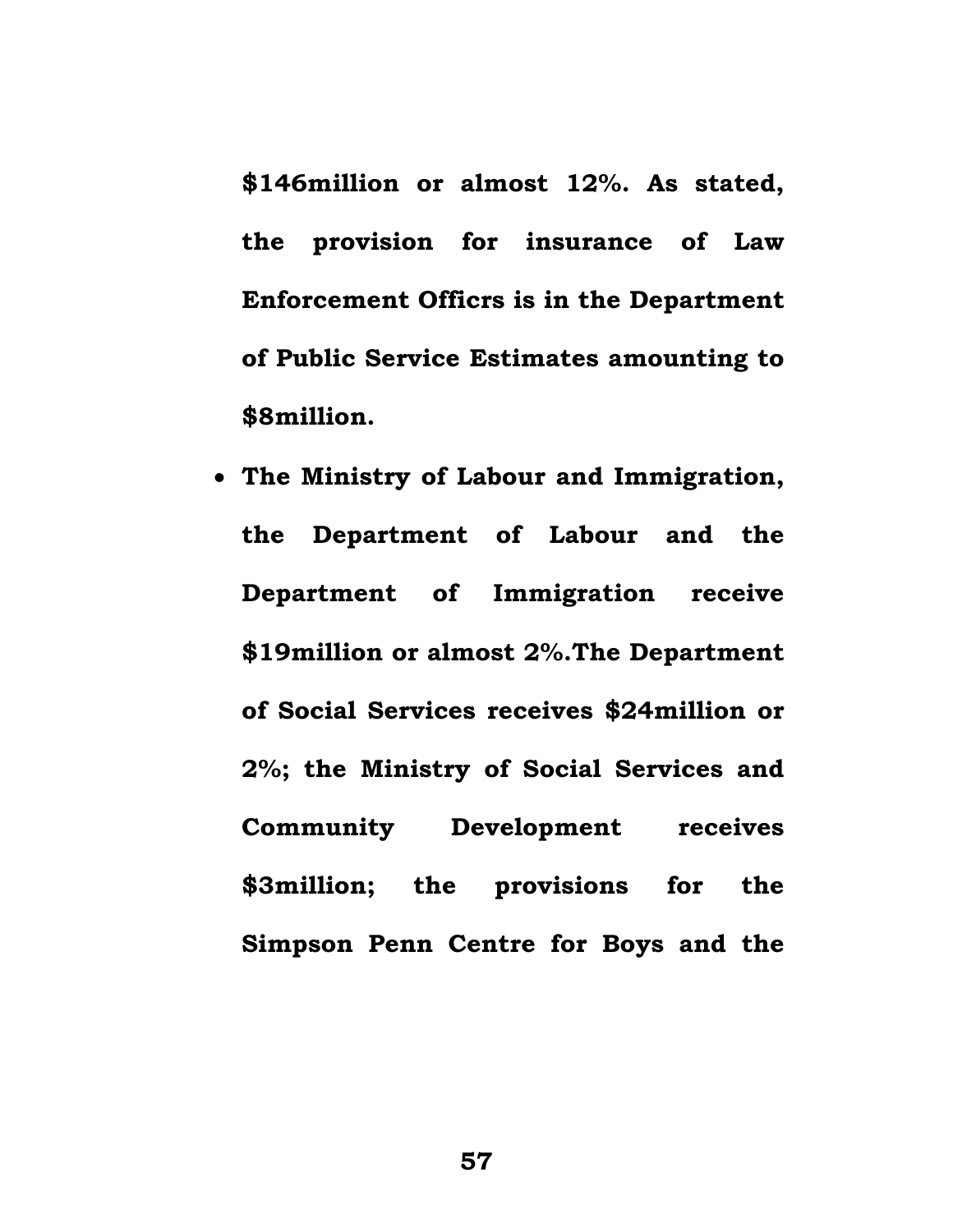**Willamae Pratt Centre for Girls are about \$1million each.** 

- • **The Ministry of Youth, Sports & Culture receives over \$15million or almost 1.5%.**
- **The Ministry of Agriculture, Fisheries and Local Government and the related Departments receive \$34million or 3% of the total.**
- **The Office of the Attorney General receives almost \$9million; the Judicial Department also receives almost \$9million; the Court of Appeal and Magistrates Courts receive almost \$8million; overall the legal system receives \$25million or 2%.**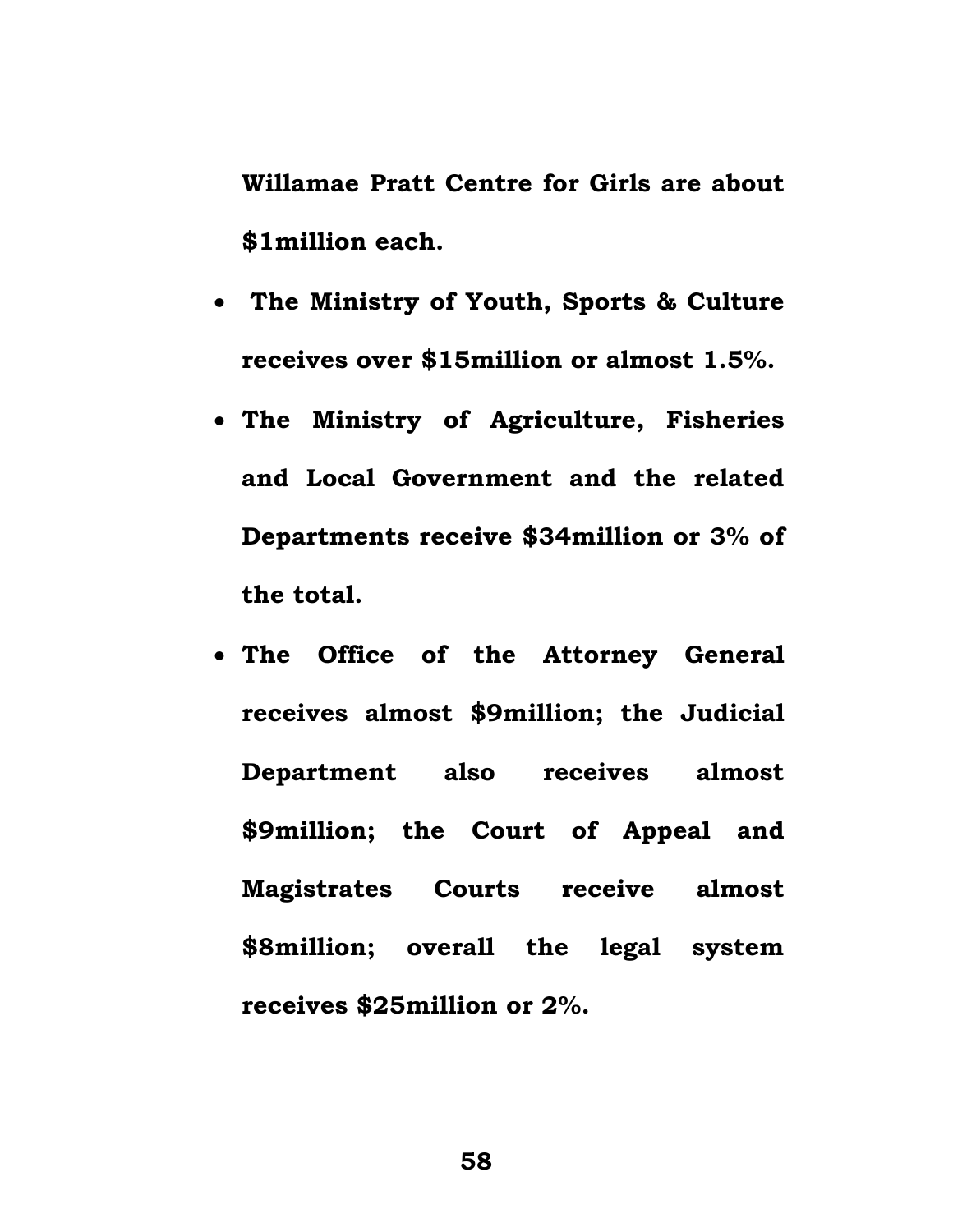- **The Post Office receives almost \$8million, and the Port Department receives \$6million.**
- **The Ministry of Transport and Aviation receives almost \$8million, the Road Traffic Department receives almost \$6million, the Department of Civil Aviation receives \$9million, and the Department of Meteorology receives over \$2million; the Airport Authority receives \$3million.**
- **The Ministry of Works and Utilities and the Department of Works receive over \$23million.**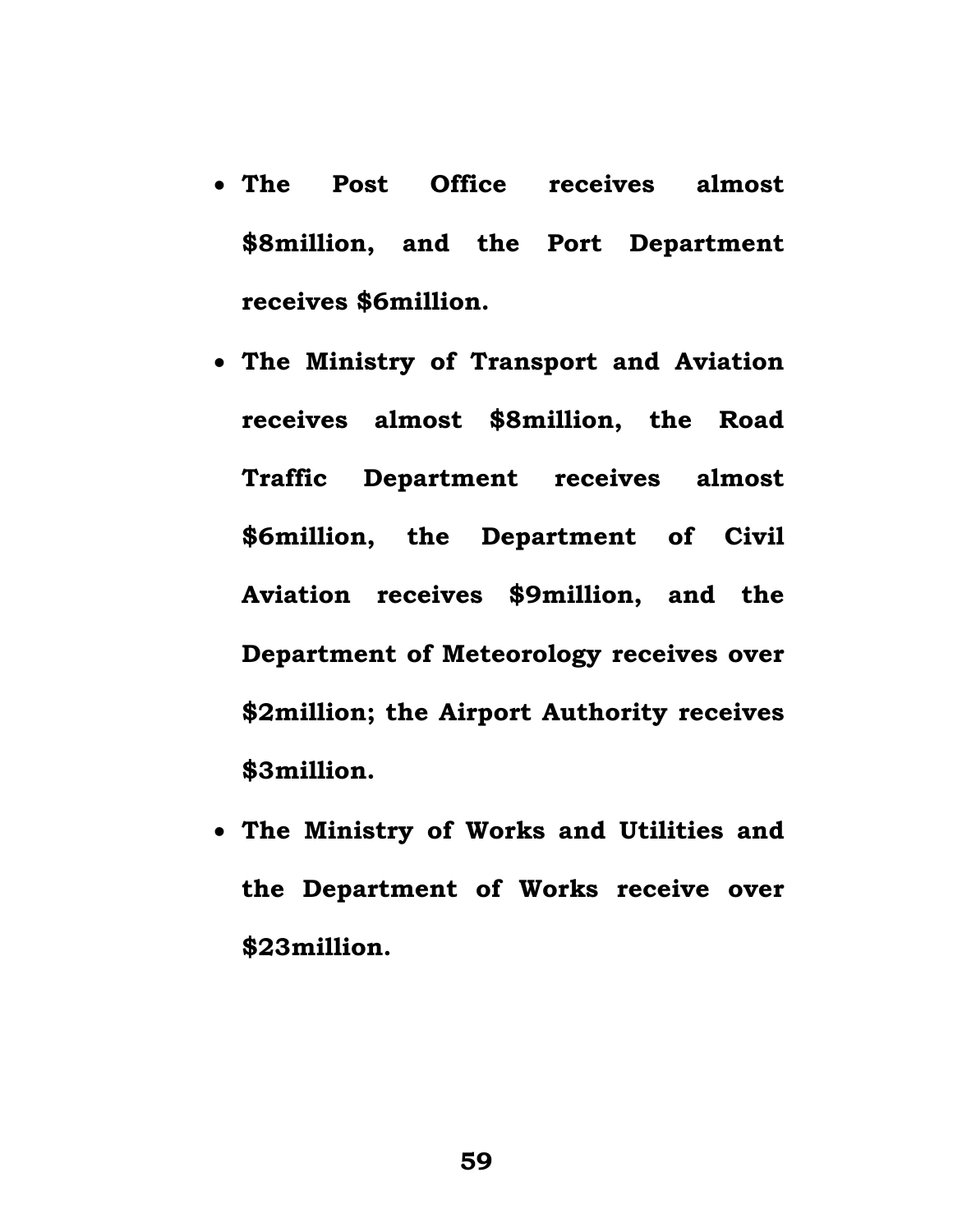- **The Ministry of Finance receives \$44million, of which \$24million is the global amount for negotiated pay settlements for the Public Service, and \$2million is for pensions adjustments for retired public servants; Customs receives \$23million, the Treasury over \$8million and the Department of Statistics receives over \$3million.**
- **The Ministry of Foreign Affairs and the Public Service receives over \$16million.**
- **The Ministry of Housing and National Insurance and the Department of Housing receive almost \$5million. The Estimates for this Ministry provide for**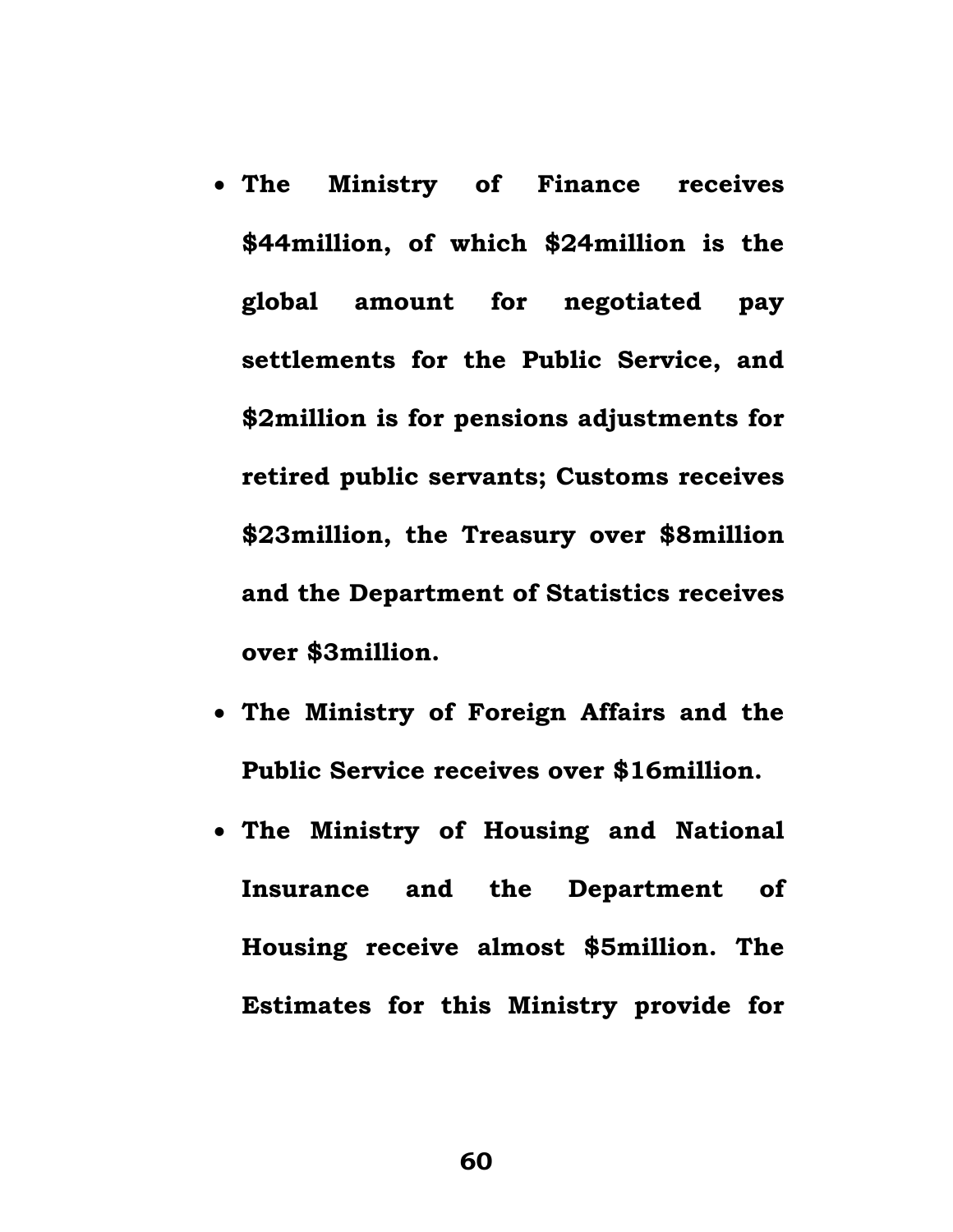**the creation of the new Department of Urban Renewal which receives a budget of almost \$2million in 2005/06. The success of the urban renewal programme is one of the highest priorities of the Government, and as required, additional resources will continue to be committed to the success of the programme. The new Department will play a critical role in coordinating the input of the many Government agencies into the programme. The expenditure allocations for the inputs of these other agencies is provided for in their 2005/06 Estimates.**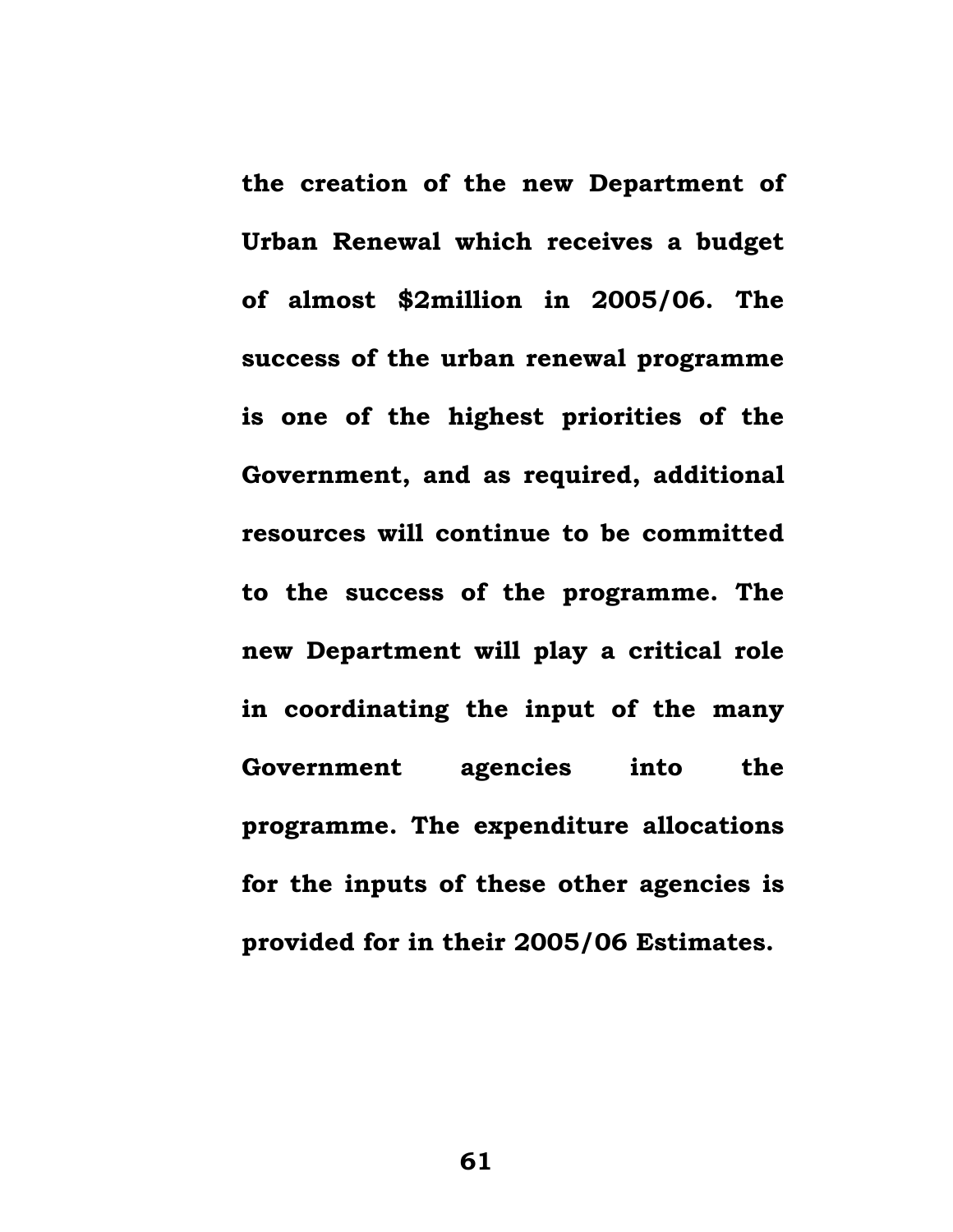- **The Ministry of Trade & Industry receives \$4million.**
- **The Ministry of Financial Services and Investments receives almost \$4million.**

**The vital elements of Government, the Office of the Governor General, the Senate and House of Assembly, the Department of the Auditor General, Cabinet Office and the Offices of the Prime Minister and of the Deputy Prime Minister are also provided for.** 

**As `regards Capital Expenditure, the total is \$165million, which is an increase of \$17million over the 2004/05 Budget or over 25% over the 2004/05 Projected Outturn.**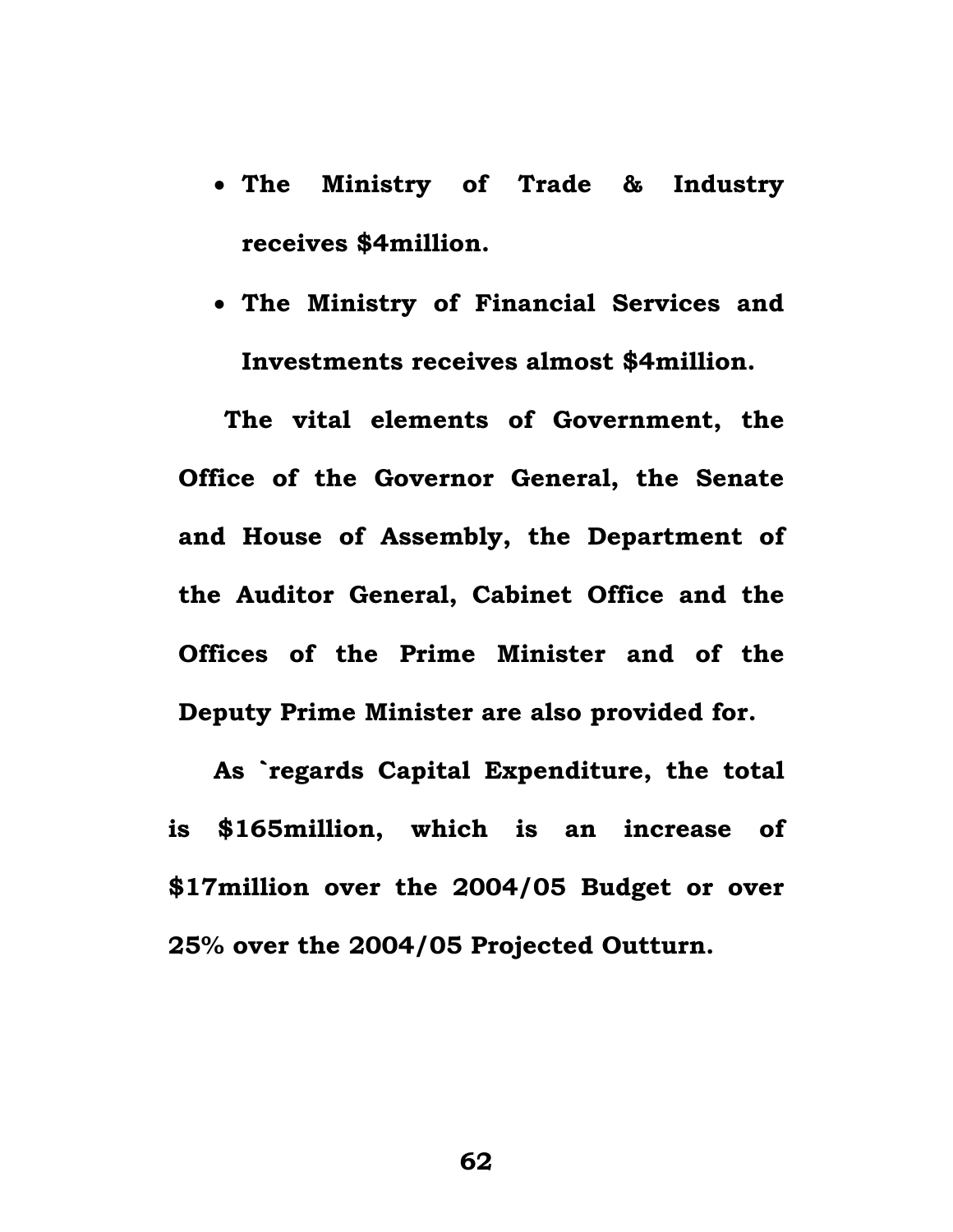**The major components of the increase over 2004/05 are** 

- **The Ministry of Works and Utilities is receiving an allocation of almost \$56million or 33% of the total for Capital Expenditure.**
- **The Ministry of Education is receiving an allocation of almost \$19million which is an increase of over 11% over 2004/05.**
- **The Royal Bahamas Police Force is receiving \$7million which is an increase of \$2.6million or nearly 60% over 2004/05. This increase is primarily for the new Police Communications System.**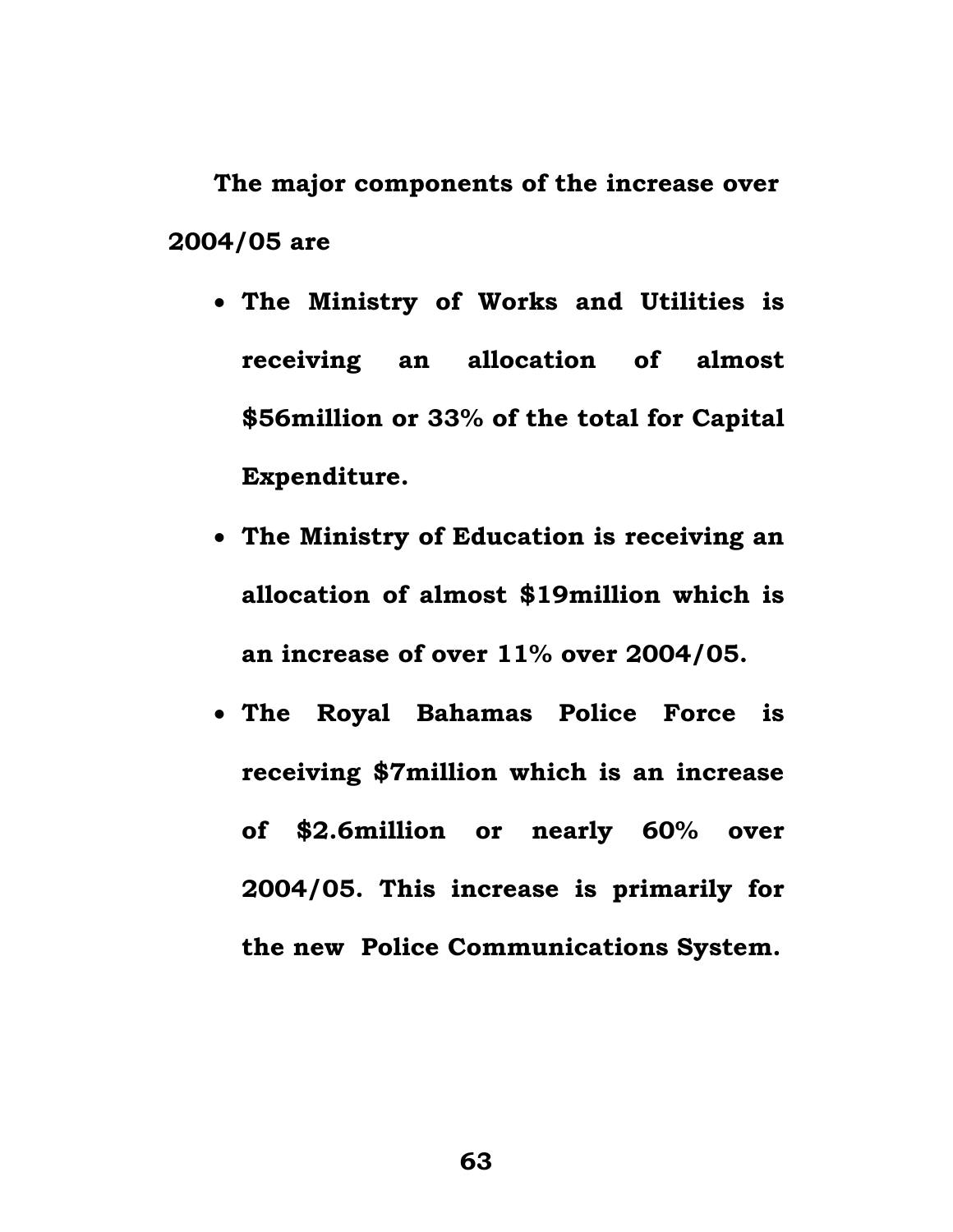- **The Royal Bahamas Defence Force is receiving almost \$5million which is an increase of 14% over the 2004/05 allocation.**
- • **The Department of Local Government which is receiving an allocation of \$2.3million which is over 20% more than in 2004/05.**
- **The Ministry of Youth, Sports and Culture which is receiving \$3.5million which is an increase of almost 60% over 2004/05.**
- **Sundry Capital Expenditure provides Government financing for Bahamasair, the Water and Sewerage Corporation, and**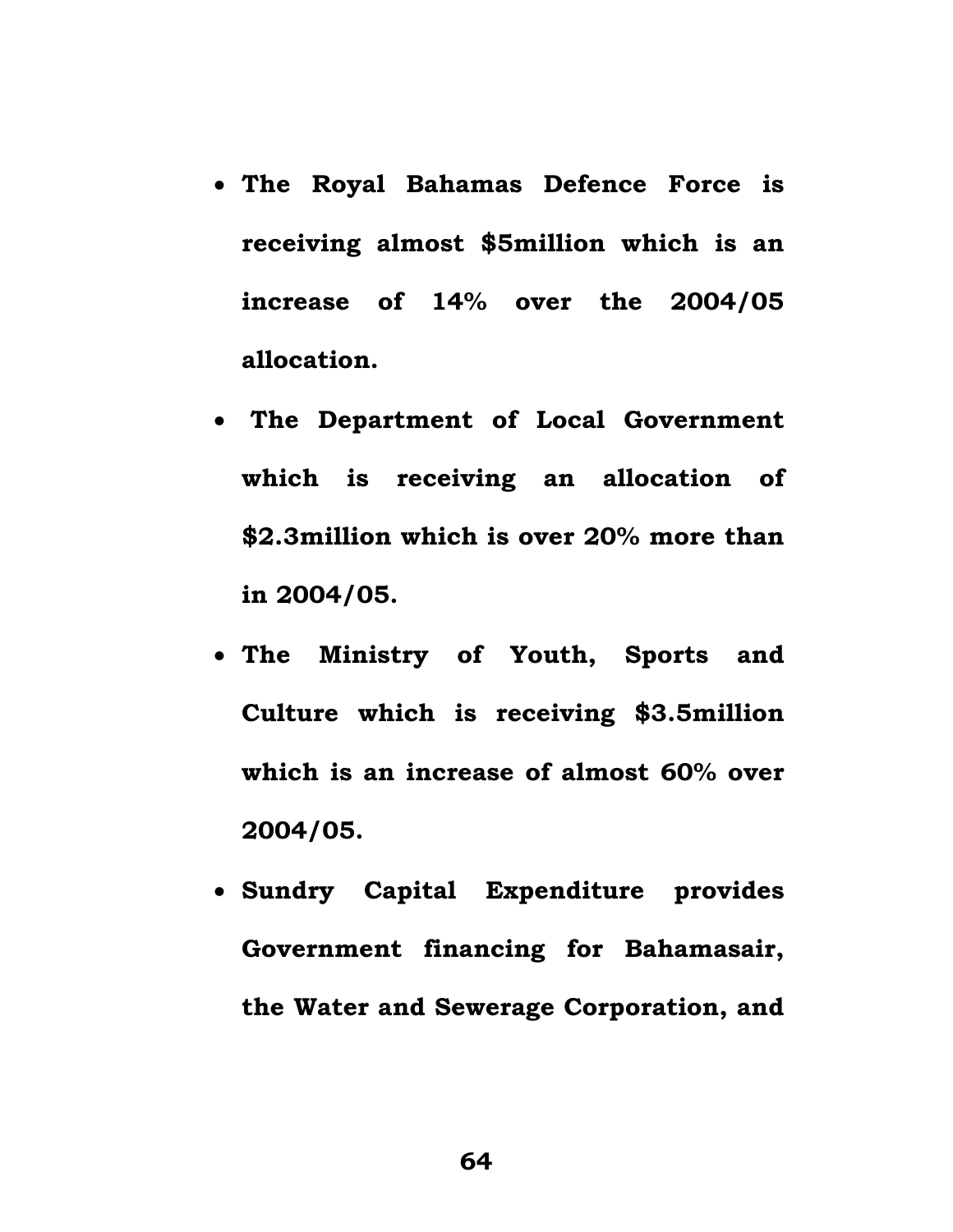**the Broadcasting Corporation of The Bahamas.** 

• **Major increases are also provided for Prisons, Foreign Affairs, Customs, Social Services & Community Development, Post Office, Civil Aviation, Post Office, Port, Agriculture& Fisheries, Department of Environmental Health Services, the Ministry of Health, and the Public Hospitals Authority.** 

 **The 2005/06 Budget provision for Recurrent Revenue is \$1,145million, an increase of \$93million or 9% over the 2004/05 Budget. Revenue performance in this current calendar year, 2005, is tending to improve and**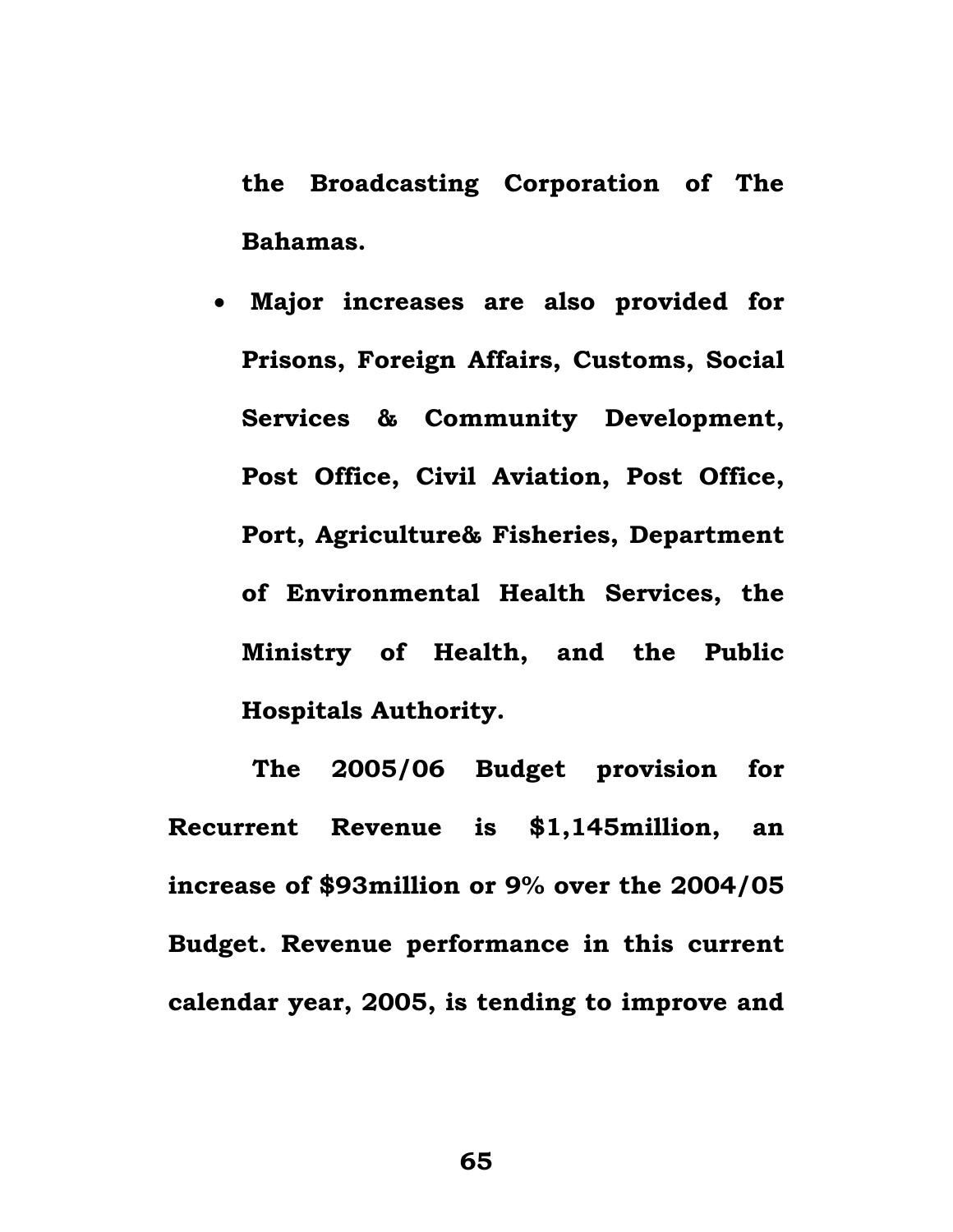**it may be possible to achieve the 2004/05 Budget target. The reason for projecting an increase of 9% over 2004/05 is because of the strengthening of the economy, with growth in current terms of over 5%, and the heightened emphasis being given to concrete and specific improvements in revenue administration.** 

 **The significant concessions being made in 2005/06 are :-** 

• **The rate of Customs Duty on Electric Generating Sets is being reduced from 35% to 10% in order to assist in meeting emergencies caused by hurricanes and storms when electricity to households and businesses is disrupted.**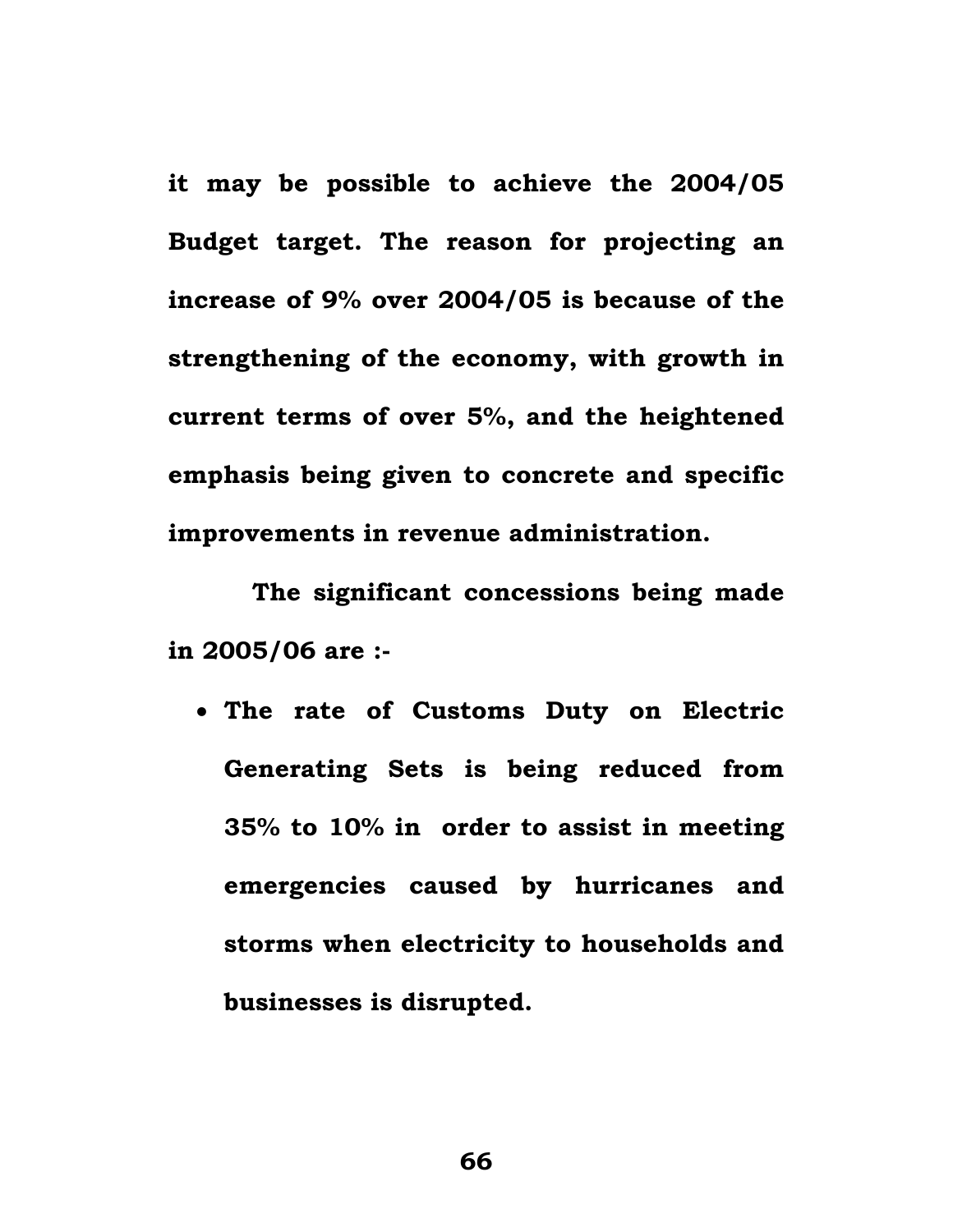- **In order to encourage the use of alternative sources of energy for heating, the Customs Duty on Solar Panels and related parts is being made duty free, from the existing rate of 35%.**
- **So as to encourage the use of helmets by persons riding motor-bikes and scooters, the Customs Duty on safety head gear is being eliminated, from the existing rate of 35%.**
- **The Customs Duty on certain paper used by commercial printers is being reduced from 35% to 15%.**
- **The rate of Customs Duty on visual teaching aids often personally purchased**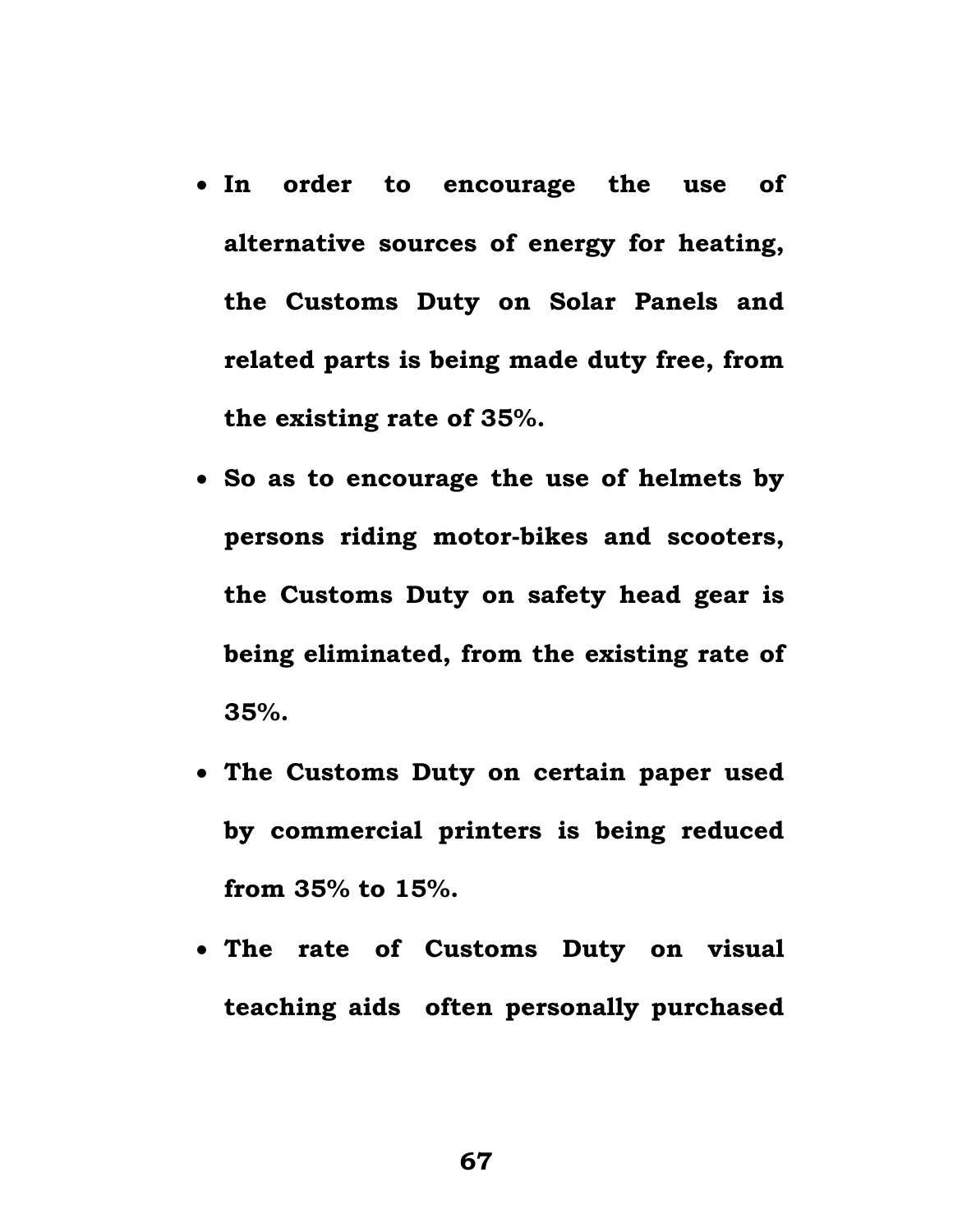**by teachers to assist in the classroom is being eliminated, from the present rate of 35%.** 

 **It is intended to pursue the improvement of all of our national airports so as to raise them to the highest standards required. Accordingly, a variety of Air Navigational Fees and related charges in the Family Islands are being increased to more realistic levels to meet part of the cost. In addition, it is intended to implement Passenger Facility Fees at major airports as part of the cost recovery exercise.**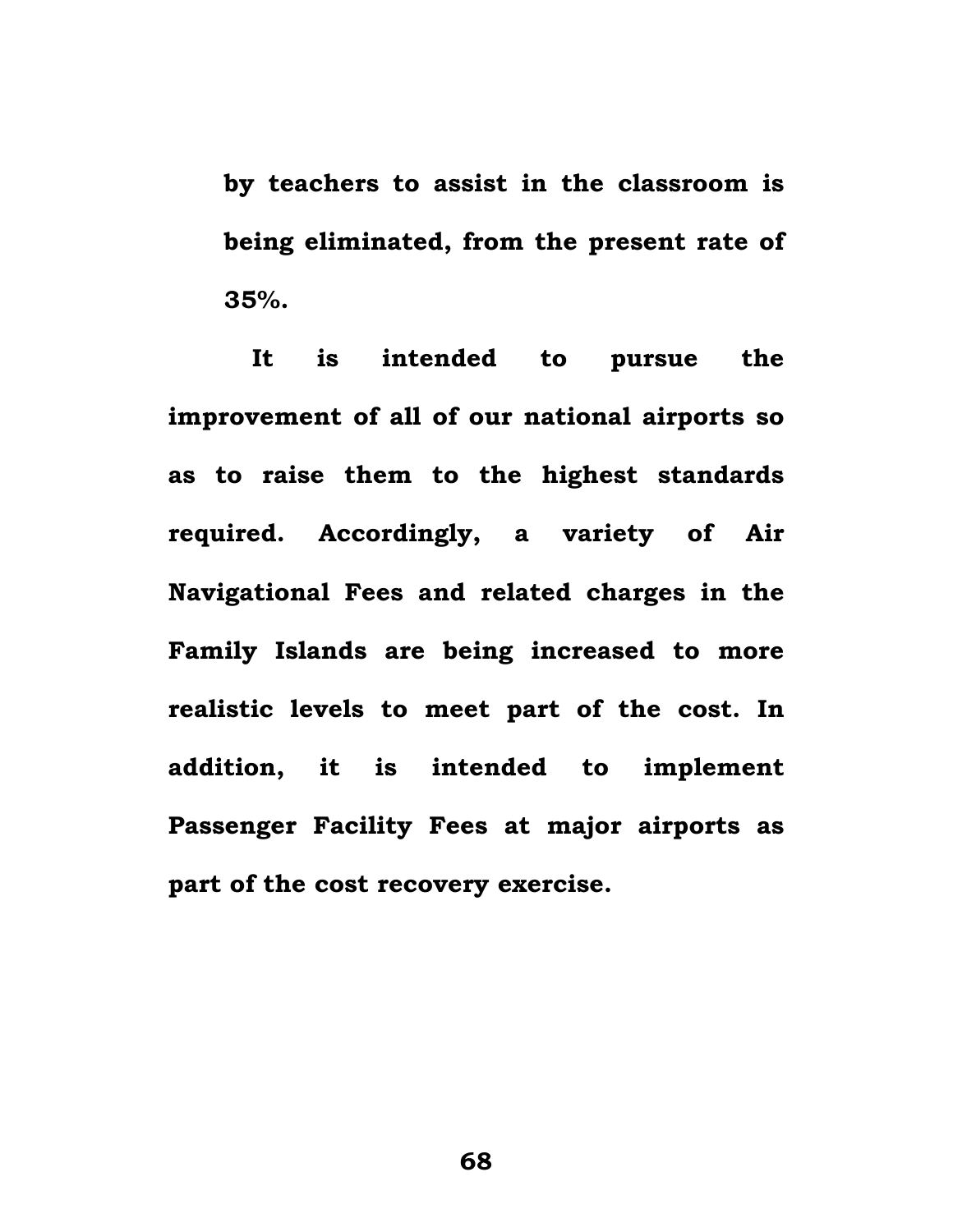### *CONCLUSION*

**The Rt. Hon. Prime Minister has given me the privilege of presenting the 2005/06 Budget Communication. The Communication sets out the strategic path which the Government intends to follow in 2005/06. I intend to deal in more detail during the course of the Debate with the police, defence and prisons services for which I am responsible, My colleague Ministers will undoubtedly wish to deal in detail with the matters for which they are responsible.** 

**The 2005/06 Budget, like all of the Budgets introduced by this Government, is intended to create the conditions whereby**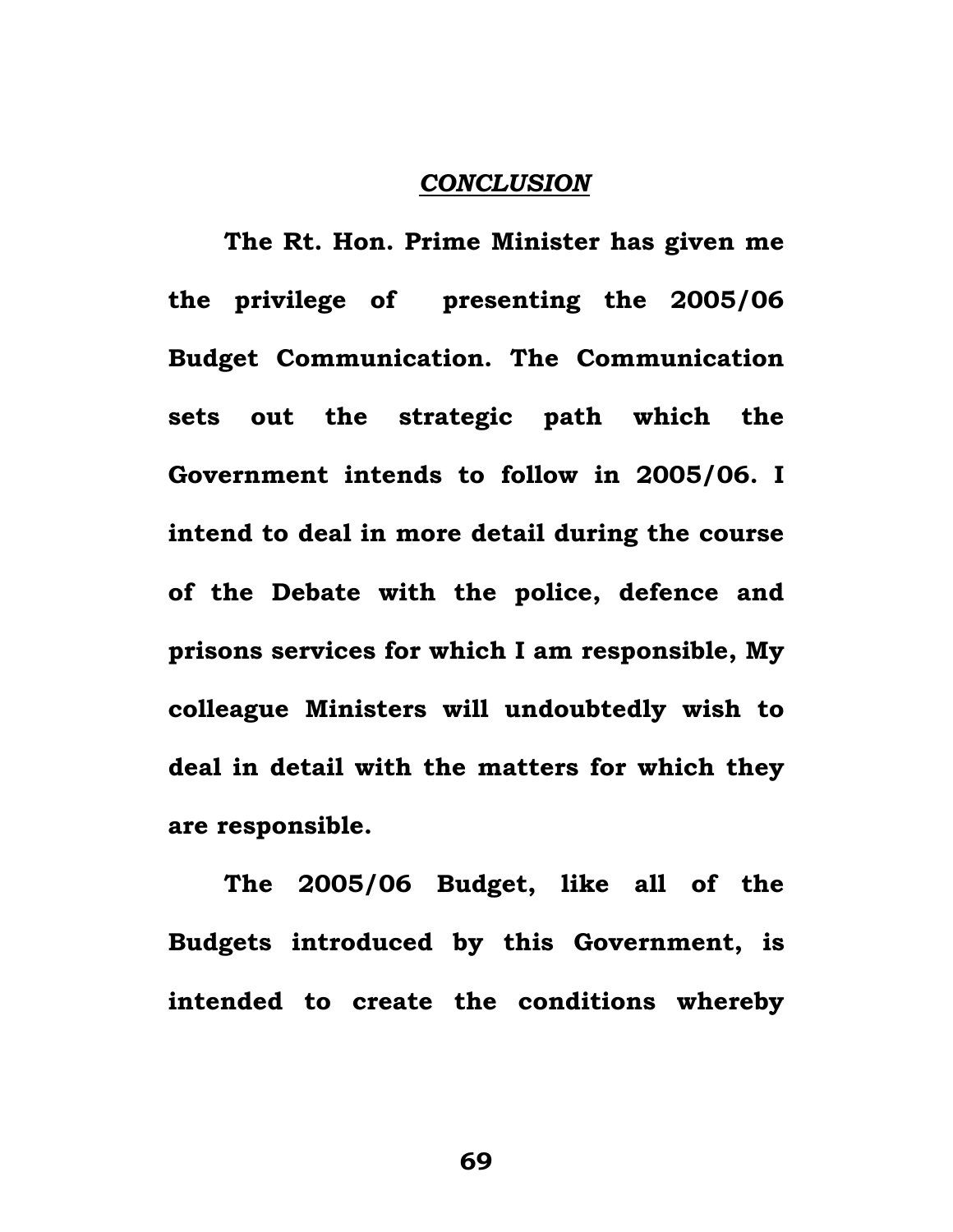**Bahamians of all social classes can enjoy a reasonable, secure and happy standard of living, whereby families and persons in crisis can receive suitable assistance to ease their pain and their problems, and where everyone participates in the quality which we can all have. In this regard, I wish to once again refer to the importance which the Government attaches to Urban Renewal as is evident in the commitment of additional resources in 2005/06 and the creation of the new Department. I wish at this point to pay tribute to all involved in the urban renewal project, and to the many businesses and church and**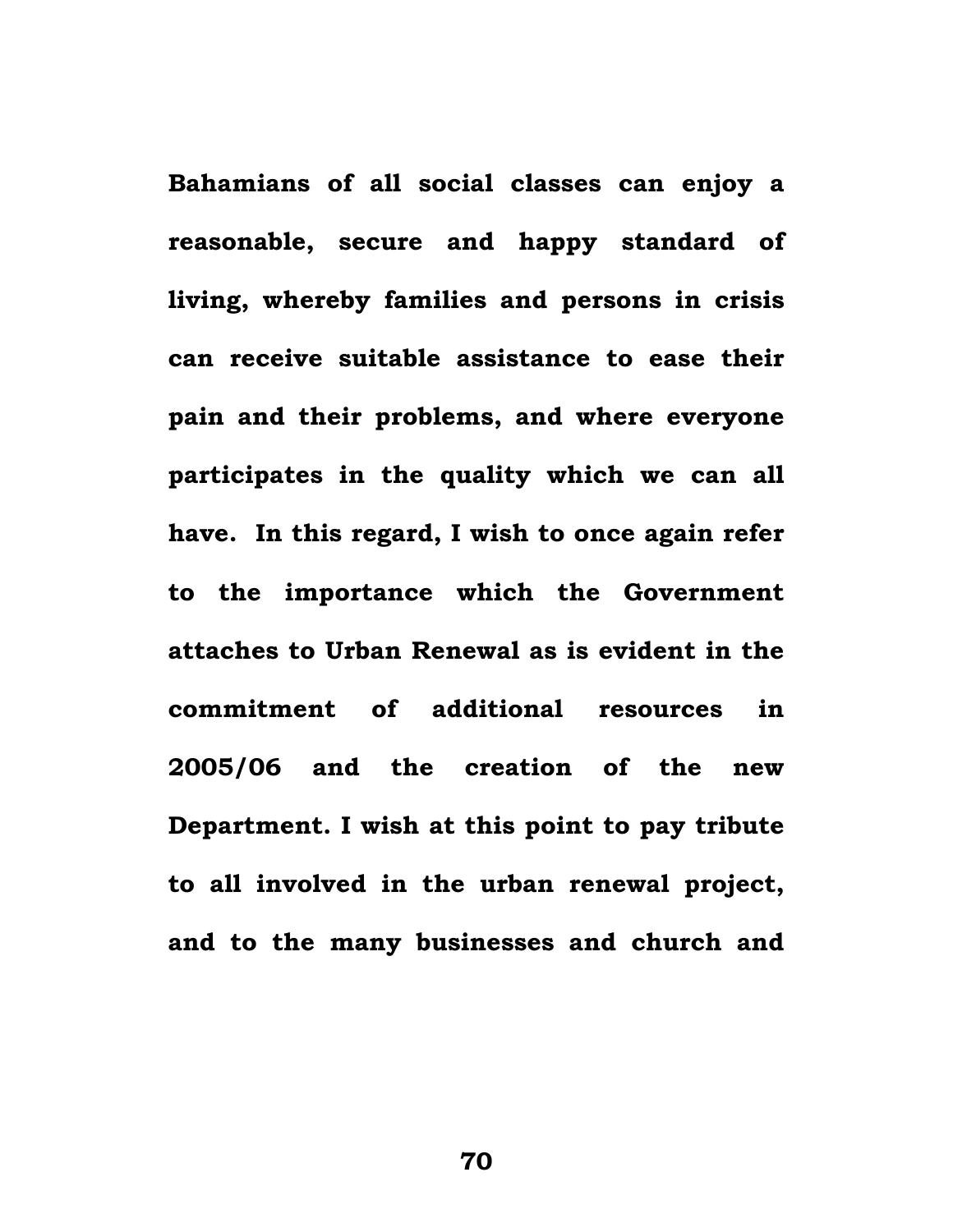**other voluntary organizations who are supporting the project.** 

**I believe that I am speaking for the Rt. Hon. Prime Minister and my collegues in Government when I say that in our capacity as Ministers, we endeavour to meet the criterion of good governance which the Seventeenth Century poet John Milton stated as follows:-** 

*"..when complaints are freely heard, deeply considered, and speedily reformed, then is the utmost of civil liberty attained."* 

**I am deeply grateful to the Almighty in enabling me to deliver this Communication**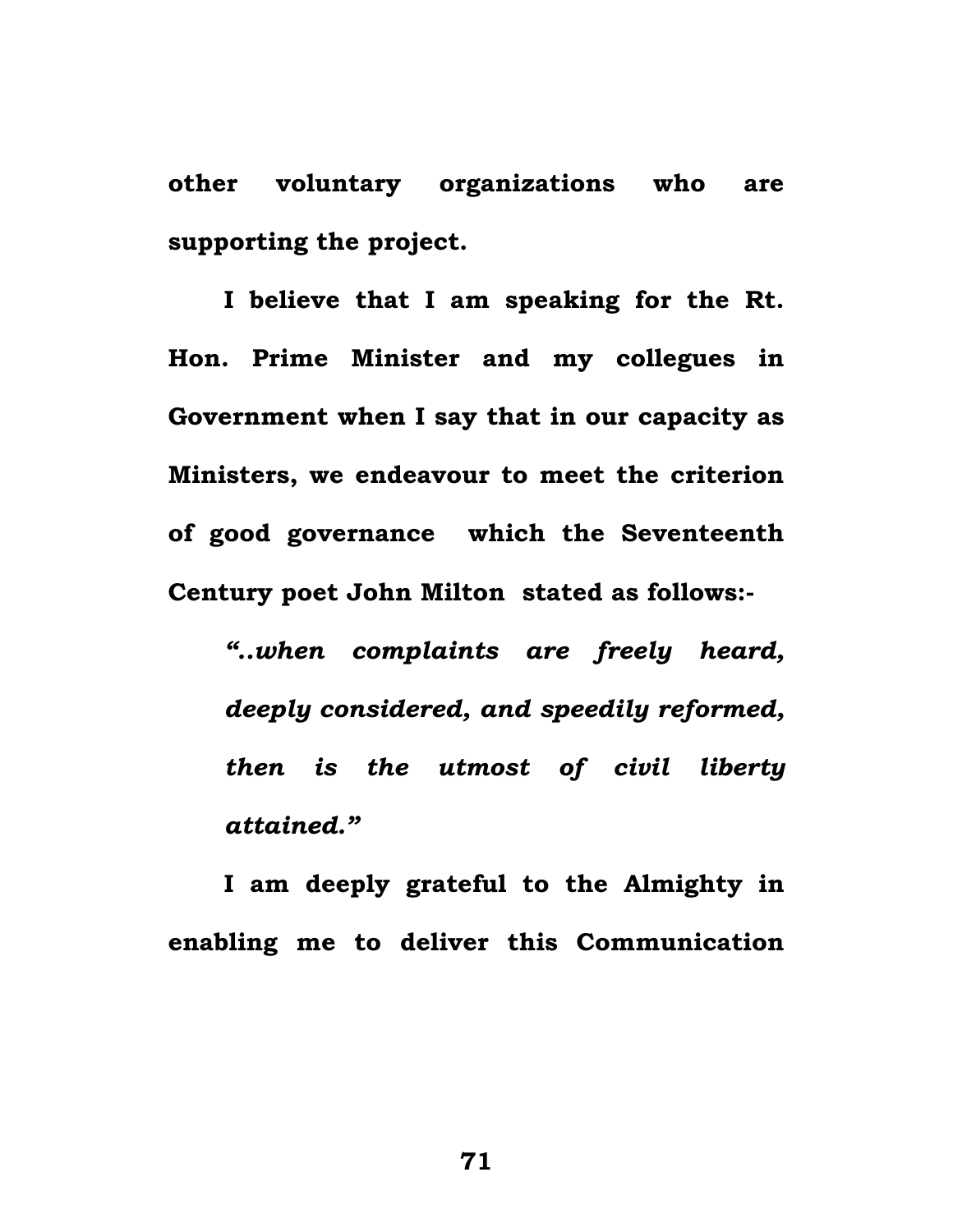**and I pray that He will soon restore the Prime Minister to us.** 

**With that, Mr. Speaker, I have the honour to commend the 2005/06 Budget to the deliberations of this Honourable House.**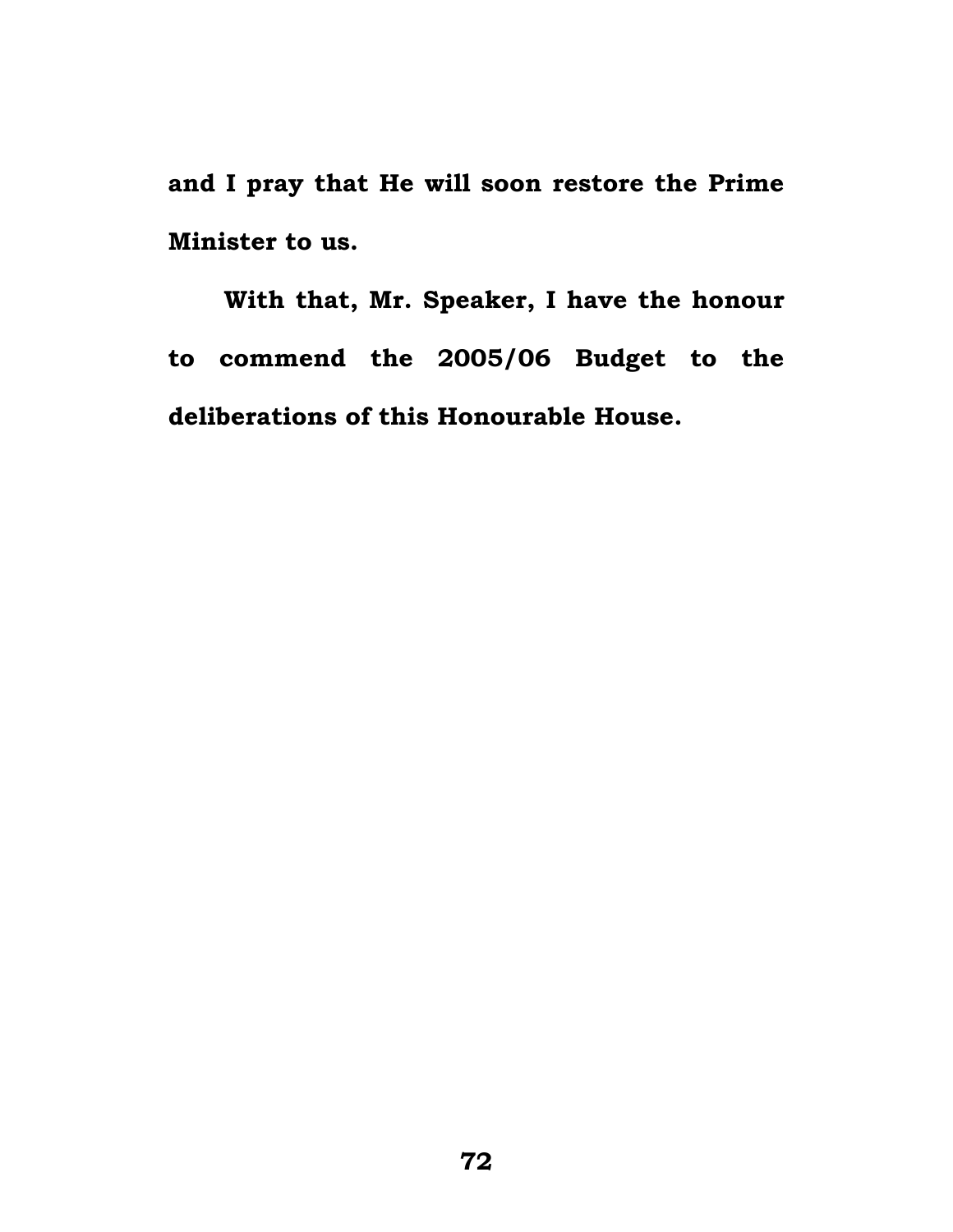# **ECONOMIC BACKGROUND**

## *INTRODUCTION*

**1. It is estimated by the Department of Statistics that the economy grew by 3.0% in real terms 1(4.2% in current prices) in 2004. In 2005 the economy is projected to grow by about 3.5% in real terms (about 5.4% in current prices) arising from actual and expected capital investment inflows, and this should result in a further decrease in the rate of unemployment. Trends in the international environment remain generally supportive of the outlook with an expected strengthening in tourism and foreign investment activity. The Bahamas should continue to experience mild inflation, however with some increased pressures from the elevated and uncertain international trend in oil prices. Domestic financial sector developments and polices remain supportive of orderly development of the economy.** 

**2. In examining recent developments and prospects for the Bahamian economy this analysis first reviews the elements of the international economic environment which have the most direct impact on domestic trends. This is followed by an analysis of the domestic environment, including policies and trends affecting the financial sector.** 

## *INTERNATIONAL ECONOMIC DEVELOPMENTS*

**3. In its April 2005 World Economic Outlook the IMF, estimated that despite some retrenchment in industrial production and a slowdown in world trade, the pace of global output expansion increased to 5.1% 2004 from 4% in 2003. With the outlook more broadly improved, world growth is expected to level off at 4.3% in 2005 and at 4.4% in 2006.** 

**4. The US economy is projected to continue to grow by about 3.6% in real terms in 2005, and the global economic outlook continues to improve. The accelerated level of growth during 2004 generated increased domestic price pressures. As a result, the Federal Reserve began to gradually tighten interest rates, and this process is expected to continue during 2005. The interest rate increases, alongside higher energy costs are expected to result in more stable annual growth,** 

1

 $1$  Unless otherwise stated, in the Analysis the figures for growth in GDP are expressed in real terms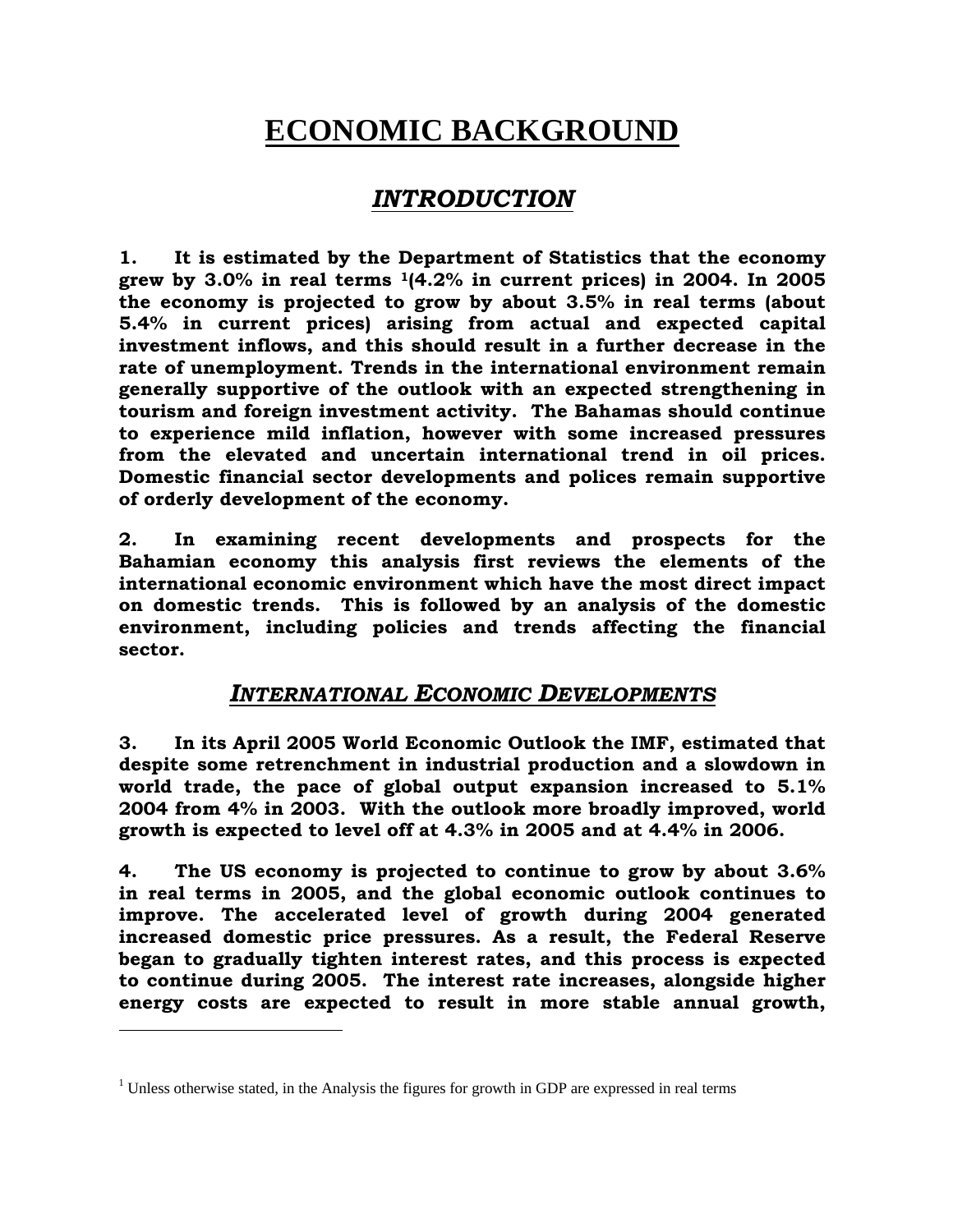**projected at 3.6% in 2006, compared to the exceptional level of 4.4% in 2004. Expectations of rising interest have slowed the rate of depreciation in the US dollar during 2004. However the dollar is expected to remain weak relative against the Euro and other major currencies, as financial markets respond negatively to the record federal budget and trade deficits in the US, which are expected to persist over the medium term. On the positive side, the depreciation of the US \$ vis-à-vis other major currencies should maintain a significant competitive advantage for The Bahamas' tourism product relative to destinations such as European destinations whose currencies appreciate against the US\$.** 

**5. There may be moderate easing of geopolitical tensions and reduced terrorism concerns among the traveling public and the general restoration of business and consumer confidence. However, as is pointed out in the communiqué from the recent meeting of Finance Ministers of the major countries on the IMF's International Monetary and Financial Committee, the major economies still face significant challenges from high energy costs, with resulting increased inflation expectations, which could exert a drag on private sector growth. However, although higher energy costs are expected to persist over the medium term these have already been factored into the positive projections for the global economy.** 

## *DOMESTIC ECONOMIC DEVELOPMENTS*

**6. As stated above, the Department of Statistics estimates that during 2004, growth in the Bahamian economy strengthened to 3.0%, compared with 1.9% in 2003 and 1.4% in 2002. The acceleration arose primarily from modest annual increases in real private sector consumption, steady growth in Government expenditures and a healthy pickup in business and residential investments. As the economy recovers from hurricanes Frances and Jeanne, tourism and foreign investment inflows strengthened. Accordingly, growth of 3.5% is projected during 2005 and to stabilize at about that level in the medium term. As a result, the average unemployment rate should continue to fall.** 

#### *TOURISM*

**7. There was some disruption to tourism primarily in Grand Bahama because of the hurricanes. However, the impact was felt after the more profitable first half of the visitor season and the hotel infrastructure in New Providence were spared significant damage. The recovery and reconstruction of damaged infrastructure and facilities in Grand**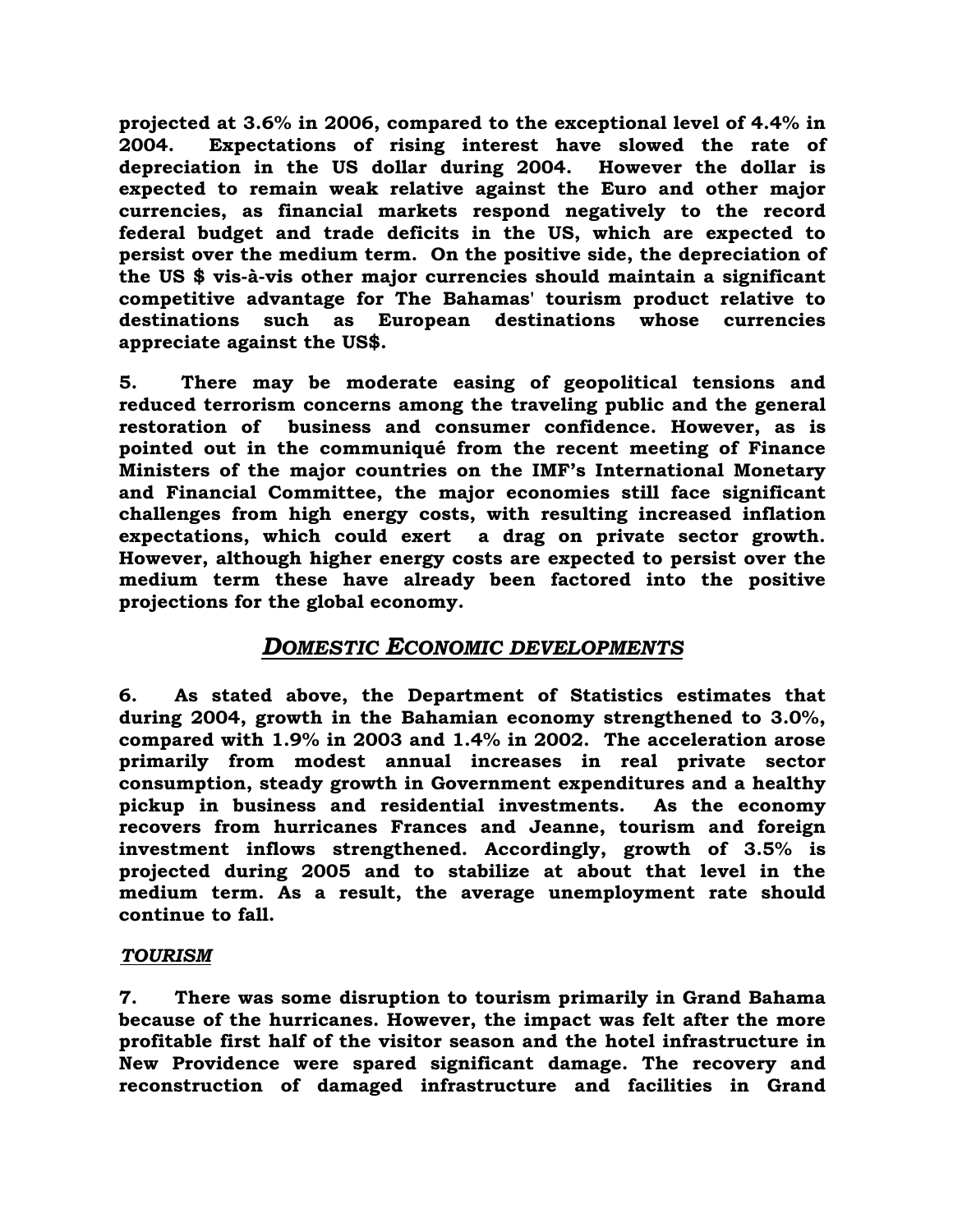**Bahama and the Family Island is proceeding urgently.** 

**8. With the United States providing a majority of the visitors, total arrivals rose by 8.9% to a record 5 million in 2004, as compared with gains of 4.3% and 5.3% in 2002. Air arrivals, which include stopover activity, increased by 1.5% to 1.5 million visitors. Sea arrivals, reflecting the continued robustness of the cruise sector, rose by 12.3% to 3.6 million.** 

**9. The growth in cruise visitors plus the pricing gains and room room night sales in stopovers boosted tourism earnings by an estimated 4% to over \$1.8 Billion in 2004. As regards hotel sector performance, the Ministry of Tourism's survey of large properties, indicates that room revenues recovered by 3.4% last year following a 6.1% decline in 2003. In particular occupied room nights among these properties rose by 1.7% and the average nightly room rate rose by 1.7% to just over \$151.** 

**10. There were however distinct differences in tourism's contribution among the major destinations of the Bahamas. Both stopover and cruise activity strengthened in New Providence. While the disruption from the severe damage to the hotel properties resulted in decreased industry earnings for Grand Bahama, the Family Islands still recorded some increase in total sector earnings owing to the contributions from increased stopover capacity in islands like Exuma which escaped major damage.** 

**11. Data for the first quarter of 2005, indicate that tourism is continuing to expand, characterized, in the stopover sector, by robust pricing and hotel room occupancy levels, particularly for New Providence. In the Family Islands, the evidence suggest a completed recovery from capacity and other setbacks during September to December 2004; however seasonal activity in the Grand Bahama hotel sector was still depressed.** 

**12. The outlook for tourism remains positive for the medium-term, and has taken on more certainty since 2004, as external factors, including the weak US \$ are supporting stronger visitor demand. Moreover, increased external confidence in the sector is resulting in major inflows of foreign investments into resort developments; these inflows are supporting significant upgrade and expansion in capacity. In line with the increased inflows into the tourism sector, The Bahamas is experiencing a steady increase in direct airlift, including low farecarriers from North America; furthermore, it is expected that by the summer of 2005 there will be increases in airlift from Europe. The Government is also giving priority to the upgrade of key ports of entry**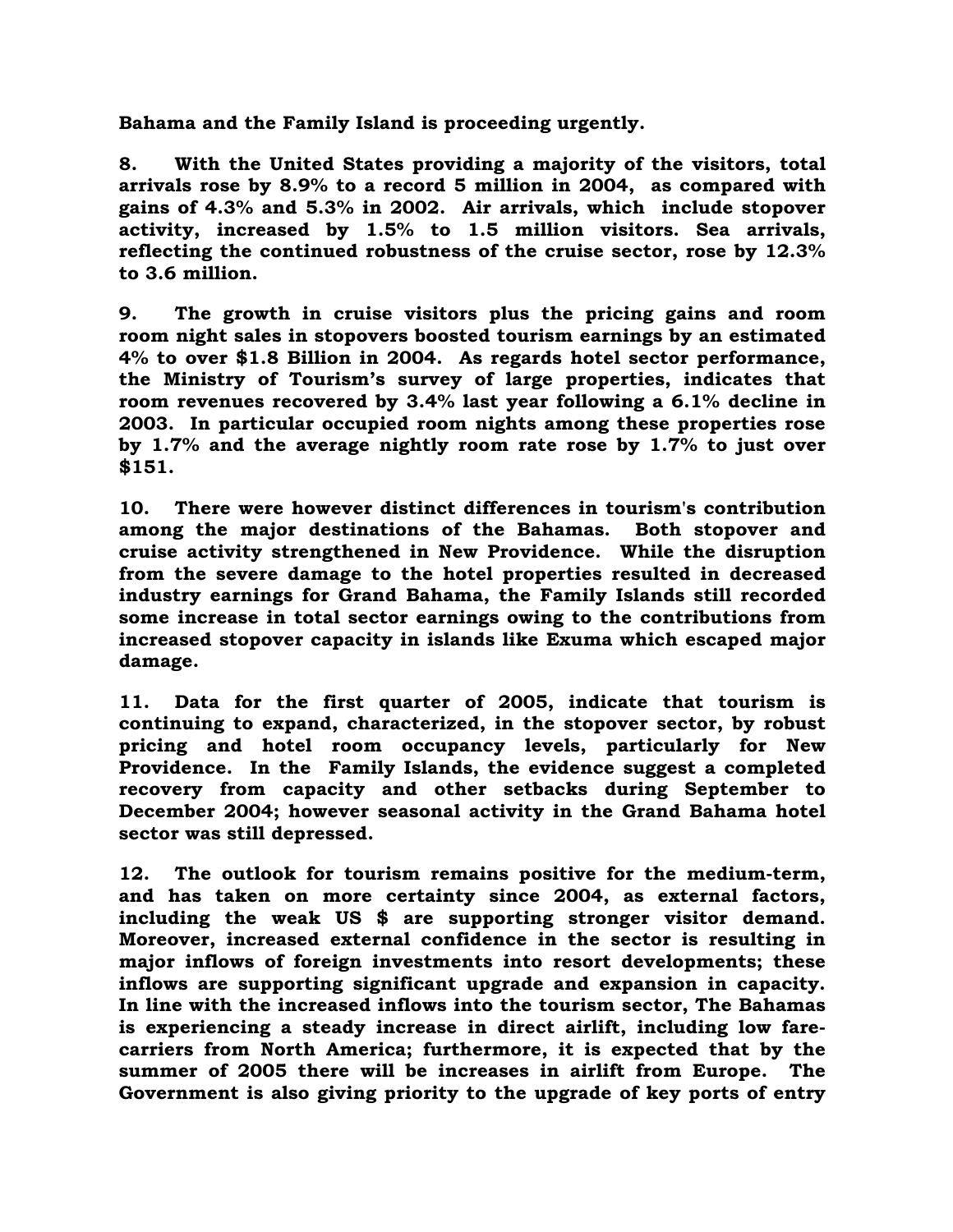**in New Province and the Family Island, ensuring that comprehensive attention is given to infrastructure needs.** 

#### *FINANCIAL SECTOR*

**13. The financial services sector provides important employment benefits to Bahamians in the domestic and international financial services and related professional sectors. The domestic financial sector is vital for also ensuring an orderly and sustainable intermediation of domestic financial savings.** 

**14. As to employment and structural trends, indications are that conditions were stable to moderately improved during 2005. The banking sector continued to adjust to the Central Bank's physical presence requirements with a further number of institutions deciding to windup operations that were being managed through local agents. This and the ongoing consolidation of some operations resulted in a further reduction in the number of banks and trust companies licensed to operate from or within the Bahamas to 266 in 2004, from 284 in 2003 and 284 in 2002. As at the end March 2005 the number of licenses had decreased further to 262. However, total employment among banks, which corresponds more to physical presence, increased during 2004 to more than 4,300, and banks' total expenditures in the economy rose above \$400 million.** 

**15. The insurance industry's contribution is more concentrated in the domestic sector. There was an increase in the number of domestic companies and agents to 132 in 2004 from 127 in 2003, and in the number of external insurers to 29 from 26. Based on the Central Bank's survey, average salaries among local insurance operations are within the \$40,000 to \$45,000 range. Indications are that there was no net loss of employment in 2004.** 

**16. The 19 registered credit unions continued to experience strong Balance Sheet growth, providing stable employment for 105 persons during 2004. Although offering competitive compensation packages relative to the rest of the financial sector, average salary expenses per worker are significantly lower, as a result a of a considerable number of part-time jobs in the sector.** 

**17. In the securities industry, prospects also improved during 2004, with total value of assets under management remaining above the \$100 Billion level for the second consecutive year. However, employment decreased, owing to the relocation of an important operation outside of this jurisdiction. Indications are also that, although average employee compensations are still the most attractive in the financial services**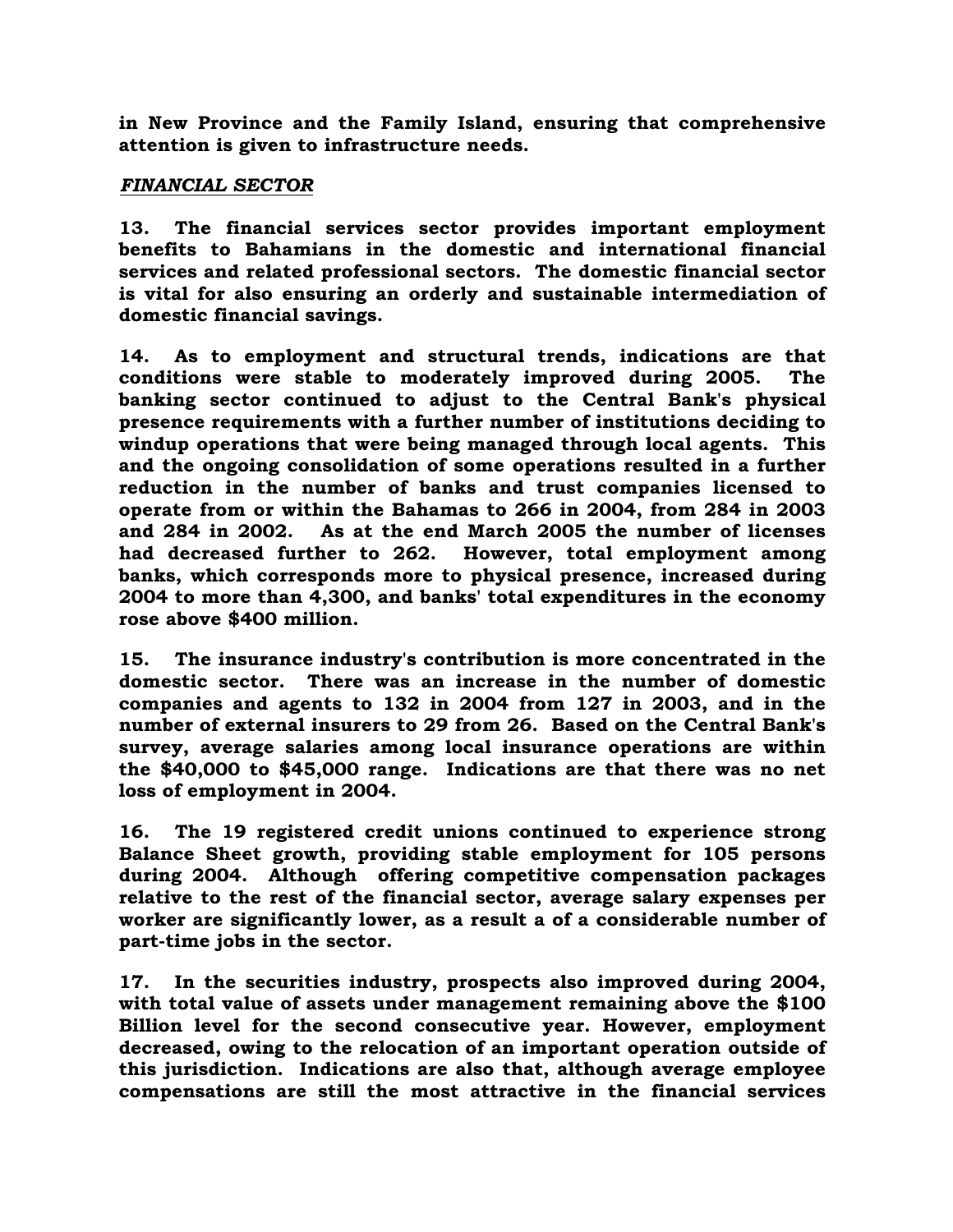**sector, these softened during 2005, owing to a reduction in the share of non-Bahamians in the workforce.** 

#### *CONSTRUCTION*

**18. Comprehensive data on construction, as compiled from building permits and the Ministry of Work's monitoring of building starts and completion, are not yet available for 2004. However, the sector is expected to show strengthening relative to 2003, given the increased support from foreign investments and the steady financing of domestic housing developments. Arising from the impact of the investment inflows and other factors, the outlook for the sector is distinctly positive.** 

**19. In the domestic sector, total mortgage commitments for new construction and repairs to existing structures rose by 27.9% to 1,175 during 2004, with the corresponding value higher by 43.2% to \$130.9 million. Some 95% of these approvals and the corresponding strengthening were attributed to residential loan approvals. On the residential side mortgage disbursement, which also included financing of non-construction activities, increased by 4.3% to \$299.3 million and commercial loan disbursements nearly doubled to \$25.4 million. In line with disbursements, growth in total outstanding mortgages strengthened by 11.2% to \$1,863.4 million in 2004, with residential claims accounting for 91.3% of the total. The average interest rate on local residential mortgages decreased during the year to 8.8% from 9.0% in 2003, and was stable for commercial loans at 9.6%.** 

### *AGRICULTURE AND FISHERIES*

**20. Indications are that both agriculture and fisheries production decreased during 2004, mainly as a result of the hurricanes. The agricultural sector also suffered a set back from the outbreak of citrus canker in Abaco. However, production and export estimates were only available for fisheries activity. These indicate that, for the first half of 2004, the most recent period for which data on fisheries landings were available, the total domestic catch decreased in volume by 5.5% and value by 10.2%. For the year, earnings from fisheries exports declined by 16.9% to \$90.4 million, with crawfish shipments, which accounted for 97.5% of receipts, decreased by 17.0% to \$88.2 million.** 

### *INFLATION*

**21. The Bahamas experienced modest consumer price inflation during 2004. Although higher energy costs continued to be experienced, these exerted more of their initial effect on domestic prices in 2003. Since**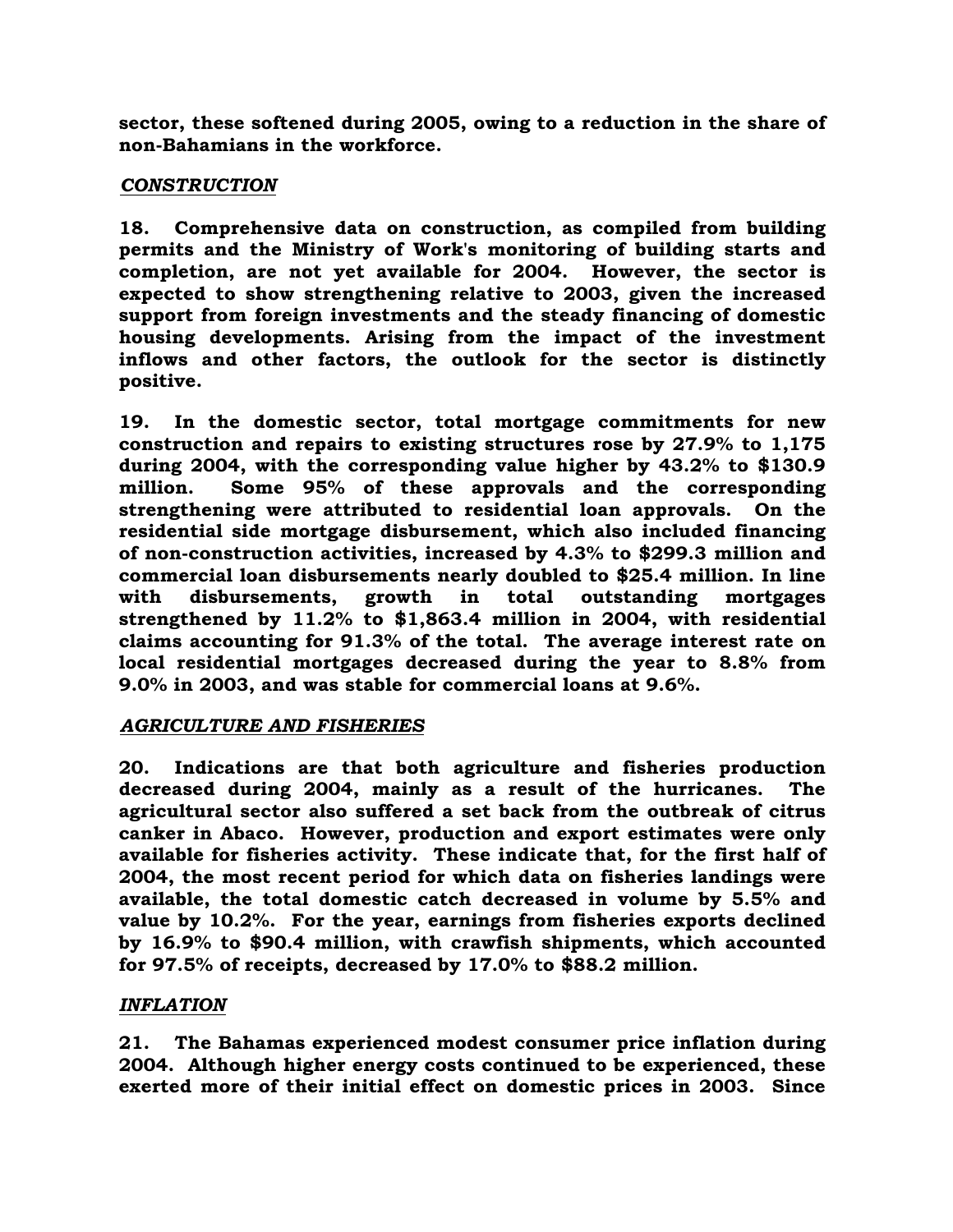**the beginning of 2005, however, households have experienced some reintensification of these pressures, particularly in electricity costs and gasoline.** 

**22. With a marginal decrease in average housing costs (0.1%), the most heavily weighted component of the Retail Price Index, average consumer price inflation in The Bahamas declined to 0.9% in 2004, from 3.0% in 2003. Some average cost decline was also estimated for recreation & entertainment services, while the average price increase also declined for furniture & household items and for medical care & health.** 

#### *FOREIGN INVESTMENT AND THE BALANCE OF PAYMENTS*

**23. The Bahamas has entered another strong cycle of foreign investment, with a more balanced distribution of attention throughout The Bahamas. In the short-term, job creation prospects for the construction sector are considerable, with both the Atlantis Phase III and the BahaMar Cable Beach redevelopment likely to stretch the sector's capacity. Foreign exchange inflows will also be boosted during the construction phase, as it is estimated that about one-third of the costs associated with large scale projects directly impact the economy, either through wages or other payments to local contractors and suppliers.** 

**24. The Central Bank's balance of payments estimates indicate that during 2004, net private foreign investment inflows to The Bahamas rose considerably to \$430.5 million from \$313.3 million in 2003. The majority of the net flow, some \$346.5 million compared to \$229 million in 2003 were channeled into productive enterprises. The remaining \$84 million in net inflows funded net real estate purchases, mainly in the second homes market.** 

**25. As a result of these increased foreign inflows, and increased local consumption and housing investments, there was a widening in the merchandise trade deficit to \$ 1.34 Billion in 2004. The Current Account Deficit, which is more broadly defined to take account of the trade balance and net earning from services such as tourism, and which normally also increases under these conditions, was instead reduced during 2004. This was due to the significant inflows from re-insurance claims settlement to the Bahamas following the hurricanes, conservatively estimated at about \$200million. Over the next few years, as investments remain at a high level, the Current Account Deficit is expected to increase in both absolute terms and as a percentage of GDP.**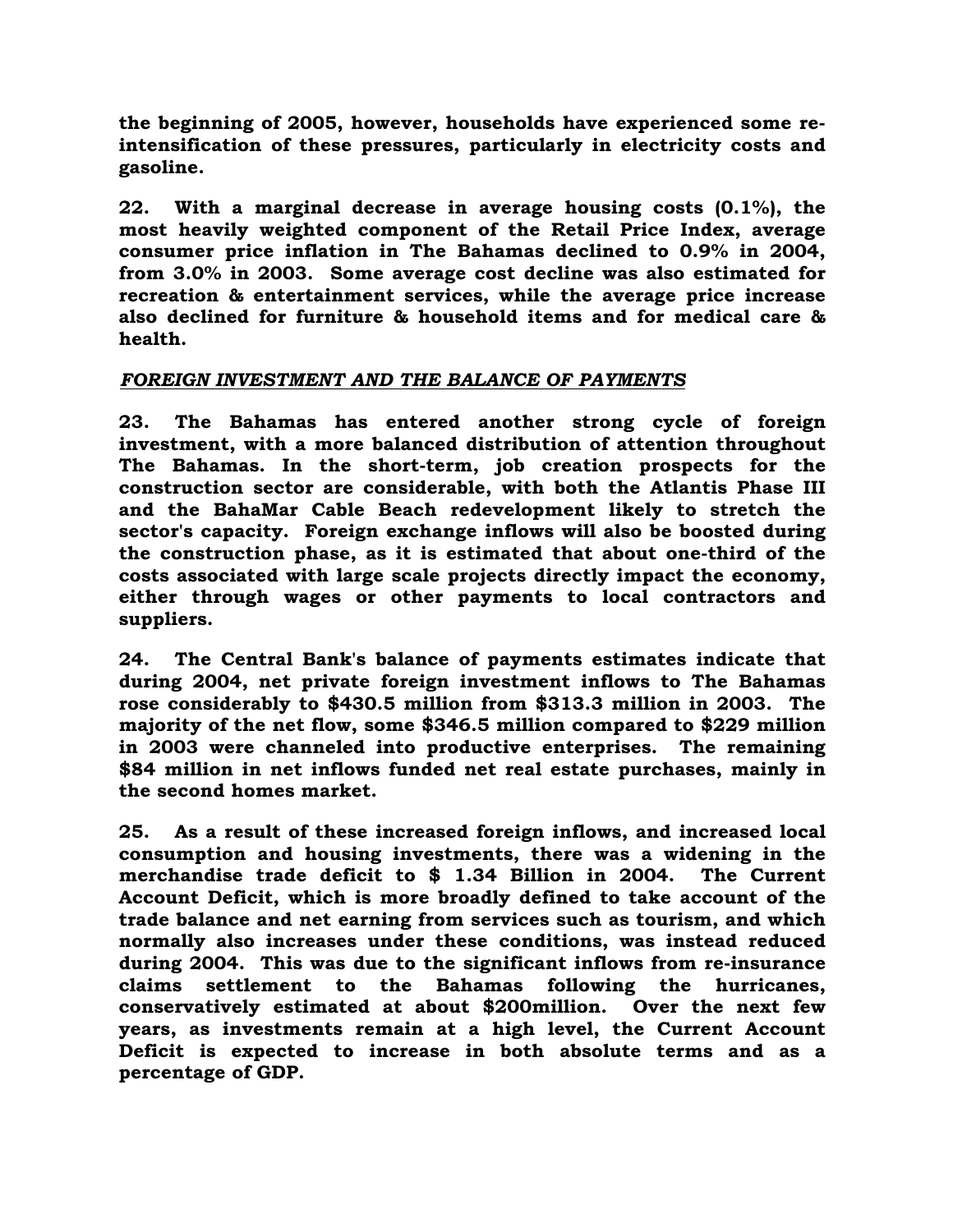#### *CAPITAL MARKETS*

**26. The improvement in the economy contributed to an increase in investor confidence and activity in the domestic capital markets. The volume of securities traded on the Bahamas International Securities Exchange (BISX) nearly doubled to 8 million shares during 2004, with the value significantly higher at \$24.3 million from \$7.5 million in 2003. The BISX All Share Price Index appreciated by 19.7% to 1,039.4 points, a marked rebound from the narrowed decline of 2.0% in 2003. Similarly, valuations represented in the broader Fidelity Capital Market Index (Findex), which captures over-the-counter trading, recovered by 14.9% to 423 points, from a loss of 0.6% in the previous year. Total market capitalization on BISX rose by 17.2% to \$1.9 Billion, and was inclusive of the Kerzner International Bahamian Dollar Depository Receipts (BDRs) sold to the public during July 2004.** 

**27. A number of important initiatives are being considered to accelerate the development of the local capital markets. One of these is the eventual inclusion of Government debt securities among instruments issued and openly traded in the capital markets, provided that this does not increase the cost of Government debt financing, and this would establish a benchmark for the pricing and issuance of private debt securities. Consideration is also being given to measures to ensure the self-sustaining operating viability of BISX. Finally, consideration is being give to the further gradual liberalization of Exchange Controls, including those on certain portfolio investments.** 

#### *PAYMENTS SYSTEM MODERNIZATION*

**28. Modernization of the payments system is vital to ensuring that commercial transactions in the domestic economy are settled as efficiently as possible and that full advantage is taken of modern technology to facilitate commerce. Led by the Central Bank, The Bahamas payments system modernization initiative reached an important milestone in May 2004 with the start up of the Bahamas Interbank Settlement System (BISS), for real time gross payments settlements (RTGS) among the clearing banks and the Central Bank. This infrastructure is also accommodating large value payments processed on behalf of banks' clients and the public sector.** 

**29. The final phase of the payments systems modernization initiative, the establishment of the Automated Clearing House, is on schedule for completion during the second half of 2005. The ACH infrastructure will facilitate settlement of low value retail payments (less than \$50,000), and is expected to speed up the development of domestic electronic commerce by accommodating the settlement of non-cash**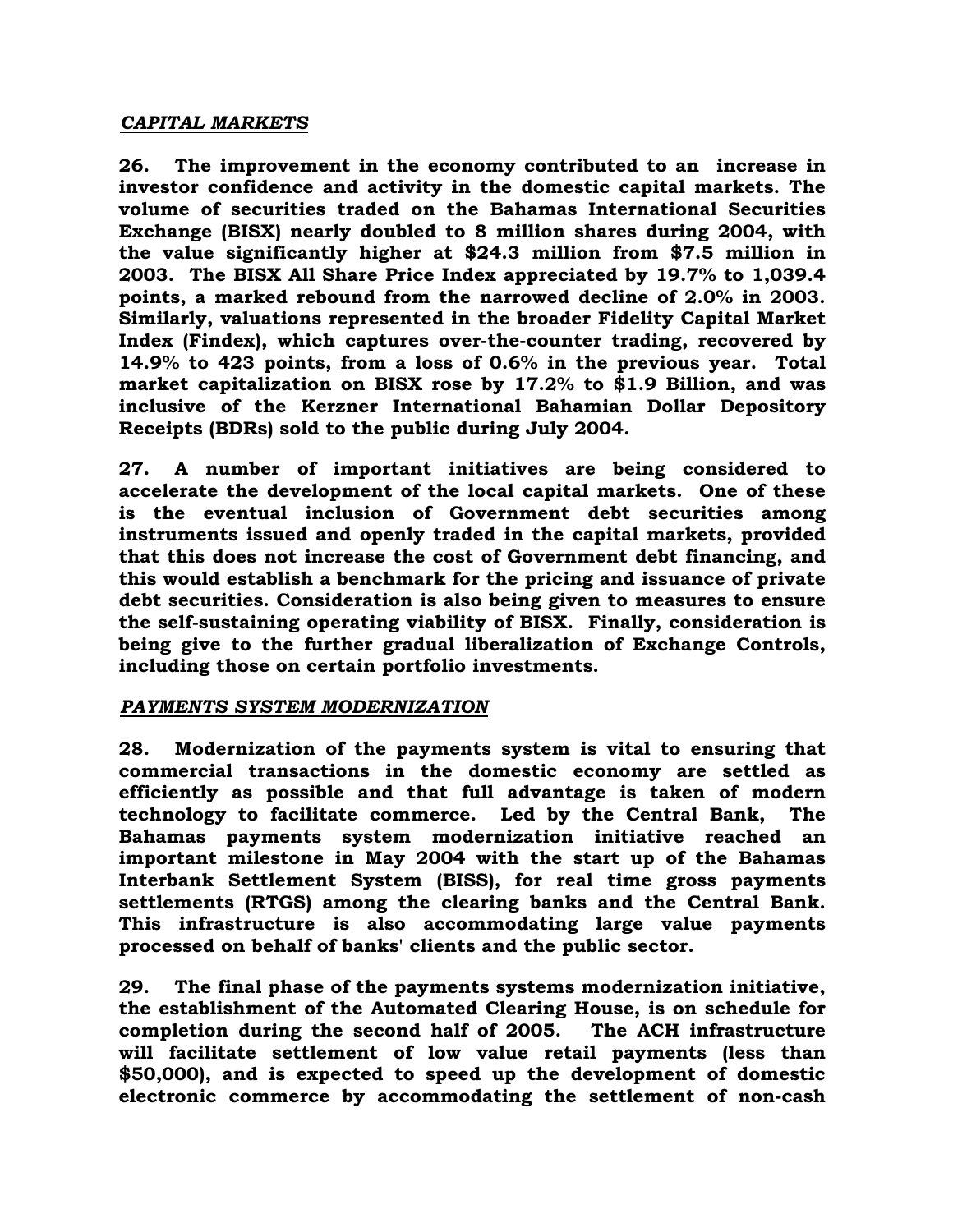**transactions that are denominated in Bahamian dollars. As the two largest originators of small-value payments it is expected that the Government and the National Insurance Board will be the largest users of the ACH network.** 

#### *MONEY AND CREDIT DEVELOPMENTS*

**30. Domestic monetary and credit trends evolved along a strongly sustainable path during 2004. Enhanced foreign currency inflows supported accelerated growth in bank deposits and were more than adequate to fund domestic credit growth. These inflows therefore still permitted a substantial buildup in external reserves and bank liquidity.** 

**31. Although the credit restraint policy imposed by the Central Bank in 2001 remained in place until August 2004, it was evident that the first half buildup in external reserves and liquidity were reflected in steady strengthening in the real sectors of the economy. The Central Bank however, timed the relaxation of its credit polices with indications that asset quality in the local banking system was improving, as evidenced from a gradual decline in the share of bank loans to the private sector that were encountering repayment difficulties. While banks have been permitted to resume growth in their private sector loans, they are required to do so within prudential parameters established by the Central Bank in August 2004, which mandate a minimum equity contribution of 15% from borrowers towards most new personal loans granted, and which limit the resulting total debt service ratio from loans taken on, to a range of 40% to 45% of ordinary monthly income.** 

**32. Most of the expansion in credit during 2004 occurred prior to the relaxation of the lending restriction, with the timing of the hurricanes slowing the lending enthusiasm during the last four months of 2004. Growth in bank credit to the private sector firmed to \$244 million or 6.8% in 2004 from \$ 250 million or 0.6% in 2003. Although residential mortgages continued to attract a attract a large share of the net lending, flows for consumer purposes also rebounded during 2004. These trends continued during the first quarter of 2005, now also incorporating resumed emphasis on lending for businesses activities.** 

**33. As economic conditions, and the outlook for external reserves and bank liquidity continued to improve, in February, 2005, the Central Bank reduced the Discount Rate by 0.5 % to 5.0% and, a day later, commercial banks reduced the Prime Lending Rate by a similar amount to 5.50%. This latter reduction benefits existing loans with interest rates linked to Prime, such as mortgages and businesses facilities, and permits all new facilities including consumer loans to benefit from**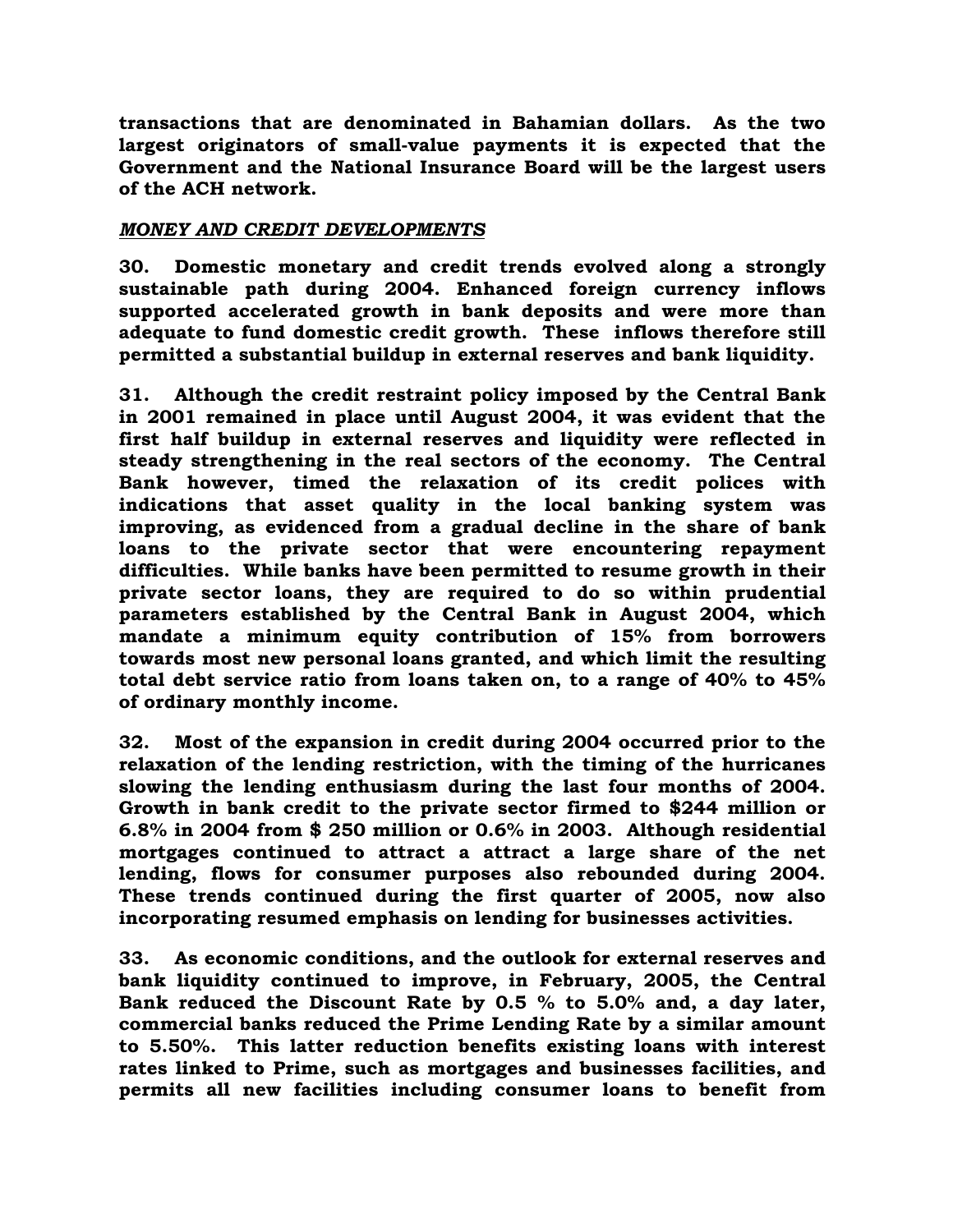**lower rates. The Government also benefits because the interest paid on the bulk of its B \$ debt (including Registered Stocks) is linked to Prime. Lower interest rates are expected to stimulate increased borrowing and domestic spending, by qualifying more marginal borrowers to meet the repayment requirements for loans. For households with existing mortgages, the interest savings also free up financial resources that can be used for other activities.** 

**34. The record accumulation in external reserves continues during 2005 but at a slower pace than in 2004. During 2004, reserves increased by 37.9% to \$667.8 million by end December, and were equivalent to 21.7 weeks of non-oil import cover, compared to 16.6 weeks at the end of 2003. During the first quarter of 2005 balances experienced seasonal growth to \$718.6 million at end-March, attesting to continued support from private sector foreign currency inflows. In addition, the net proceeds to the Government and Hotel Corporation of The Bahamas from the sale of the Cable Beach properties further boosted balances to nearly \$800 million as of mid-May,2005.** 

#### *NATIONAL DEBT*

**35. The increase in Public Sector Debt slowed during 2004. Growth in the Government's Direct Debt was \$161.3 million or 8.3% to \$2,101.0 million in 2004. The increase in the National Debt, which takes into consideration the Government Guaranteed borrowings of the Public Corporations, was also slowed to \$ 130.7 million or 5.1% for a stock of \$2,533.3 million. During 2003, the National Debt rose by 8.8%.** 

**36. The total foreign currency debt of the Government and Public Corporations is closely monitored by international observers, as on the repayment side it represents a required use of foreign exchange earnings. Growth in the debt is justified, if it supports increases in the productive capacity within the economy, and if the servicing burden from principal repayment and interest costs does not unduly constrain the economy's access to foreign exchange for other beneficial purposes. Both as a percentage of GDP and relative to the share of export earnings used for debt servicing, the Bahamas continues to have a relatively low foreign currency debt burden. During 2004 the growth in the public sectors' foreign currency debt decreased by \$40.4 million or 6.8% for an end-December stock of \$557.5 million. This compared to an increase of just in excess of this amount in 2003. The amount of the foreign currency debt owed by Government decreased marginally to \$287.6 million, while the Public Corporations' liabilities fell to \$269.9 million from \$305.8 million. The debt service as percentage of exports of services decreased slightly to 3.6% in 2004, and is expected to decrease**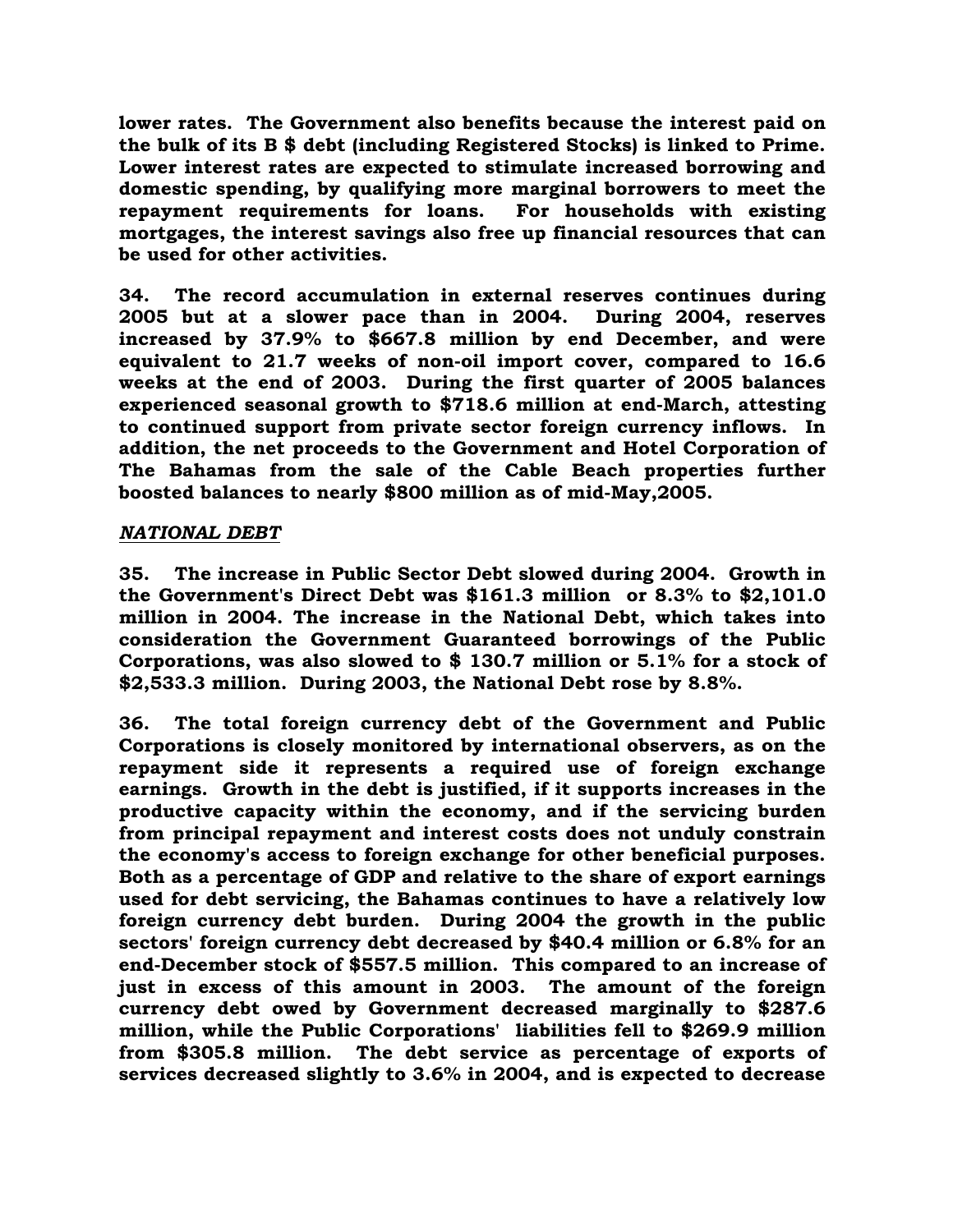**further in 2005 as foreign exchange earnings grow.** 

## *ECONOMIC OUTLOOK*

**37. Growth in the Bahamian economy is expected to strengthen during 2005 and to remain robust over the medium term. While tourism continues to be main force propelling the expansion, the foreign investment inflows are expected to significantly impact the construction sector in the short-term. Over the medium term the new tourism and related facilities will provide an important boost in tourism sector capacity and permanent jobs, and will more evenly distributed throughout the islands of the Bahamas as a result of Government policy in this regard. With other sectors of the economy also expected to record stable to increased output, this should will sustain a favourable climate for the evolution of the public sector's finances.** 

**38. However, there are the usual downside risks, because the openness of the Bahamian economy means that it is inherently vulnerable to negative external shocks. Furthermore, the tourism and infrastructural capital stock is exposed to potential hurricane damage that could severely disrupt foreign exchange earnings. In that regard, the intention of the Government to have in place an organizational structure capable of mobilizing at the highest levels of efficiency to deal with disaster recovery is of crucial importance. At the macro-economic level, domestic monetary and fiscal policies will maintain a medium to long-term perspective of increasing the diversity and resilience of the economy, and ensuring that increased priority is given to savings and investments including containing fiscal deficits.**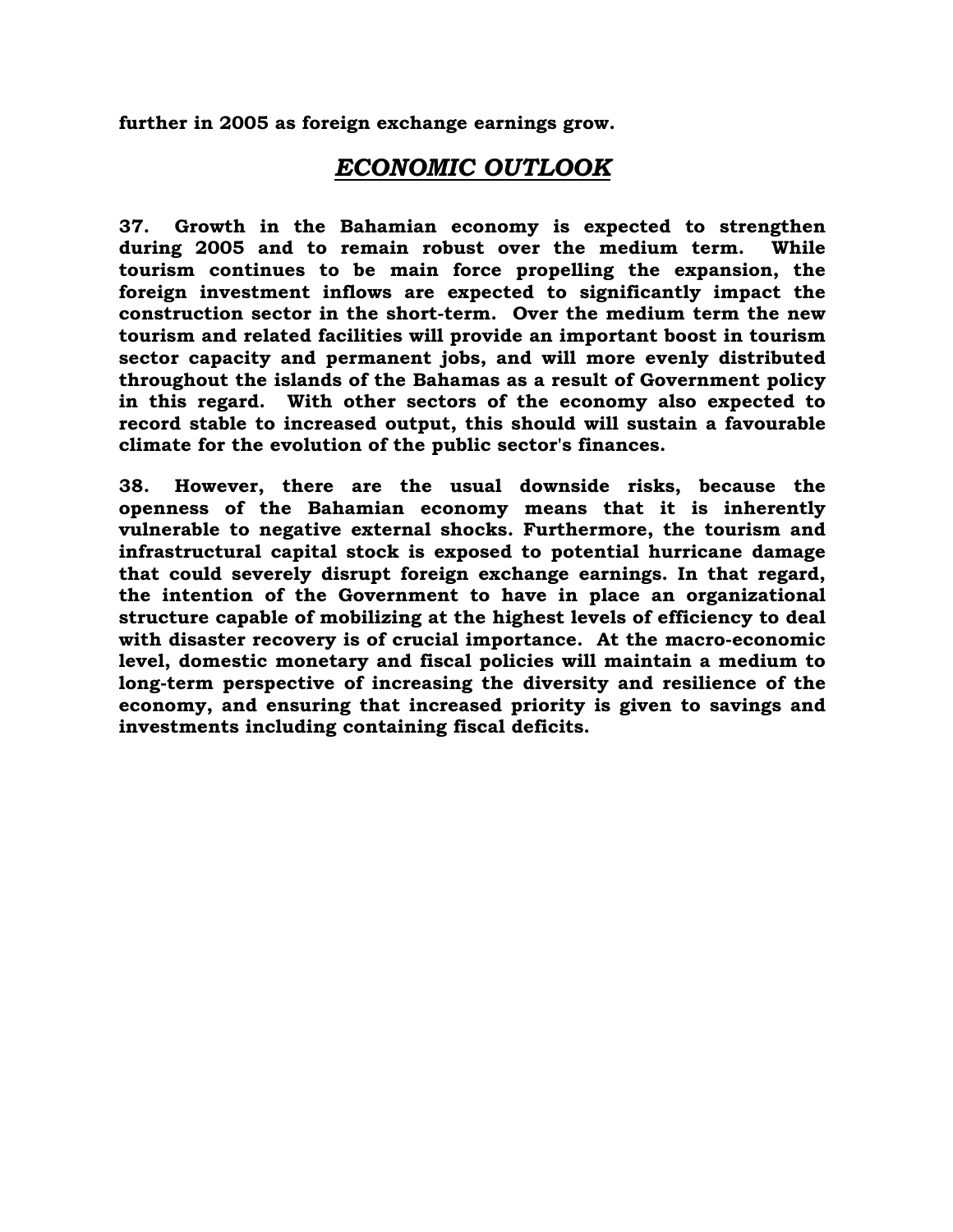**1995 1996 1997 1998 1999 2000 2001 2002 2003\* 2004\* 2005\*\* GDP(Current Prices) (\$Millions)** 3429 3609 3842 4283 4704 5004 5131 5400 5502 5735 6043 **Growth-Current Prices(%)** 5.2 5.3 6.4 11.5 9.8 6.4 2.6 5.2 1.9 4.2 5.4 **Growth-Constant Prices(%) 4.4 4.2 5.0 6.8 4.0 1.9 0.8 1.4 1.9 3.0 3.5 Consumer Price Index (%)** 2.1 1.4 0.5 1.3 (a) 1.3 (a) 1.6(a) 2.0 2.2(a) 3.0(b) 0.9 1.8 Source: Department of Statistics (a) GDP deflator is higher in those years (b) GDP deflator is lower in those years Department of Statistics preliminary or provisional estimates \*\* IMF Projections **Table 1: Growth of the Bahamian Economy 1995 - 2005** 8.0 7.0 6.0 Percentage **Percentage**5.0 4.0 3.0 2.0 1.0 0.0 1995 1996 1997 1998 1999 2000 2001 2002 2003\* 2004\* 2005\*\*

**Table I. Growth of the Bahamian Economy 1995 - 2005**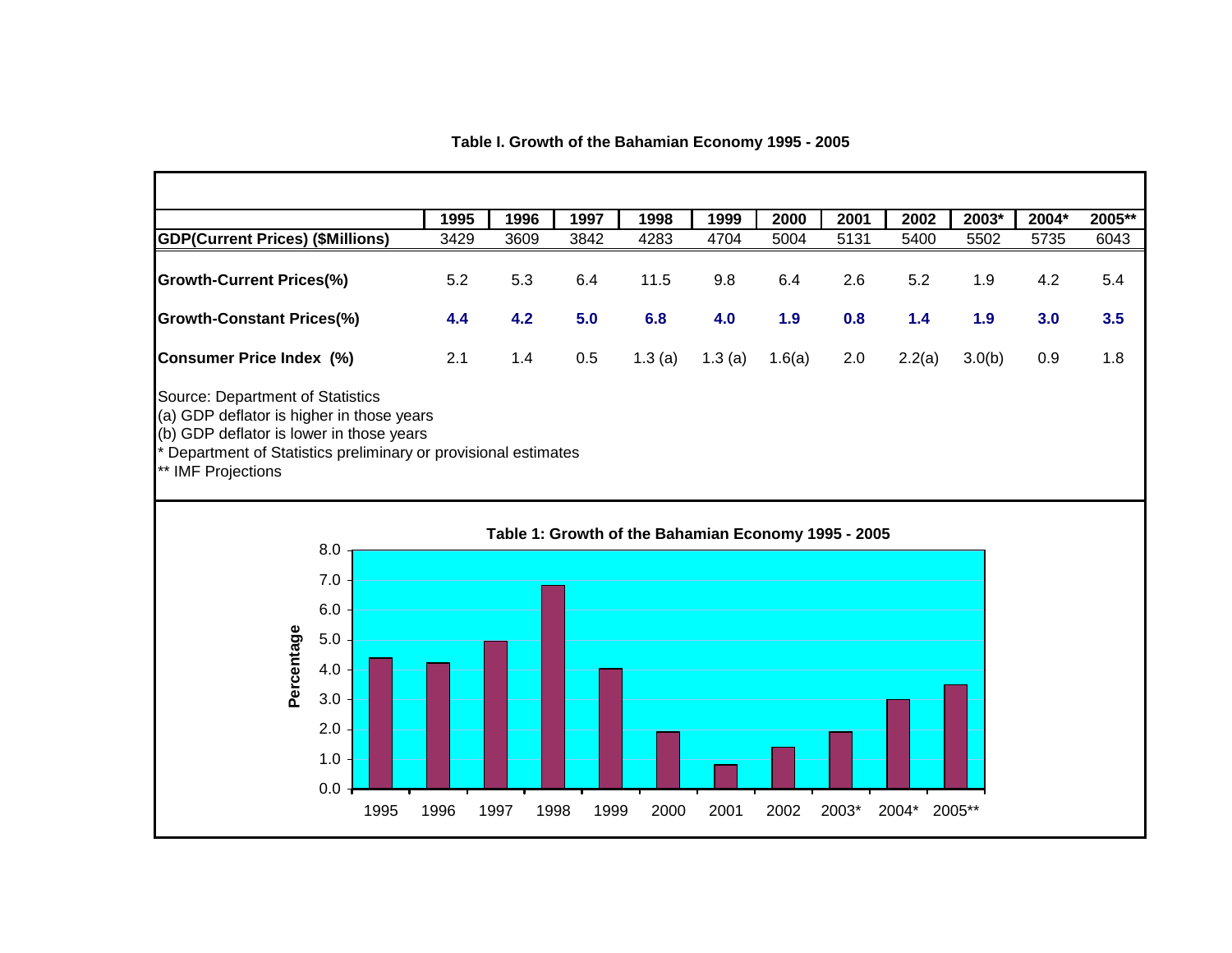#### **\$millions Table II - Budget Performance**

|                                                                                                                                                                                    | 1996/97 | 1997/98      | 1-998199    | 1999100     | 2000101     | 2001/02     | 2021/03  | 2003/04     | 2004/05<br><b>Budget</b> | 2004/05<br>Projected<br>Outturn | 2005/06<br><b>Budget</b> |
|------------------------------------------------------------------------------------------------------------------------------------------------------------------------------------|---------|--------------|-------------|-------------|-------------|-------------|----------|-------------|--------------------------|---------------------------------|--------------------------|
| 1. Recurrent Expenditure                                                                                                                                                           | 778     | 808          | 837         | 866         | 930         | 986         | 1035     | 1091        | 1175                     | 1150                            | 1214                     |
| 2. Recurrent Revenue                                                                                                                                                               | 698     | 780          | 822         | 943         | 973         | 875         | 918      | 959         | 1052                     | 1030                            | 1145                     |
| 3. Recurrent Deficit (1 minus 2)                                                                                                                                                   | 80      | 28           | 15          | 83          | 43          | 111         | 117      | 132         | 123                      | 120                             | 69                       |
| 4. Capital Expenditure                                                                                                                                                             | 140     | 117          | 124         | 139         | 133         | 138         | 127      | 116         | 148                      | 130                             | 165                      |
| 5. Capitial Revenue                                                                                                                                                                | 3       | $\mathbf{1}$ | $\mathbf 0$ | $\mathbf 0$ | $\mathbf 1$ | $\mathbf 0$ | $\Omega$ | $\mathbf 0$ | 11                       | 11                              | $\overline{7}$           |
| 6. Capital Deficit (4 minus 5)                                                                                                                                                     | 137     | 116          | 124         | 139         | 132         | 138         | 127      | 116         | 137                      | 119                             | 158                      |
| 7. TOTAL DEFICIT (3 plus 6)                                                                                                                                                        | 217     | 144          | 139         | 56          | 89          | 249         | 244      | 248         | 260                      | 239                             | 227                      |
| 8. Debt Redemption                                                                                                                                                                 | 84      | 79           | 74          | 41          | 75          | 85          | 60       | 85          | 97                       | 97                              | 55                       |
| 9. GFS Deficit (7 minus 8)                                                                                                                                                         | 133     | 65           | 65          | 15          | 14          | 164         | 184      | 163         | 163                      | 142                             | 172                      |
| 10. GDP (current prices)                                                                                                                                                           | 3726    | 4062         | 4493        | 4854        | 5068        | 5266        | 5451     | 5618        | 5889                     | 5889                            | 6208                     |
| 11. GFS Deficit as % of GDP                                                                                                                                                        | 3.6     | 1.6          | $1.4$       | 0.3         | 0.3         | 3.1         | 3.4      | 2.9         | 2.8                      | 2.4                             | 2.8                      |
|                                                                                                                                                                                    |         |              |             |             |             |             |          |             |                          |                                 |                          |
| <b>GFS Deficit % of GDP</b><br>4.0<br>3.5<br>Percentage<br>$\frac{3.0}{2.5}$<br>$\frac{3.0}{2.5}$<br>1.0<br>0.5<br>$0.0 -$<br>1996/97<br>1997/98 1999 1999/00 2000 20102<br>202103 |         |              |             |             |             |             |          |             |                          |                                 |                          |
| zooslove sudeed Oxturn sudeed                                                                                                                                                      |         |              |             |             |             |             |          |             |                          |                                 |                          |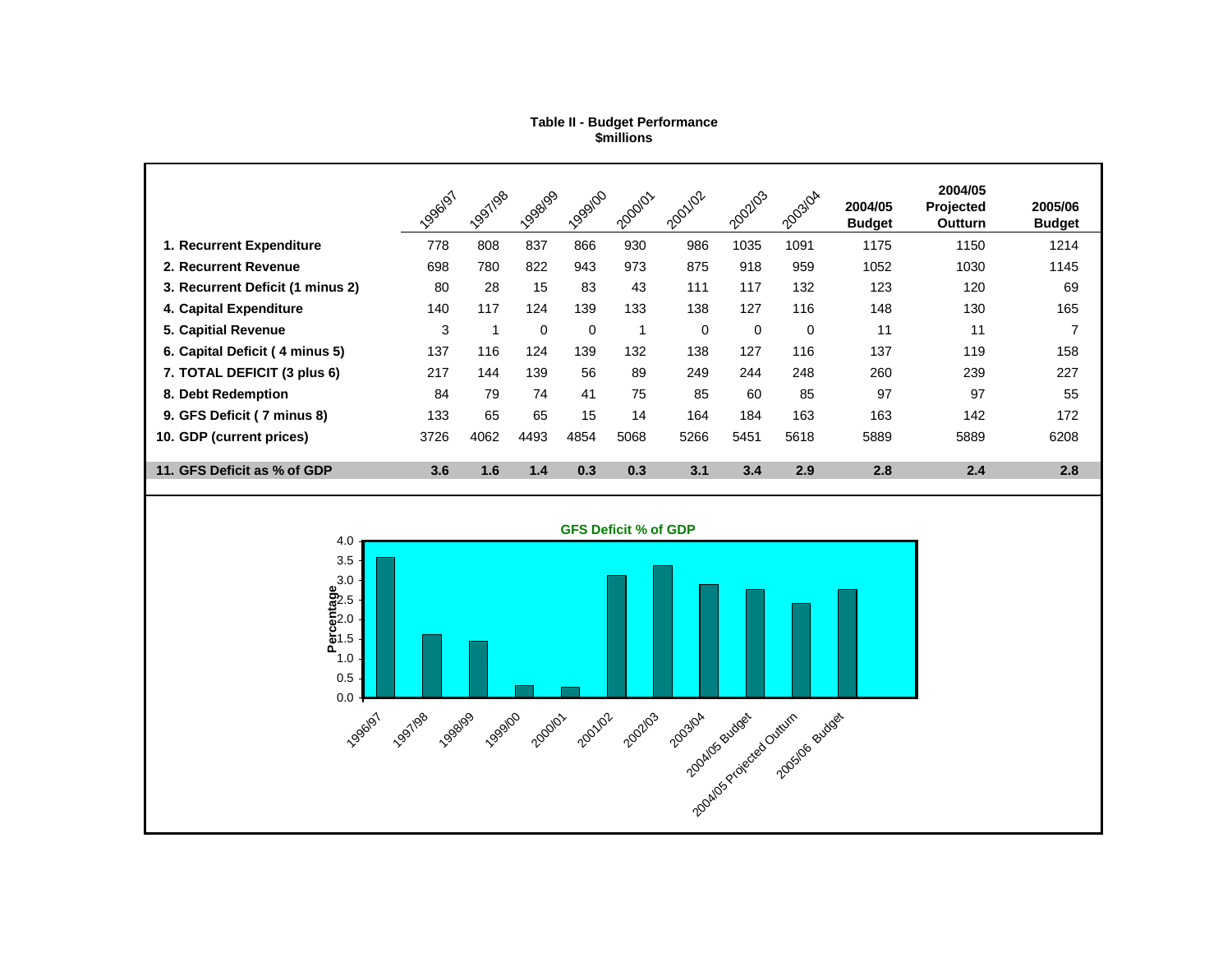**Table III. Tourist Expenditure and Arrivals 1991 - 2003**



**\*Source: Central Bank and Ministry of Tourism**



**<sup>\*</sup>Source: Central Bank and Ministry of Tourism**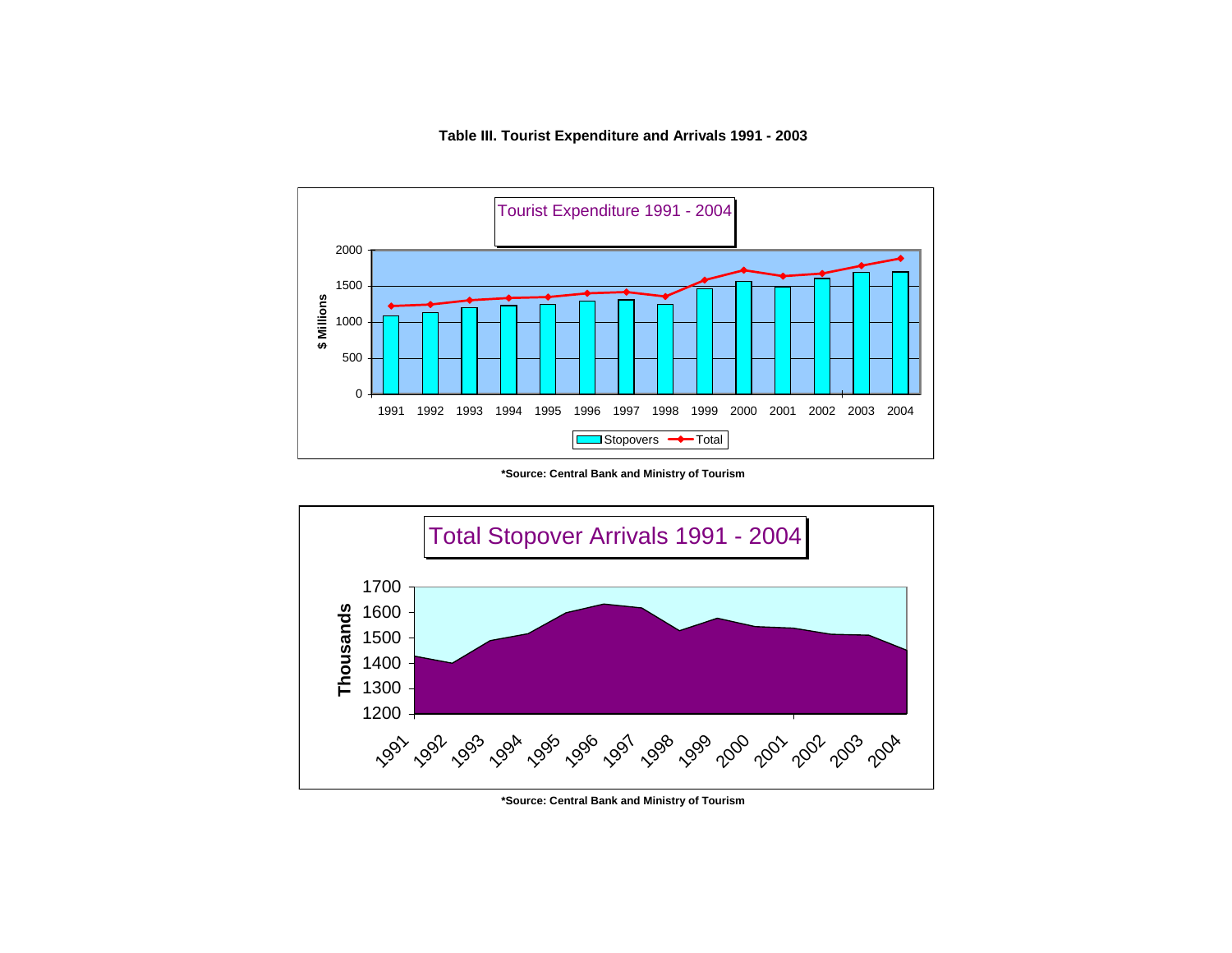

**Table IV. Unemployment Rates 1973-2004**

Source: Department of Statistics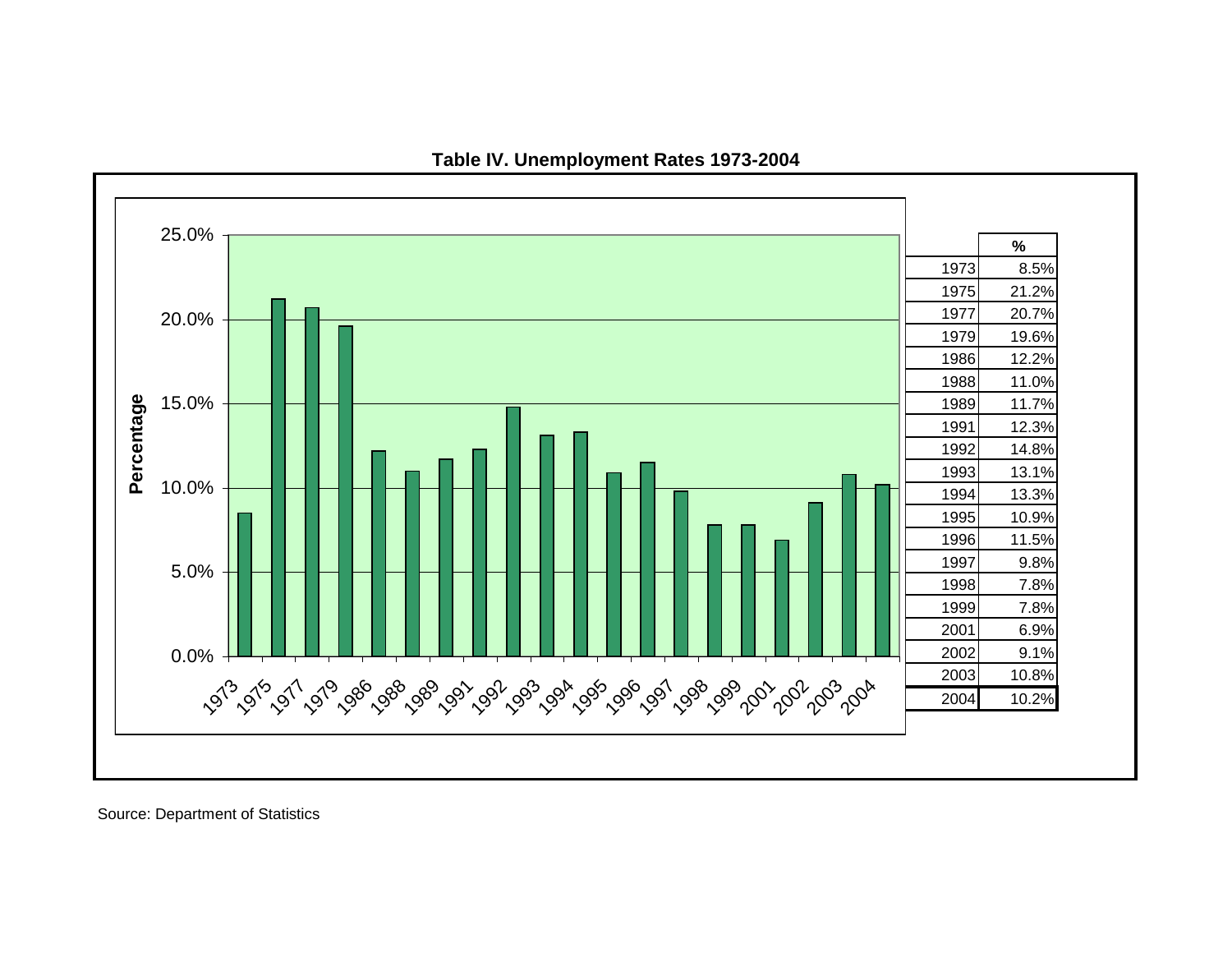

**Table V Total External Reserves 1990 - 2004**

Source: Central Bank Quarterly Statistical Digest, February 2005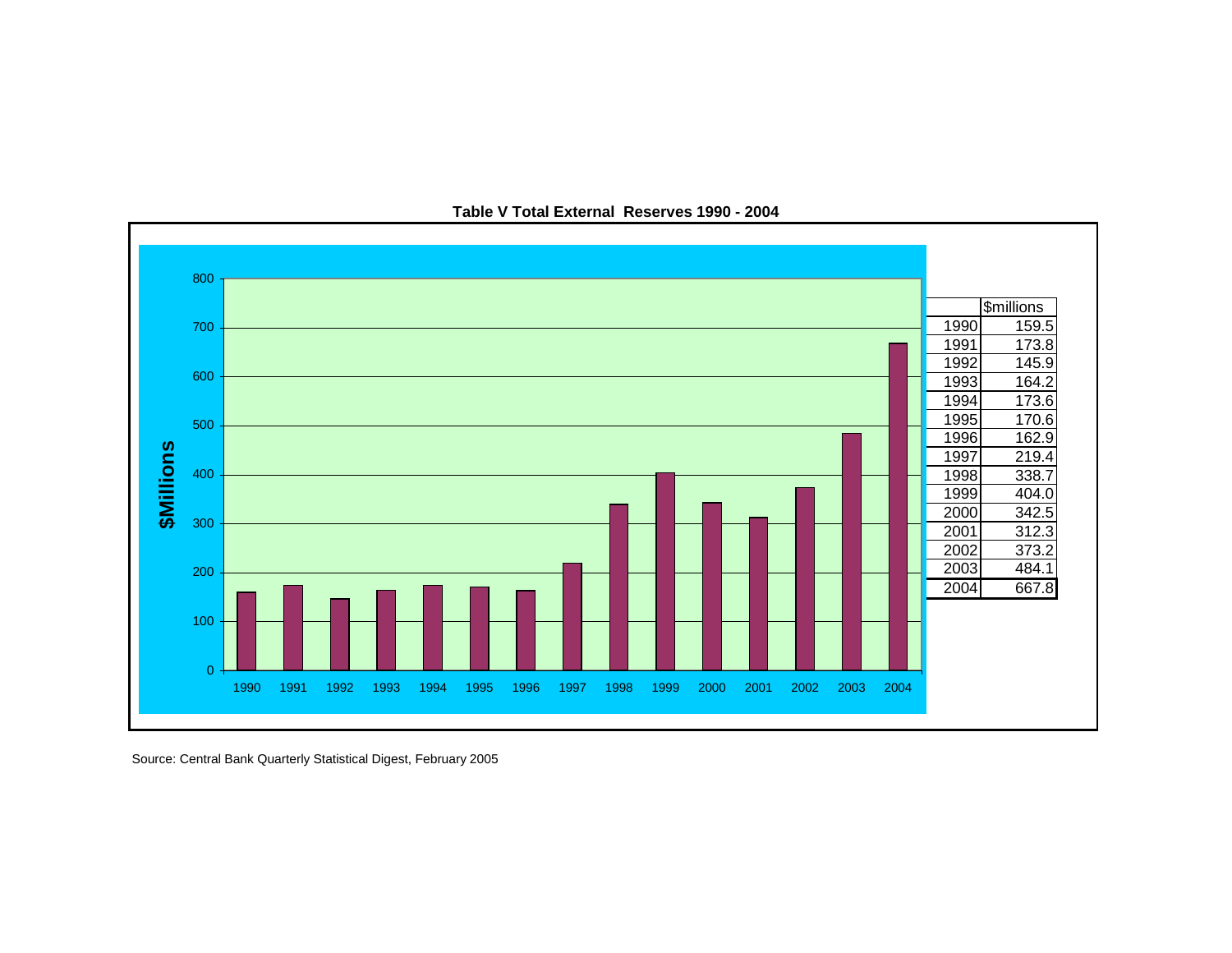| <b>Table VI. National Debt</b> |       |       |       |       |       |       |       |       |       |  |
|--------------------------------|-------|-------|-------|-------|-------|-------|-------|-------|-------|--|
| \$ millions                    | 1996  | 1997  | 1998  | 1999  | 2000  | 2001  | 2002  | 2003  | 2004  |  |
| (1) Direct Charge              | 1,235 | 1,377 | 1,431 | 1,513 | 1,514 | 1,604 | 1,807 | 1,940 | 2,100 |  |
| (2) Government Guaranteed Debt | 314   | 332   | 349   | 374   | 365   | 359   | 399   | 461   | 422   |  |
| $(3)$ National Debt $(1+2)$    | 1,549 | 1,708 | 1,780 | 1,887 | 1,879 | 1,963 | 2,206 | 2,401 | 2,522 |  |
| <b>GDP(\$millions)</b>         | 3609  | 3842  | 4283  | 4704  | 5004  | 5131  | 5400  | 5502  | 5735. |  |
| As % of GDP                    |       |       |       |       |       |       |       |       |       |  |
| (1) Direct Charge              | 34%   | 36%   | 33%   | 32%   | 30%   | 31%   | 33%   | 35%   | 37%   |  |
| (2) Government Guaranteed Debt | 9%    | 9%    | 8%    | 8%    | 7%    | 7%    | 7%    | 8%    | 7%    |  |
| (3) National Debt(1+2)         | 43%   | 44%   | 42%   | 40%   | 38%   | 38%   | 41%   | 44%   | 44%   |  |





Source: Central Bank Quarterly Statistical Digest February 2005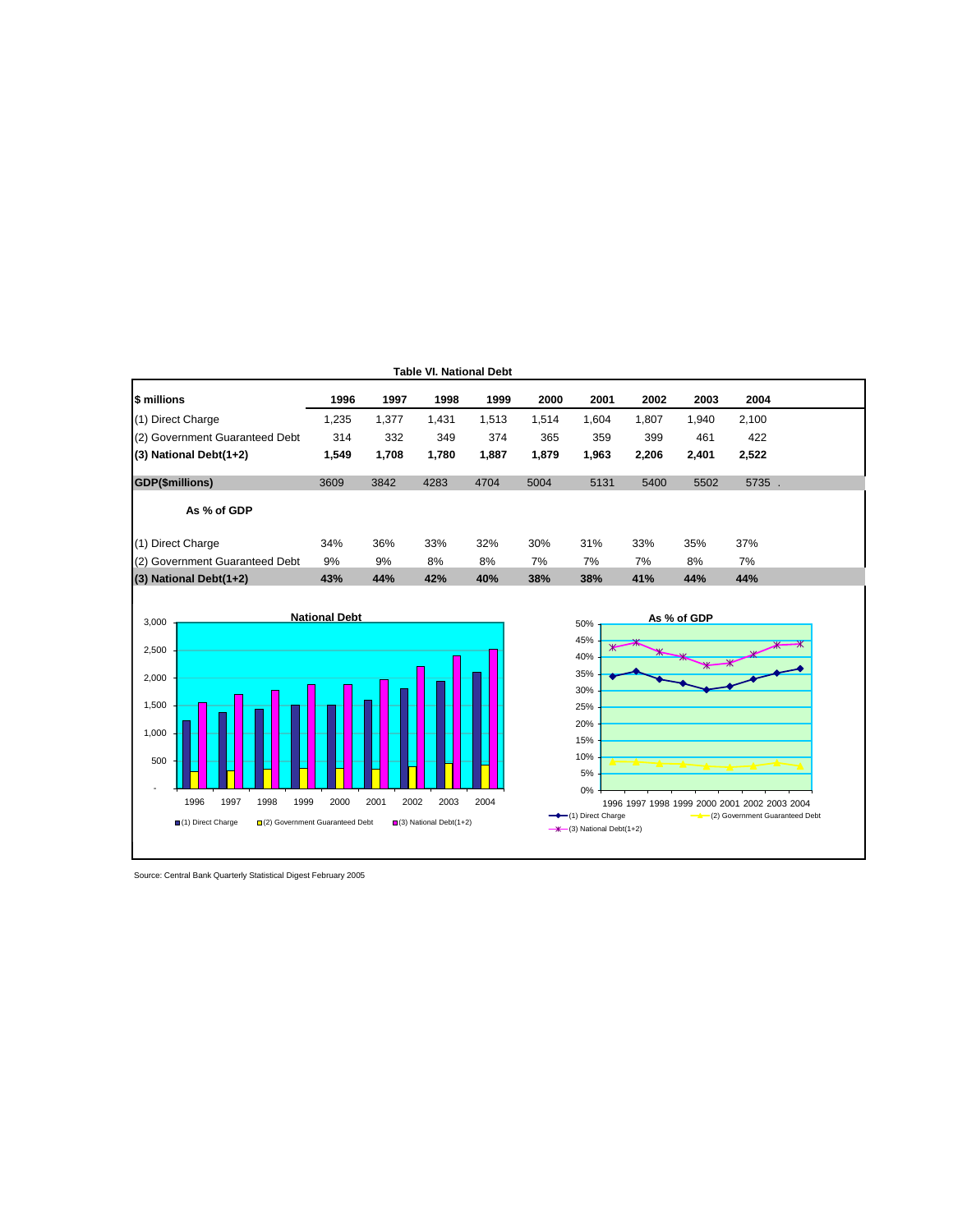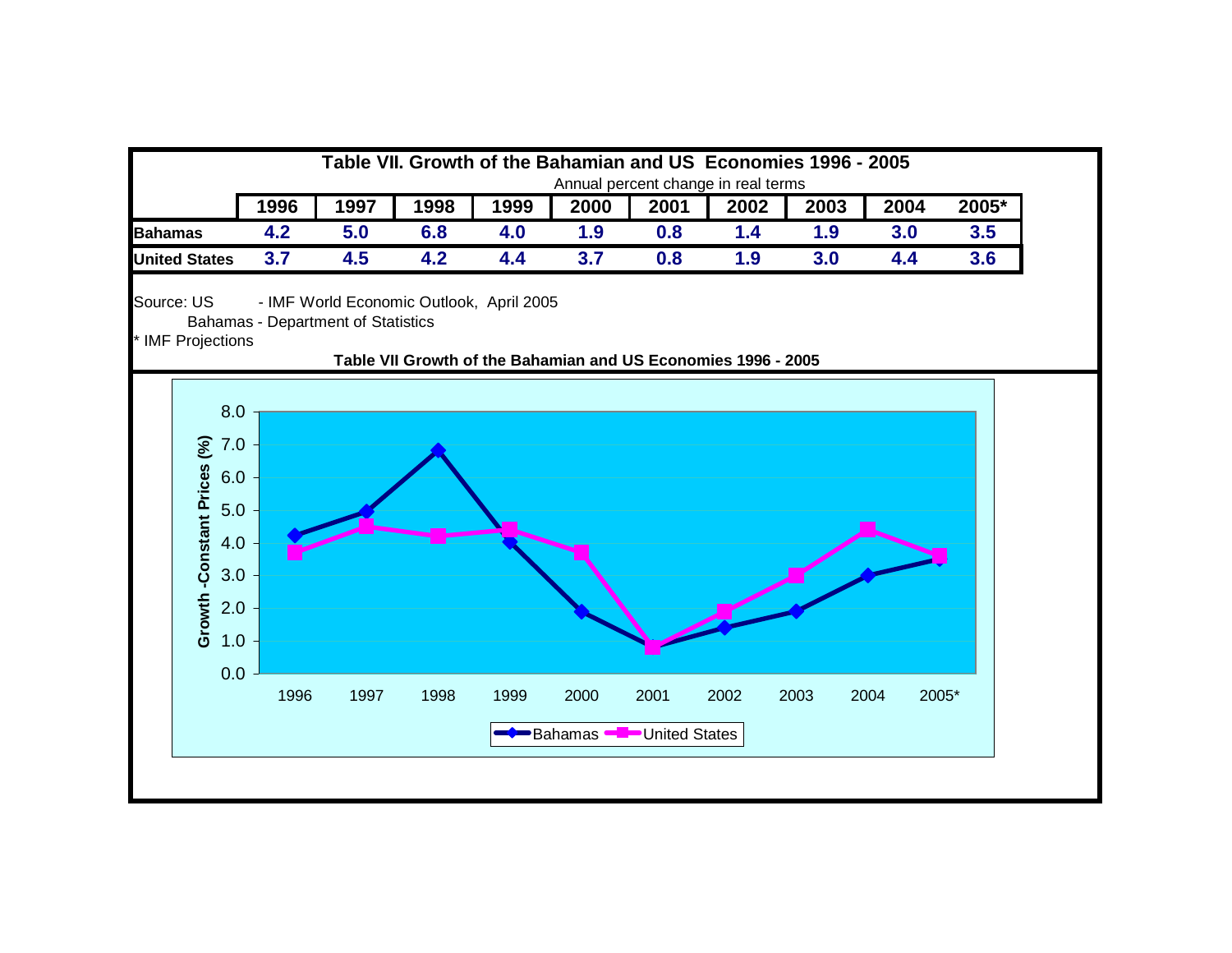#### **BUDGET PROJECTIONS 2006/07 AND 2007/08**

| million |
|---------|
|         |

|                                             | 2002/03<br>Outturn | 2003/04<br>Outturn | 2004/05<br><b>Provisional Outturn</b> | 2005/06<br><b>Budget</b> | 2006/07<br>Projection |
|---------------------------------------------|--------------------|--------------------|---------------------------------------|--------------------------|-----------------------|
|                                             | (1)                | (2)                | (3)                                   | (4)                      | (5)                   |
| 1. RECURRENT EXPENDITURE                    | 1035               | 1091               | 1175                                  | 1214                     | 1280                  |
| 2. RECURRENT REVENUE                        | 918                | 959                | 1052                                  | 1145                     | 1220                  |
| 3. RECURRENT DEFICIT (1.minus 2.)           | 117                | 132                | 123                                   | 69                       | 60                    |
| 4. CAPITAL EXPENDITURE                      | 127                | 116                | 148                                   | 165                      | 165                   |
| <b>5. CAPITAL REVENUE</b>                   | 0                  | $\mathbf 0$        | 11                                    | 7                        | 0                     |
| 6. CAPITAL DEFICIT (4. minus 5.)            | 127                | 116                | 137                                   | 158                      | 165                   |
| 7. TOTAL DEFICIT (3. plus 6.)               | 244                | 248                | 260                                   | 227                      | 225                   |
| <b>8. DEBT REDEMPTION</b>                   | 60                 | 85                 | 97                                    | 55                       | 90                    |
| 9. GFS DEFICIT (7. minus 8.)                | 184                | 163                | 163                                   | 172                      | 135                   |
| 10. GDP (current prices)                    | 5451               | 5618               | 5889                                  | 6208                     | 6520                  |
| 11. GFS DEFICIT as % of GDP                 | 3.4                | 2.9                | 2.8                                   | 2.8                      | 2.1                   |
| 12. Government Debt as % of GDP             | 34.0               | 35.9               | 37.0                                  | 37.5                     | 37.8                  |
| 13 Government Debt - end-June FY \$ million | 1854               | 2017               | 2180                                  | 2330                     | 2465                  |
| 14. Ratio of Recurrent Revenue to GDP<br>%  | 16.8               | 17.1               | 17.9                                  | 18.4                     | 18.7                  |





Ratio of Recurrent Revenue to GDP



Government Debt as % of GDP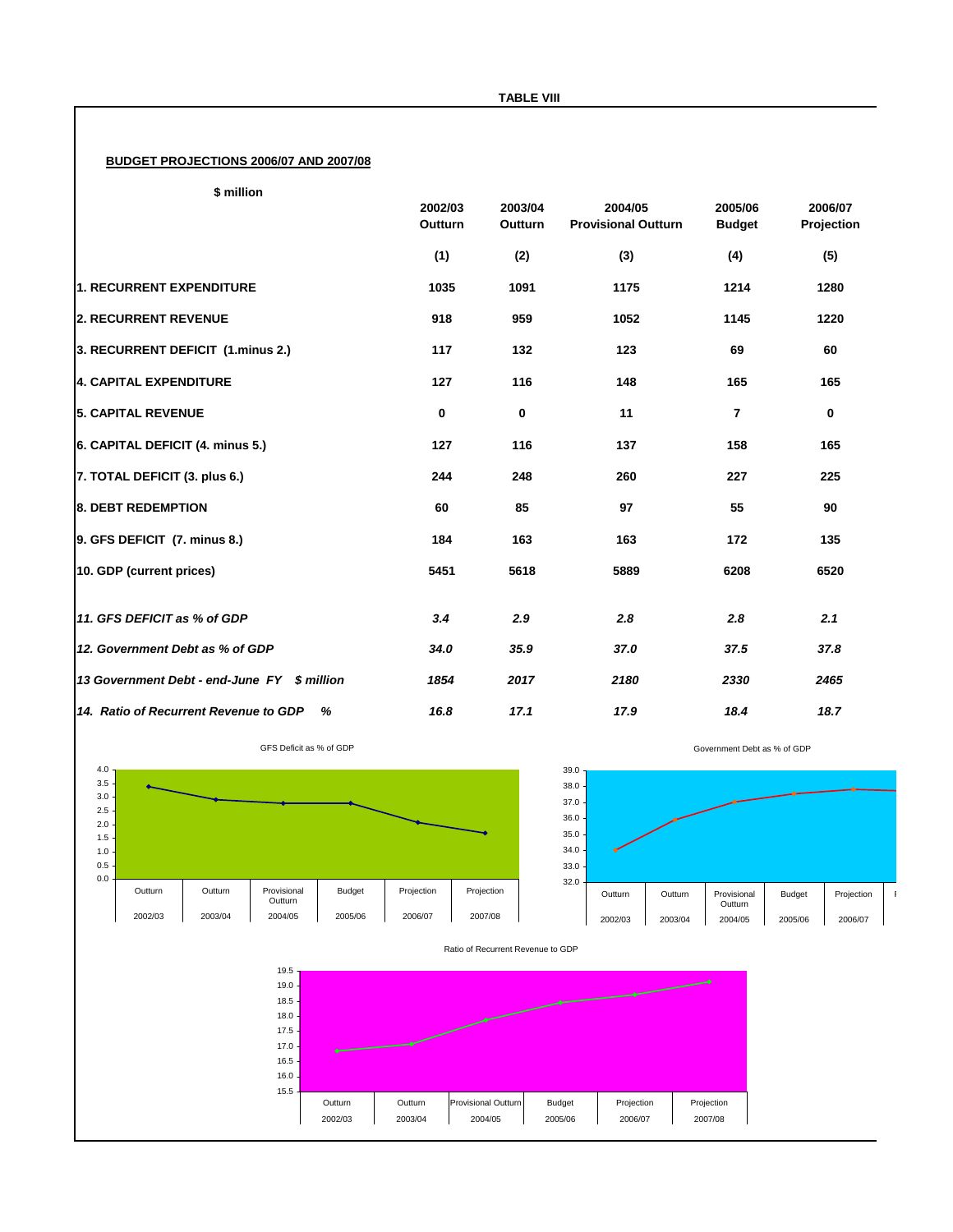#### *Notes on Multi-annual Projections*

*1. The purpose of these Multi-annual Projections is to provide a 'snap-shot' of the evolution of the public finances over the next 2 to 3 years based on the continuation of existing policies and on assumptions about the macroeconomic environment. The Projections are not intended as the 'vision' of the evolution of the public finances nor as immutable commitments, for the reasons set out in the following paragraphs.* 

 *2. The Government of The Bahamas targets the following three key closely related fiscal indicators:-* 

- *The "GFS Deficit" (basically the difference between total government expenditure, excluding debt redemption, and total revenue, excluding borrowing), as an approximation of the addition which the Budget makes to Government Debt.*
- *The ratio of Government Revenue to GDP because it is below the level of 20% which is deemed the minimum level necessary to finance the current level of Government services.*
- *The level of Government Debt prior to, and after the Budget. Government policy is to place an absolute ceiling of 40% on the ratio of Government Debt to GDP, and as far as possible to reduce the level to about 30% of GDP.*

*3. Targeting these indicators has enabled the Bahamian economy to remain stable and meet economic and social challenges arising from such events as the 1990 Gulf Crisis, the slowdown in the global economy in 2000, the terrorism attacks of 11 September, 2001, and the current generally unsettled external environment.* 

*4. In view of the openness of the Bahamian economy with corresponding sensitivity of the government revenue base to external macroeconomic developments, government policy is to maintain as much flexibility in expenditure commitments as is consistent with careful planning of major expenditures. Thus, all major projects and expenditures are carefully monitored and new commitments are only brought forward either in response to requirements to complement and induce major private sector investment inflows, or as major existing projects are completed. (High levels of productive private sector investment are the major dynamo of growth in the Bahamian economy.) The public sector investment programme is, therefore, the corpus of*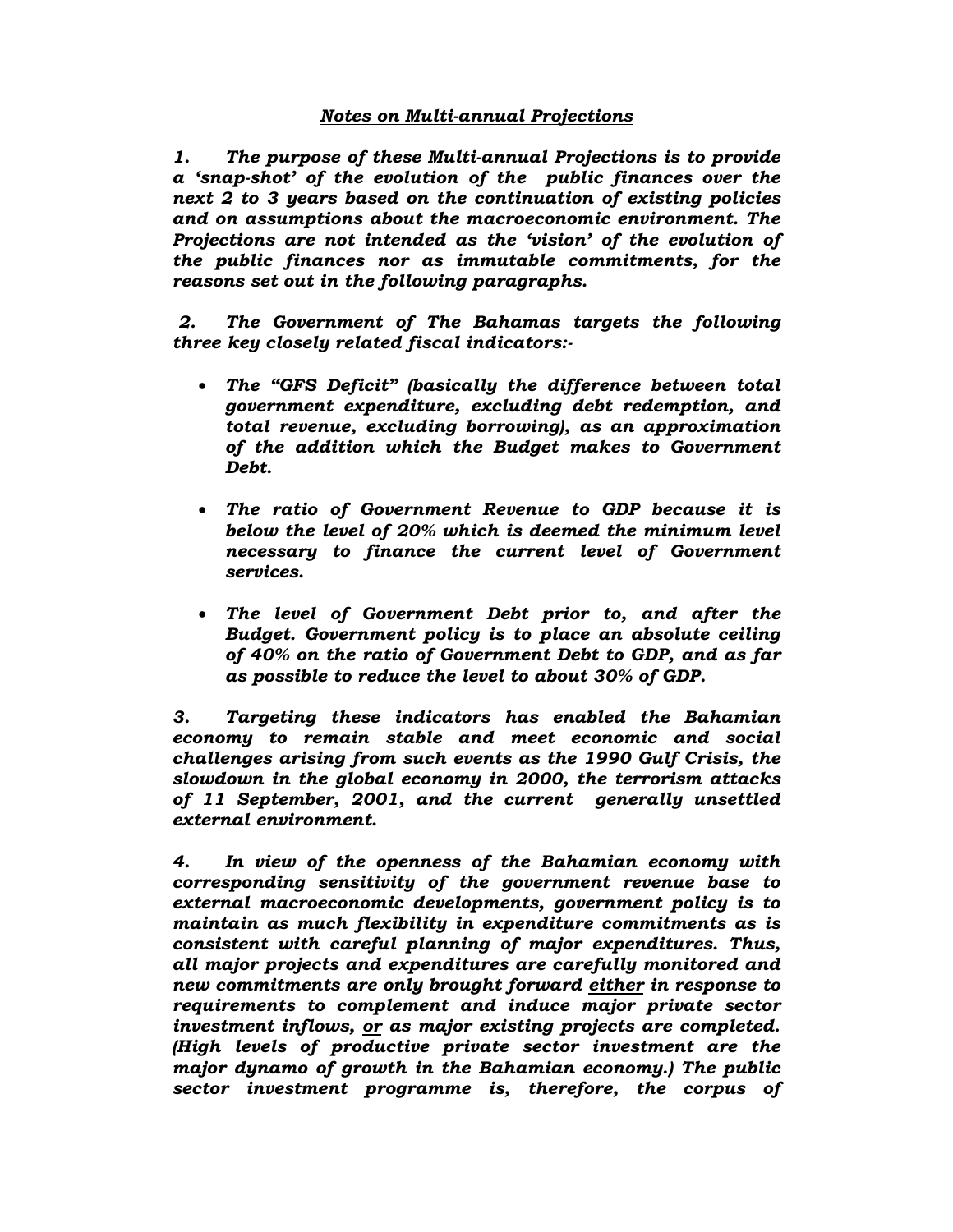*ongoing government investment expenditure with new or additional projects introduced as scope arises.* 

*5. The projections assume GDP growth in current prices of 5% in each year. The projections also assume that Recurrent Revenue will grow in 2006/07 and 2007/08 by about 7.5% because of the increased buoyancy arising from the investment inflow and the coming on stream of the revenue administration enhancement measures. Recurrent Expenditure is assumed to grow incrementally as in the recent past. Finally, Capital Expenditure is assumed to basically plateau. No provision is made in the calculations for the privatization of BTC and Bahamasair; in the case of BTC, privatization would provide a capital inflow which would enable reduction in the ratio of Government Debt to GDP; in the case of Bahamasair, privatization could result in a significant reduction in the considerable capital transfers made in the budget to Bahamasair thereby reducing the GFS Deficits (and the resulting Government debt to GDP ratio).* 

*6. However, as stated, the main purpose of the projections is illustrative and a different 'mix' of assumptions would, of course, produce different results.* 

**Ministry of Finance May, 2005**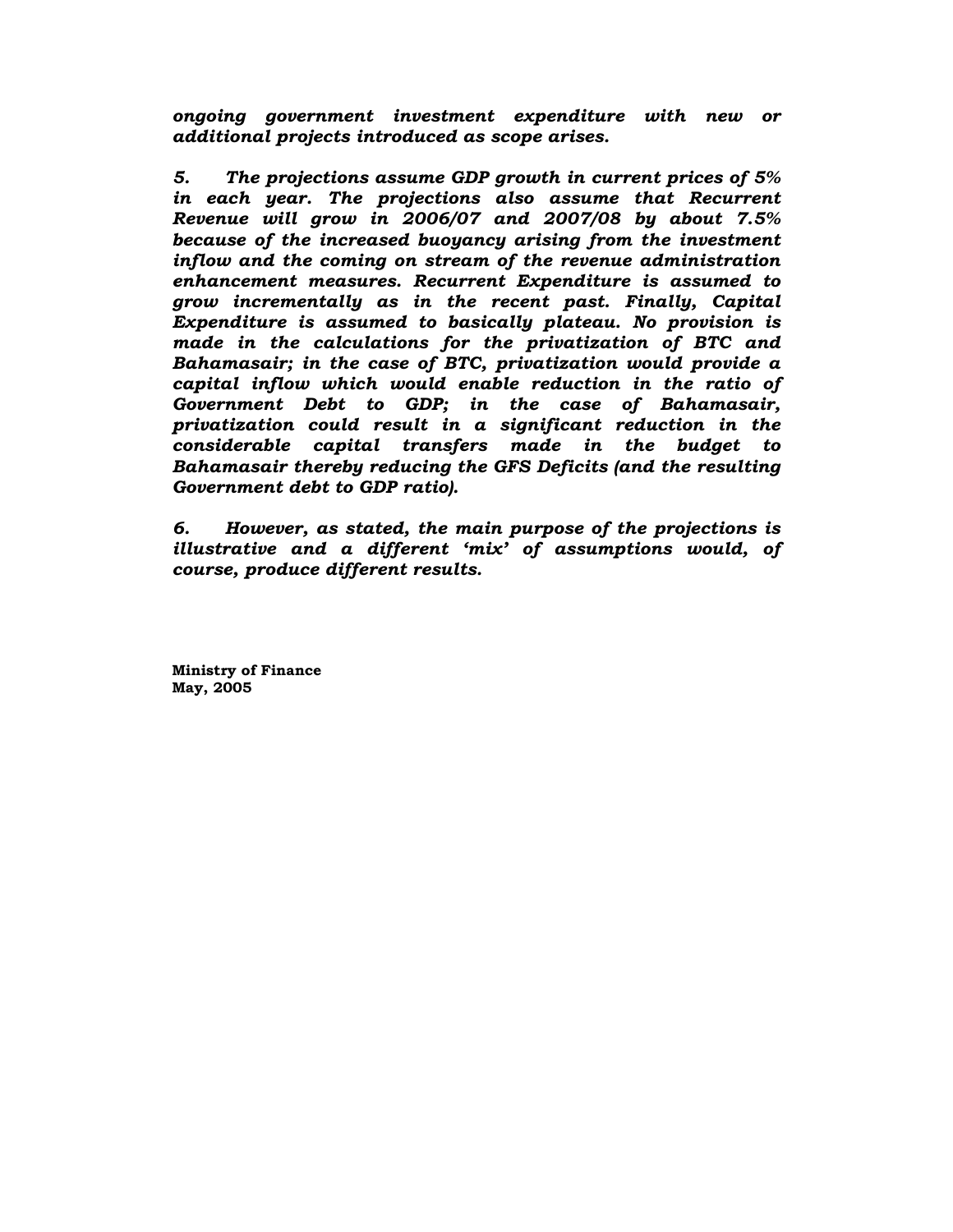|       | <b>Table IX</b>                                                              |           |           |           |           |           |           |           |           |  |  |  |
|-------|------------------------------------------------------------------------------|-----------|-----------|-----------|-----------|-----------|-----------|-----------|-----------|--|--|--|
|       | <b>EXPENDITURE ON THE GROSS DOMESTIC PRODUCT</b><br>at Current Market Prices |           |           |           |           |           |           |           |           |  |  |  |
|       |                                                                              |           |           |           |           |           |           |           |           |  |  |  |
|       | <b>B\$</b> millions)                                                         |           |           |           |           |           |           |           |           |  |  |  |
| Line  | Item                                                                         | 1989F     | 1990F     | 1991F     | 1992F     | 1993F     | 1994F     | 1995F     | 1996F     |  |  |  |
|       |                                                                              |           |           |           |           |           |           |           |           |  |  |  |
|       | 1 Government final consumption expenditure                                   | 415.27    | 407.12    | 440.58    | 427.27    | 397.99    | 482.68    | 476.20    | 516.87    |  |  |  |
| 1.1   | <b>Collective Consumption Expenditure</b>                                    | 248.35    | 243.60    | 267.31    | 251.11    | 232.02    | 298.77    | 286.42    | 323.53    |  |  |  |
| 1.2   | Individual Consumption Expenditure                                           | 166.91    | 163.52    | 173.27    | 176.16    | 165.97    | 183.91    | 189.78    | 193.35    |  |  |  |
|       | 2 Private final consumption expenditure                                      | 1914.52   | 1989.06   | 2051.09   | 2008.33   | 2061.84   | 2131.06   | 2333.91   | 2513.24   |  |  |  |
|       |                                                                              |           |           |           |           |           |           |           |           |  |  |  |
|       | 3 Gross capital formation                                                    | 964.52    | 931.27    | 913.33    | 866.21    | 721.66    | 842.80    | 948.29    | 1100.52   |  |  |  |
| 3.1   | Change in stocks                                                             | 86.62     | 119.90    | 122.75    | 53.81     | 62.04     | 54.85     | 76.00     | 101.35    |  |  |  |
| 3.2   | Gross fixed capital formation                                                | 877.90    | 811.37    | 790.59    | 812.40    | 659.62    | 787.95    | 872.29    | 999.17    |  |  |  |
| 3.2.1 | Residential construction                                                     | 166.52    | 158.59    | 151.04    | 153.85    | 110.40    | 124.32    | 124.01    | 156.13    |  |  |  |
| 3.2.2 | Other construction                                                           | 294.08    | 278.52    | 265.01    | 271.44    | 236.74    | 283.94    | 234.98    | 224.50    |  |  |  |
| 3.2.3 | Machinery/equipment                                                          | 417.30    | 374.26    | 374.54    | 387.11    | 312.48    | 379.69    | 513.31    | 618.54    |  |  |  |
|       | 4 Exports of goods and services                                              | 1648.32   | 1714.73   | 1585.17   | 1562.18   | 1606.81   | 1662.79   | 1699.04   | 1733.68   |  |  |  |
|       | 5 Less: Imports of goods and services                                        | 1750.51   | 1771.67   | 1716.35   | 1592.26   | 1589.08   | 1739.67   | 1883.08   | 2086.69   |  |  |  |
|       | 6 Expenditure on GDP - before Staistical Discrepancy                         | 3192.11   | 3270.51   | 3273.83   | 3271.74   | 3199.23   | 3379.66   | 3574.37   | 3777.62   |  |  |  |
|       | <b>7</b> Statistical Discrepancy                                             | $-129.63$ | $-104.81$ | $-162.67$ | $-162.58$ | $-107.37$ | $-120.98$ | $-145.01$ | $-168.21$ |  |  |  |
|       | 8 EXPENDITURE ON GROSS DOMESTIC PRODUCT                                      | 3062.48   | 3165.71   | 3111.16   | 3109.16   | 3091.86   | 3258.67   | 3429.36   | 3609.40   |  |  |  |
|       |                                                                              |           |           |           |           |           |           |           |           |  |  |  |
|       | GDP NOMINAL GROWTH RATE                                                      |           | 3.37      | $-1.72$   | $-0.06$   | $-0.56$   | 5.40      | 5.24      | 5.25      |  |  |  |
|       | F: Final                                                                     |           |           |           |           |           |           |           |           |  |  |  |
|       | R: Revised                                                                   |           |           |           |           |           |           |           |           |  |  |  |

Source: Department of Statistics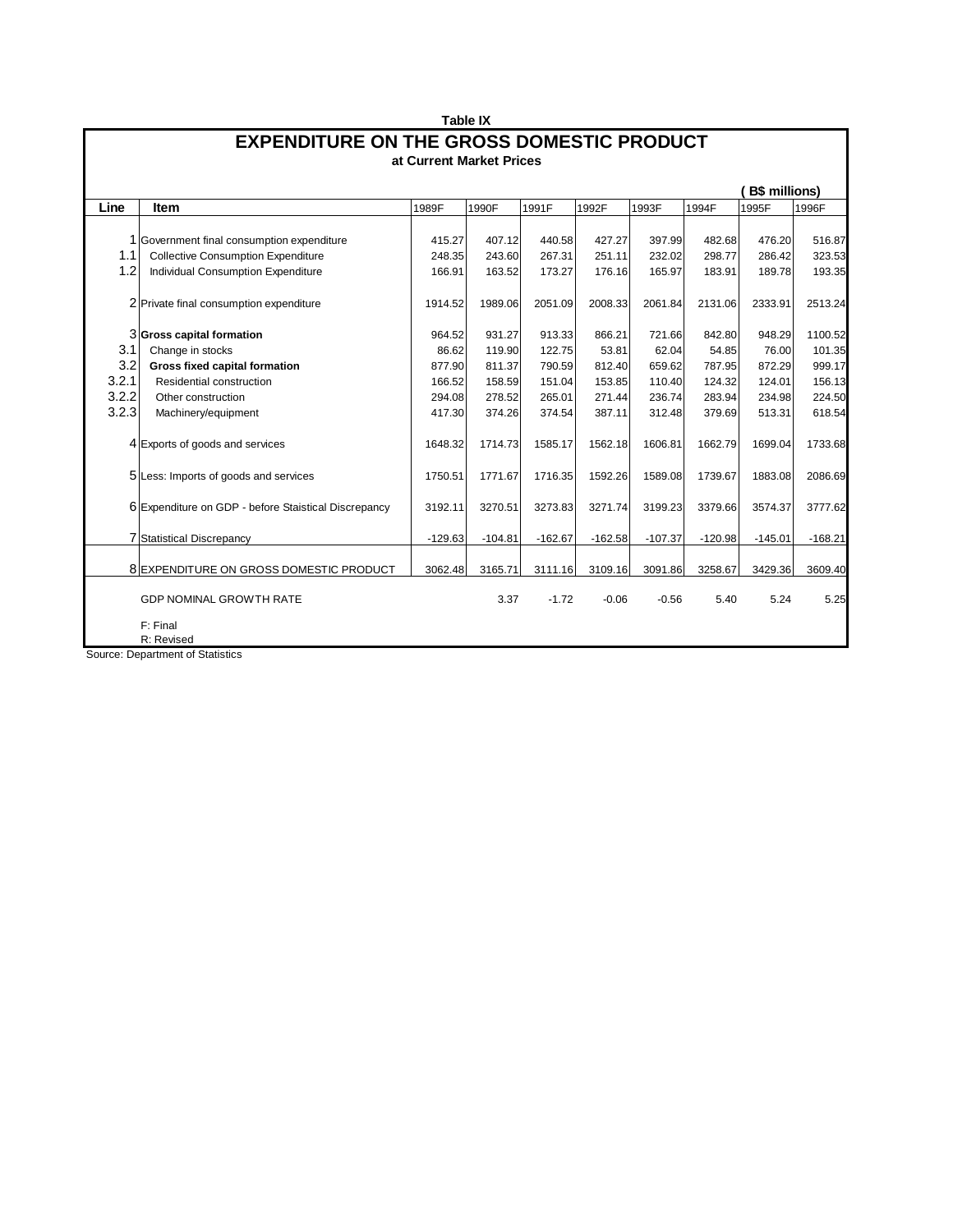|                                | Table IX (continued)                                                                                                                                                                                                      |                                                            |                                                            |                                                            |                                                            |                                                            |                                                            |                                                            |                                                            |  |  |  |
|--------------------------------|---------------------------------------------------------------------------------------------------------------------------------------------------------------------------------------------------------------------------|------------------------------------------------------------|------------------------------------------------------------|------------------------------------------------------------|------------------------------------------------------------|------------------------------------------------------------|------------------------------------------------------------|------------------------------------------------------------|------------------------------------------------------------|--|--|--|
|                                | <b>EXPENDITURE ON THE GROSS DOMESTIC PRODUCT</b><br>at Current Market Prices                                                                                                                                              |                                                            |                                                            |                                                            |                                                            |                                                            |                                                            |                                                            |                                                            |  |  |  |
|                                |                                                                                                                                                                                                                           |                                                            |                                                            |                                                            |                                                            |                                                            |                                                            | <b>B\$</b> millions)                                       |                                                            |  |  |  |
| Line                           | Item                                                                                                                                                                                                                      | 1997F                                                      | 1998F                                                      | 1999F                                                      | 2000F                                                      | 2001F                                                      | 2002F                                                      | 2003R                                                      | 2004PL                                                     |  |  |  |
| 1.1<br>1.2<br>3.1              | 1 Government final consumption expenditure<br><b>Collective Consumption Expenditure</b><br>Individual Consumption Expenditure<br>2 Private final consumption expenditure<br>3 Gross capital formation<br>Change in stocks | 578.48<br>359.33<br>219.15<br>2673.78<br>1418.67<br>144.50 | 592.40<br>360.88<br>231.52<br>3016.15<br>1708.03<br>207.13 | 642.26<br>405.03<br>237.23<br>3253.98<br>1698.88<br>153.75 | 680.38<br>416.44<br>263.94<br>3359.76<br>1929.99<br>200.67 | 730.40<br>444.17<br>286.22<br>3621.04<br>1779.94<br>176.23 | 770.39<br>480.62<br>289.76<br>3589.36<br>1682.72<br>136.57 | 785.00<br>488.70<br>296.30<br>3763.83<br>1732.45<br>142.38 | 810.50<br>505.11<br>305.39<br>3991.20<br>1848.03<br>166.49 |  |  |  |
| 3.2<br>3.2.1<br>3.2.2<br>3.2.3 | Gross fixed capital formation<br>Residential construction<br>Other construction<br>Machinery/equipment                                                                                                                    | 1274.17<br>197.48<br>315.93<br>760.77                      | 1500.91<br>278.02<br>412.35<br>810.54                      | 1545.13<br>198.15<br>521.61<br>825.36                      | 1729.32<br>242.97<br>544.41<br>941.93                      | 1603.72<br>229.33<br>506.55<br>867.83                      | 1546.15<br>276.90<br>521.43<br>747.83                      | 1590.07<br>344.26<br>438.92<br>806.90                      | 1681.54<br>349.29<br>460.17<br>872.07                      |  |  |  |
|                                | 4 Exports of goods and services<br>5 Less: Imports of goods and services                                                                                                                                                  | 1750.23<br>2491.44                                         | 1793.52<br>2699.86                                         | 2130.81<br>2826.52                                         | 2361.09<br>3172.13                                         | 2163.49<br>3000.44                                         | 2370.74<br>2862.67                                         | 2322.14<br>2981.26                                         | 2471.44<br>3290.94                                         |  |  |  |
|                                | 6 Expenditure on GDP - before Staistical Discrepancy<br><b>7</b> Statistical Discrepancy                                                                                                                                  | 3929.72<br>$-88.23$                                        | 4410.25<br>$-127.59$                                       | 4899.41<br>$-195.21$                                       | 5159.09<br>$-155.39$                                       | 5294.43<br>$-162.98$                                       | 5550.54<br>$-150.47$                                       | 5622.16<br>$-119.96$                                       | 5830.23<br>$-95.63$                                        |  |  |  |
|                                | 8 EXPENDITURE ON GROSS DOMESTIC PRODUCT                                                                                                                                                                                   | 3841.50                                                    | 4282.66                                                    | 4704.19                                                    | 5003.70                                                    | 5131.45                                                    | 5400.06                                                    | 5502.20                                                    | 5734.60                                                    |  |  |  |
|                                | <b>GDP NOMINAL GROWTH RATE</b><br>F: Final<br>R: Revised<br>PL:Preliminary<br>Source: Department of Statistics                                                                                                            | 6.43                                                       | 11.48                                                      | 9.84                                                       | 6.37                                                       | 2.55                                                       | 5.23                                                       | 1.89                                                       | 4.22                                                       |  |  |  |

Source: Department of Statistics